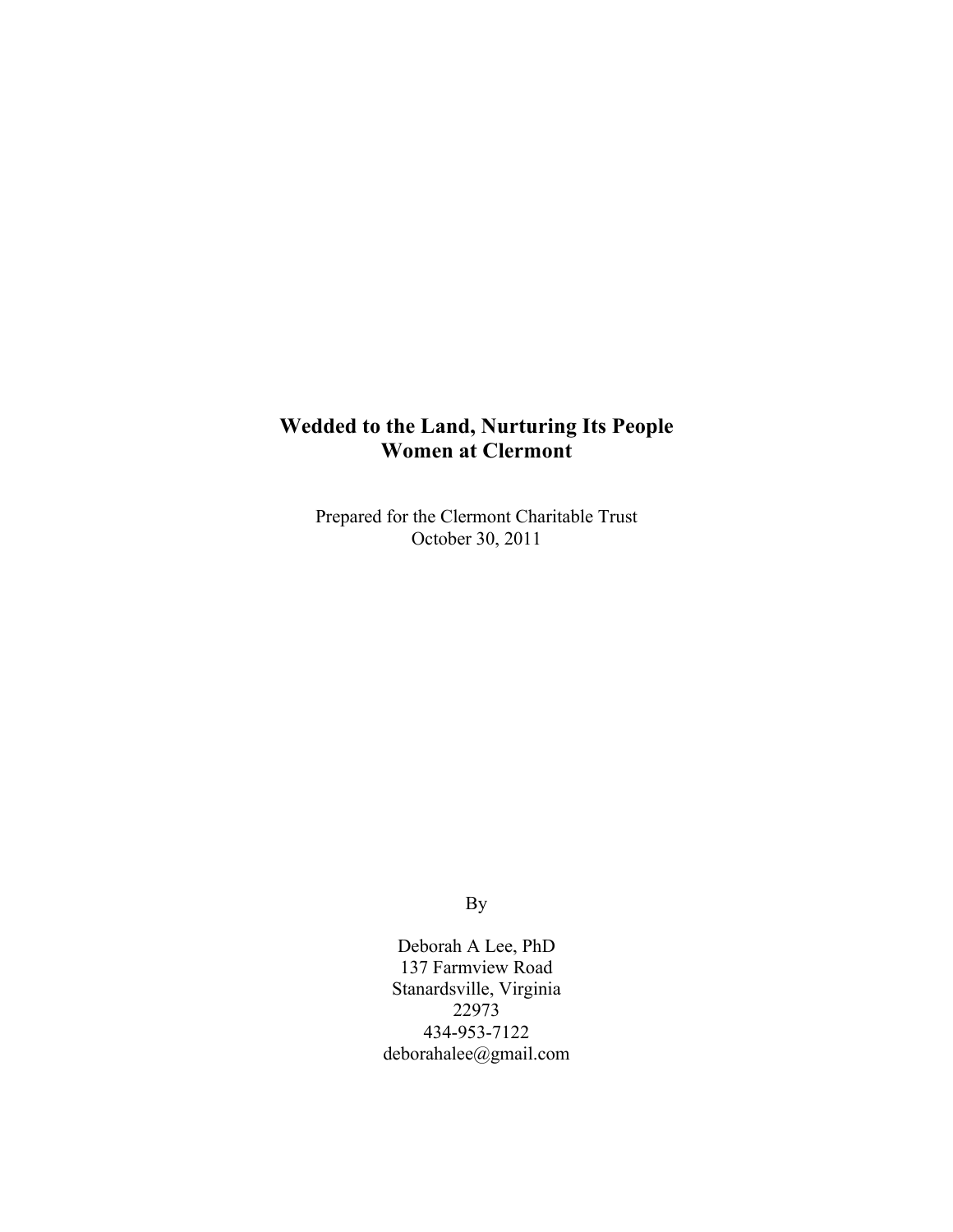## **Introduction**

Women stand out in the history of Clermont. Their lives and experiences can make us more appreciative of Clarke County in the past and present and more aware of our role in shaping the future of the land and community. This essay will focus on the extended McCormick family that occupied Clermont continuously from 1824 until the death of Elizabeth Rust Williams in 2004—180 years. In exploring the sources relating to white and black women at Clermont and those in relationships with them, three themes become apparent: nurturing, place, and lineage. The women cared for others physically, emotionally, intellectually, and spiritually, although racial divisions acted as a social and energetic barrier. The women were deeply connected to place—their homes, the land and landscape, even the large trees that sheltered generations of ancestors. They also seemed deeply interconnected with the living and the ancestors that came before them. As life in the twenty-first century has become more fragmented and time-pressured, these three interwoven themes outline a mission for Clermont: to nurture members of the community in a holistic way that includes body, mind, and spirit; to help them connect with the land, landscape, and growing things; and to help them engage in the present and build the future in a conscious way that is sensitive to the needs and aspirations of the community.

The women who figure most prominently in this study and the history of Clermont are Ellen Lane (Jett) McCormick, Josephine Williams, and Elizabeth Rust Williams. Other women include Elizabeth Stribling Wright (Milton) Taylor— Edward McCormick's "Aunt Bet"—because she was close to her sister Florinda Milton McCormick (Mrs. Dawson McCormick) and to Edward's wife Ellen McCormick and a frequent visitor to Clermont. Her grandniece Harriot Hammond, who lived with her many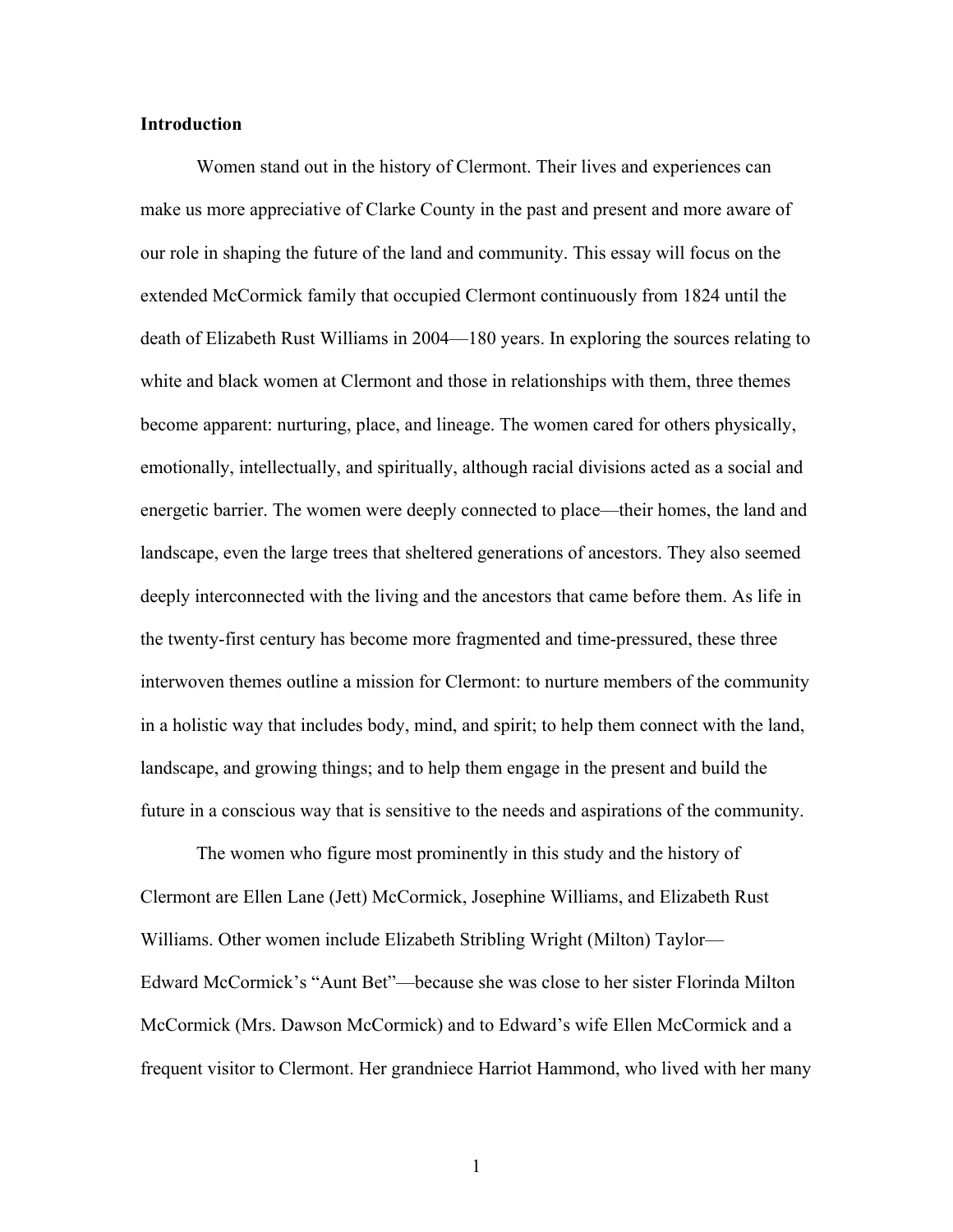years, wrote a memoir of Aunt Bet's life that illuminates family life through most of the nineteenth century. A biography of Harriot Hammond's sister, Mary Mildred Sullivan, is also helpful. Josephine Williams, once enslaved at Clermont, stands as well for other women who shared her race and status at Clermont. Geneva Jackson, a current resident of Josephine Street in Berryville, lived at Clermont during the week and prepared meals for the Beardall family. The women of the McCormick/Williams/Beardall family continued to make pilgrimages to the old homeplace. Finally, Elizabeth Rust Williams' life will be studied in light of her ancestors. Clermont meant a great deal to her as it had her forebears, but she did not have benefit of their web of support and intimacy.<sup>i</sup>

Women's history grew from our desire to understand women's perspectives, issues, and roles in history, since they were often omitted or their role minimized in many narratives of change over time. While those motivations remain and our historical narratives have broadened and deepened, women's history has evolved into gender history. Gender history also is concerned with the way society proscribes roles and qualities to men and women in general, and the way that gender conventions often shape politics and policy as well as society. Scholars Nancy Cott and Drew Gilpin Faust explain that "the phrase gender history expresses the main intent of the field of women's history since it began: that is, to show that the past cannot be understood without exploring the constantly present but always changing patterns of differentiation between womanhood and manhood, masculinity and femininity." Therefore, gender history helps us find meaning for the present in the past.<sup>ii</sup>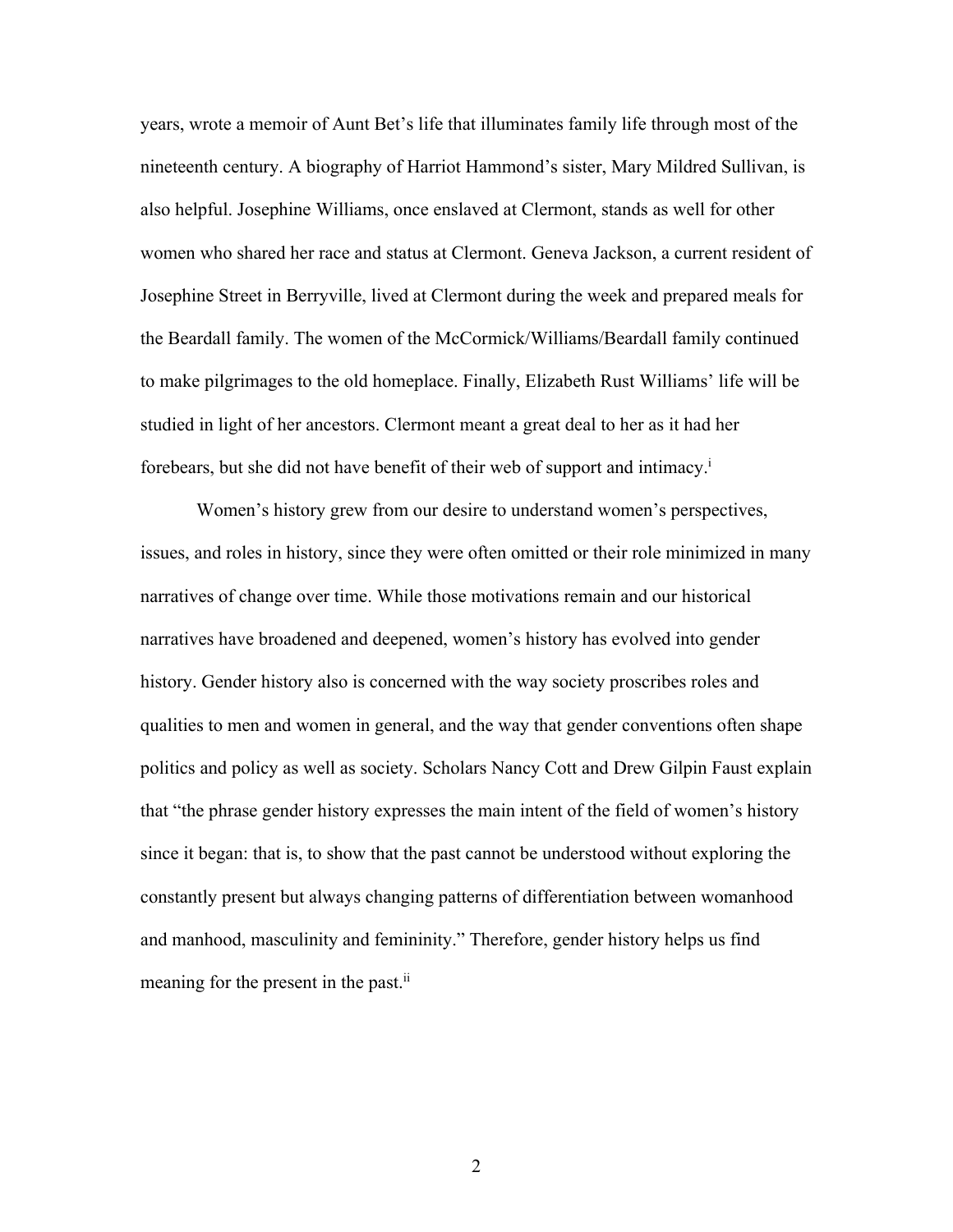In the Milton/Taylor/McCormick family, the women fulfilled gender roles quite admirably. Many of them expanded the possibilities for themselves, mainly by extending female roles of care and nurturing beyond what was customary. Over time, individual women expanded circles of caring to include more members of their families, their communities, and their region. This caring ran up against another social category—that of race. Although caring indeed flowed across the color line in both directions, the racial boundary created an energetic barrier that constricted the actions of white women more than black ones.

The women of the extended McCormick family loved the land and the ancestral homes that sheltered their ancestors. They derived nourishment from the land and its history that went far beyond the physical and economic; it gave them a sense of identity, belonging, and, for some, mission. For Elizabeth Williams and Ellen McCormick—a divorcée and widow, respectively, who clung to Clermont—the land held masculine as well as feminine qualities; it conferred dignity, status, income, and companionship. African American women had a deep connection to the land as well that transcended ownership but included ancestral ties. Because it had long been difficult or impossible for them to own land, their first foothold into property ownership held tremendous significance. Gender and racial boundaries have softened over time, and continue to evolve, but persist.<sup>iii</sup>

# **Colonial, Early Republic, and Antebellum Periods**

Generations of the Scots-Irish McCormick family lived at Clermont. The family traces its origins in the Lower Shenandoah Valley of Virginia to Dr. John McCormick, who settled there between 1730 and 1740. An early historian of the Valley observed that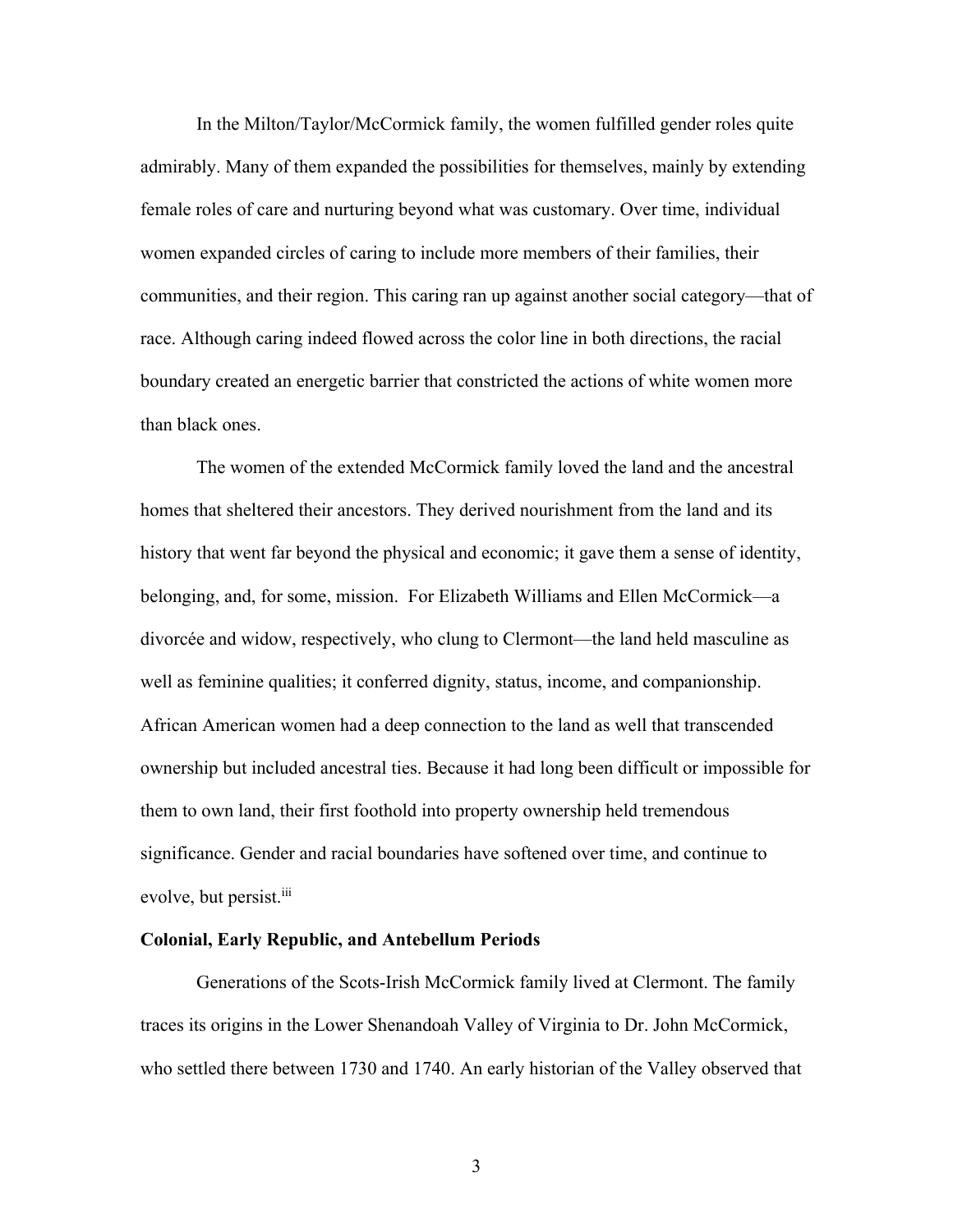"the early members of the McCormick family were singularly unobtrusive people, content in the happiness derived from their own family relations, being extremely clannish, and at least one branch of the family were evidently people of the strongest local attachments, for a large family settled and remained until death in the vicinity of their birthplace." This observation appeared to hold true for the later McCormicks at Clermont as well. iv

But because we are focusing on the women of the family, this narrative will begin at Milton Valley, a little southeast of Clermont, when John Milton lived there with his first wife Ann A. Stribling. Their eleven children included three girls who remained particularly close as long as they lived: Harriot (1785-1824) and the two youngest daughters, Elizabeth Stribling Wright (1800-1883), and Florinda (1802-1836), who later married Dawson McCormick and became mistress at Clermont. While Elizabeth and Florinda were yet young, their mother became very ill and Harriot began managing the household. She was married briefly and widowed in 1808. She cared for her siblings after their mother died in 1811 and assisted after their father married Catharine Washington of Fairmont [Note: correct name, Fairfield; RWS] near Berryville. She was the daughter of Warner Washington, first cousin to the former president, and a good stepmother. Harriot Milton married William Taylor in 1812 and went to live in Clarke County six to eight miles away. $v$ 

Unlike their elder sister, neither Elizabeth (known as Betsy) nor Florinda Milton had experience in housekeeping. At age sixteen Betsy married William's brother Bushrod Taylor in 1817 and went to live near Riverside on the Potomac. Suddenly in charge of domestic affairs and supervising an enslaved cook, chambermaid, and a mischievous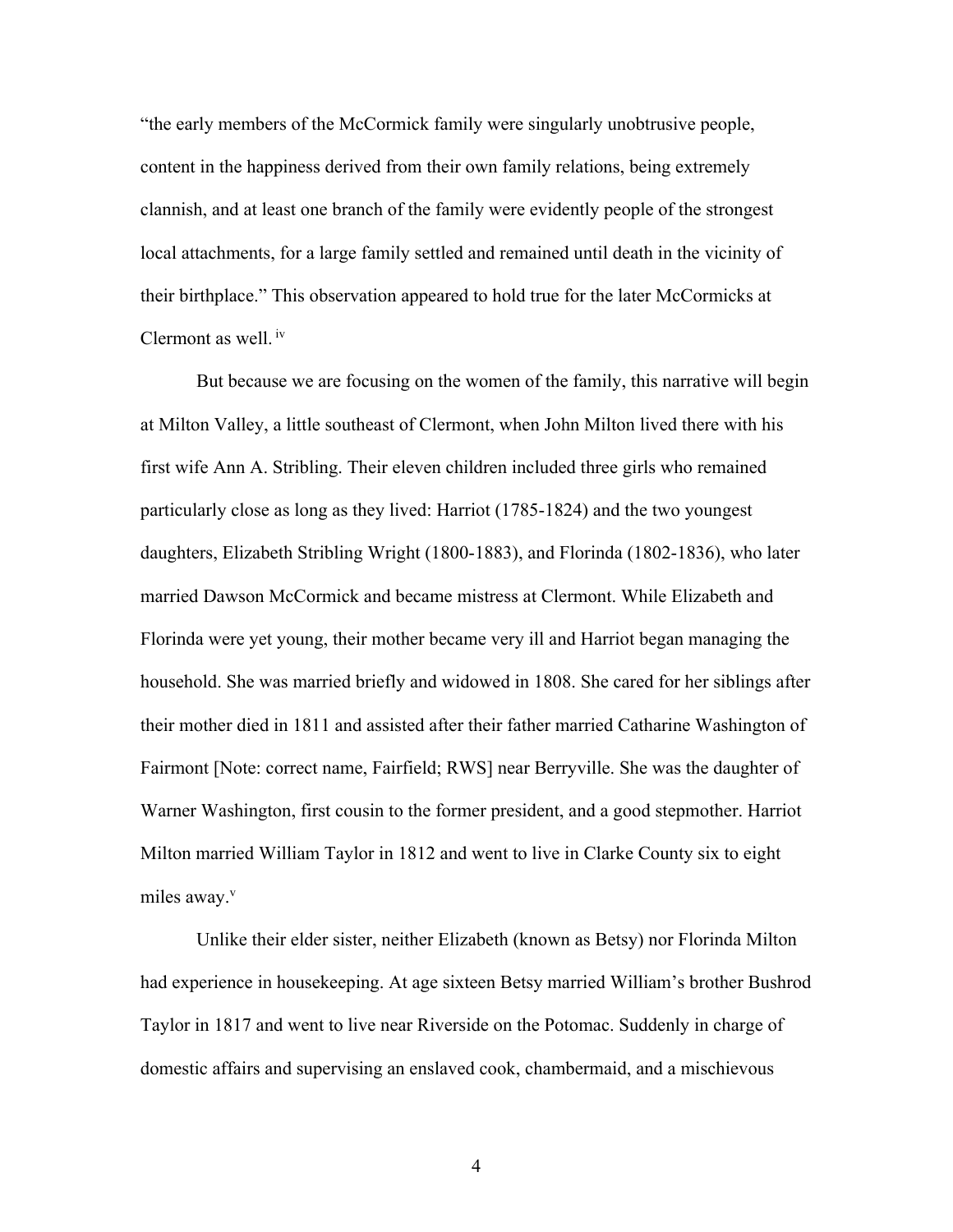young houseboy named Joe, she found herself often at a loss as to what to do. At such times she rode her mare Snowdrop, with Joe behind her to open gates, to her sister Harriot's or her husband's sister Harriot Ware's homes for advice. Florinda married Dawson McCormick in 1824 and moved with him to Clermont. Being a gentle soul, the "most petted," and the baby of the family, she likely relied on older female relatives in similar fashion, as she managed her household and raised her children.<sup>vi</sup>

The early loss of their mother and the intervention of other female relatives were part of a consistent pattern in the extended family. Harriot (Milton) Taylor died in 1824, leaving a son and two daughters. Florinda died in 1836, also leaving three children: Edward, age 12, William, age 10, and Annie, age 5. Losses were deeply felt and shared, but their damaging effects were minimized by other family members, particularly women, who shared their love and willingly—even eagerly—assumed the burden of care.<sup>vii</sup>

Elizabeth "Betsy" Stribling Wright (Milton) Taylor, who came to be known as Aunt Bet, distinguished herself in care giving. Her husband William [Bushrod] Taylor established a prosperous hotel in Winchester and organized the private paving of the Valley Road, so their means were ample. They had only one child that died soon after birth. When her sister-in-law Harriet (Taylor) Ware died in 1822, a year after husband James Ware, Betsy Taylor fostered their four orphaned children. When her sister Harriot Taylor died two years later, she took in her two daughters: Sarah Ann, age 7, and Florinda, age 4. When sister Florinda McCormick of Clermont died in 1836, after Aunt Bet's other charges were grown and gone, she welcomed Florinda's youngest daughter Anne McCormick into her household. She cared for subsequent generations as well.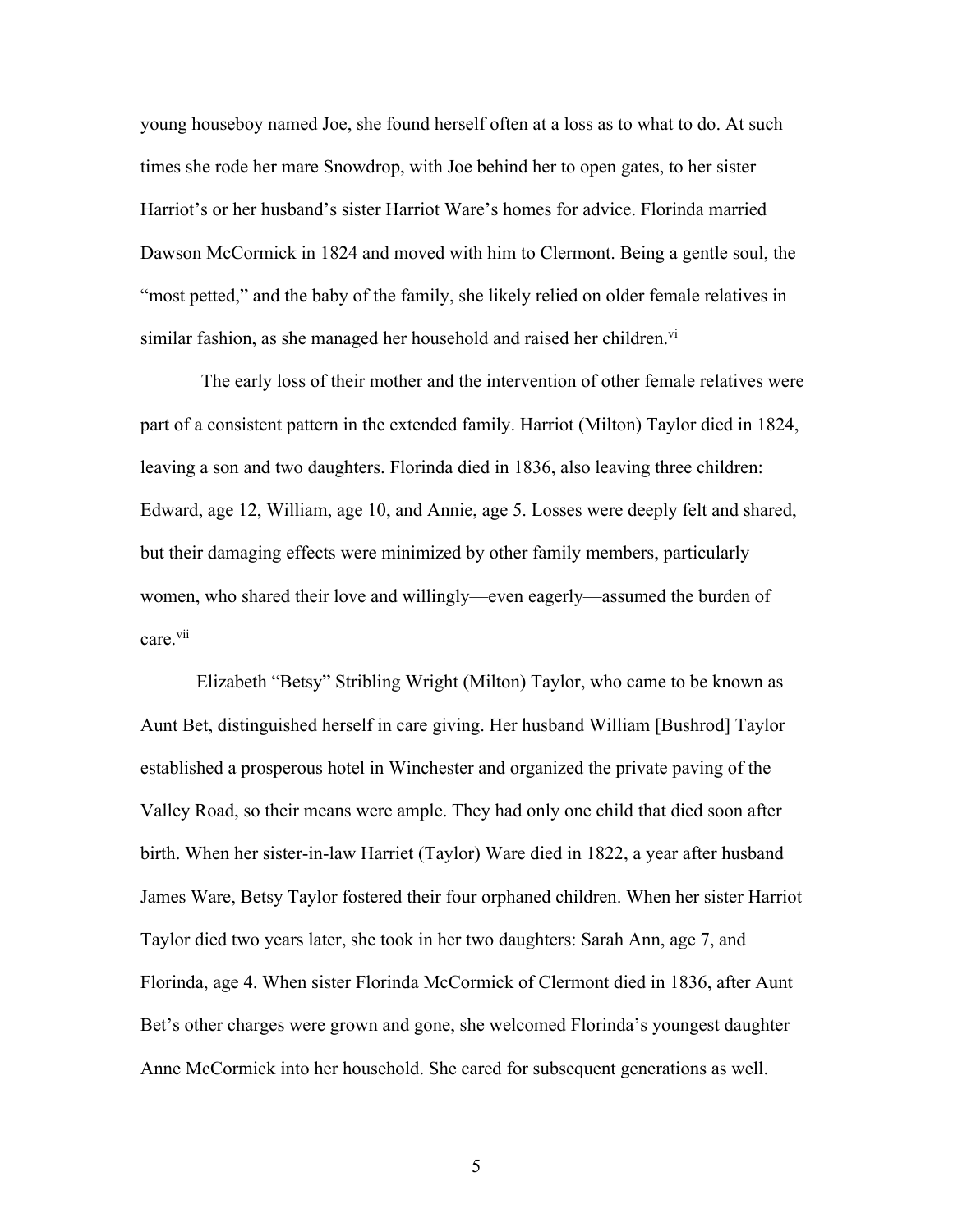Sarah Ann Taylor, whom she'd raised, married George Washington Hammond of Happy Retreat in nearby Jefferson County. Sarah Ann died in 1847 and she helped care for her six children, assuming sole care of the youngest after George Hammond's death in 1859. In 1861, Annie (McCormick) Stribling, whom she had also fostered, died and left three children. Aunt Bet cared for the youngest, Ned, while Edward and Ellen Lane (Jett) McCormick at Clermont helped and managed the guardian accounts for the three. Aunt Bet Taylor became very close to Ellen McCormick and had great love for Clarke County and Clermont. Because of these close associations, Elizabeth Stribling Wright Taylor's story is closely bound to Clermont and its inhabitants.<sup>viii</sup>

Another reason her story is important to Clermont is that one of her charges, Harriot Hammond, the daughter of Sarah Ann and George Washington Hammond, wrote a memoir of her Aunt Bet that vividly depicts family life and culture in the region, along with the role that she and other women made in nurturing and raising children of character. Harriot Hammond observed of her Aunt Bet that, "Of great and brilliant deeds according to the world's standard she did none; but the simple retracing of her long life brings us into such an atmosphere of loving service that those who shared and witnessed it can never afford to let its memory fade and die." This loving service is crucial at the foundation of any society for producing people of character.ix

Aunt Bet Taylor's manner of childrearing is worth noting further, as described by Harriot Hammond:

In the largeness of her heart and the openness of her hand she found the means of making for them a family life that was broad and generous enough in its scope to allow the growth and development of individual character. We were all very different in disposition, and we were not repressed and curbed in a way to make us all of one pattern or form. We united, however, in one characteristic, we had high spirits and loved fun, and were at times a little daring in pursuit of it;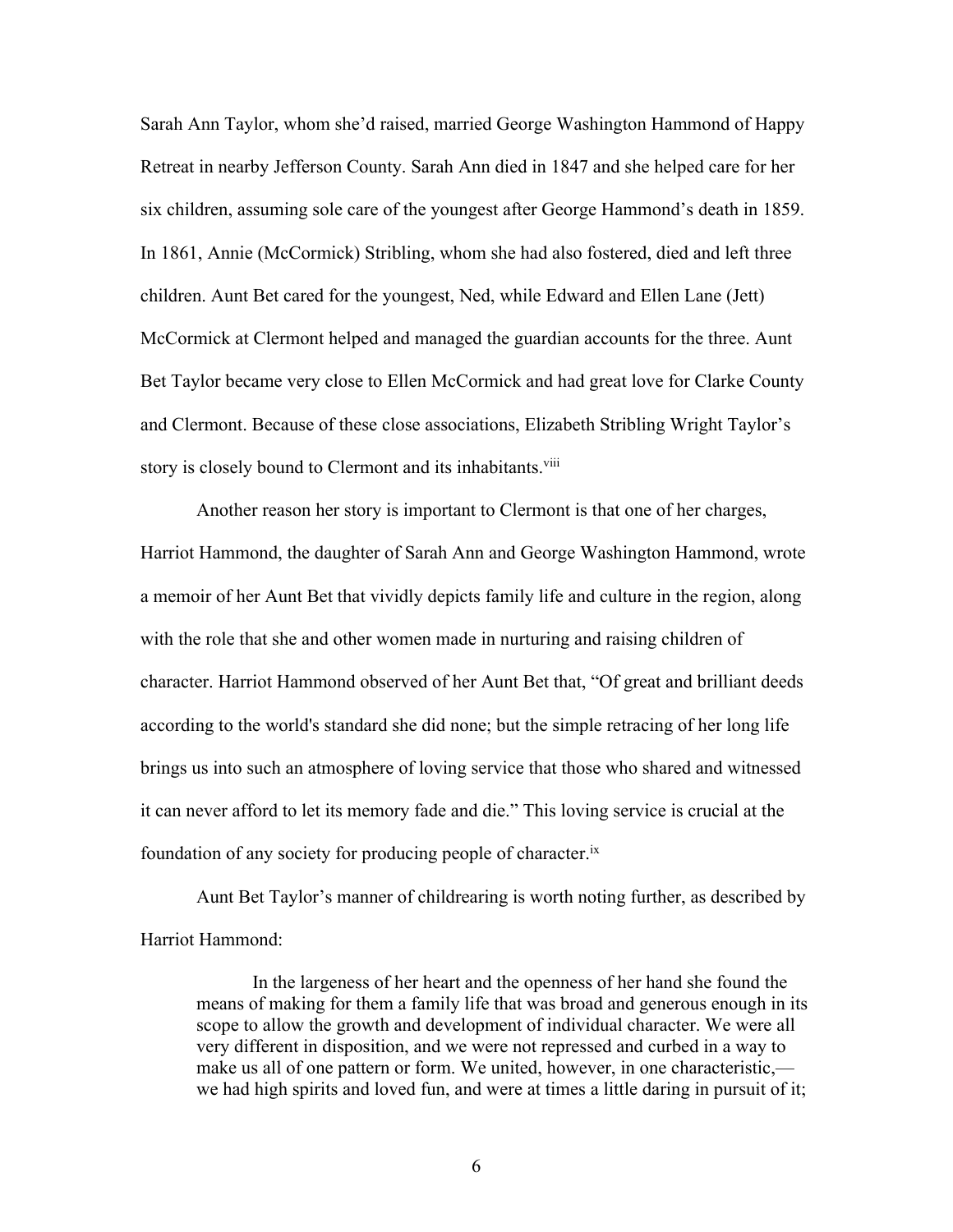but our liberty never became license, and the most enduring lesson we learned from the beauty and order of the daily round of life, and better still from the constant example of Aunt Bet's unselfish care for the good of all, was a consideration for the rights and happiness of others.<sup>x</sup>

While this recollection has the rosy glow of childhood memory, and one need only look at the standard costume for boys and girls at that time to question its veracity, but nonetheless, although times are relative, the observation still holds a timeless truth about childrearing.

The Milton/Taylor/McCormick family valued education for their girls as well as their boys. Boys and girls often attended school together in their early years. For example, an Irishman named McNamara tutored the Milton children, a nephew, and William Meade, son of a neighbor, in an outbuilding at Milton Valley. Elizabeth and William Meade, even after he was ordained Episcopal Bishop of Virginia, remained lifelong friends, and he always called her Betsey. Two generations later, William and Harriot Hammond attended a primary school taught by Mary Augustine Smith.<sup>xi</sup>

As they grew older, boys and girls attended separate schools, often boarding schools. After Betsey Milton's father's marriage to Catharine Washington, she and her stepsister attended Presbyterian minister William Hill's highly regarded school for "young ladies" in Winchester. Florinda may have followed when she was older. Harriot Hammond attended an Episcopal school in Staunton established by William Meade.<sup>xii</sup>

Education was important to white elites in Clarke County throughout its history, and it was important to African Americans after they were allowed access to it in 1865. Clermont, like Milton Valley, was the site of an early private school. Men who valued education directed the larger private schools. Edward McCormick, son of Dawson and Florinda (Milton) McCormick also valued education; served as a trustee of the Berryville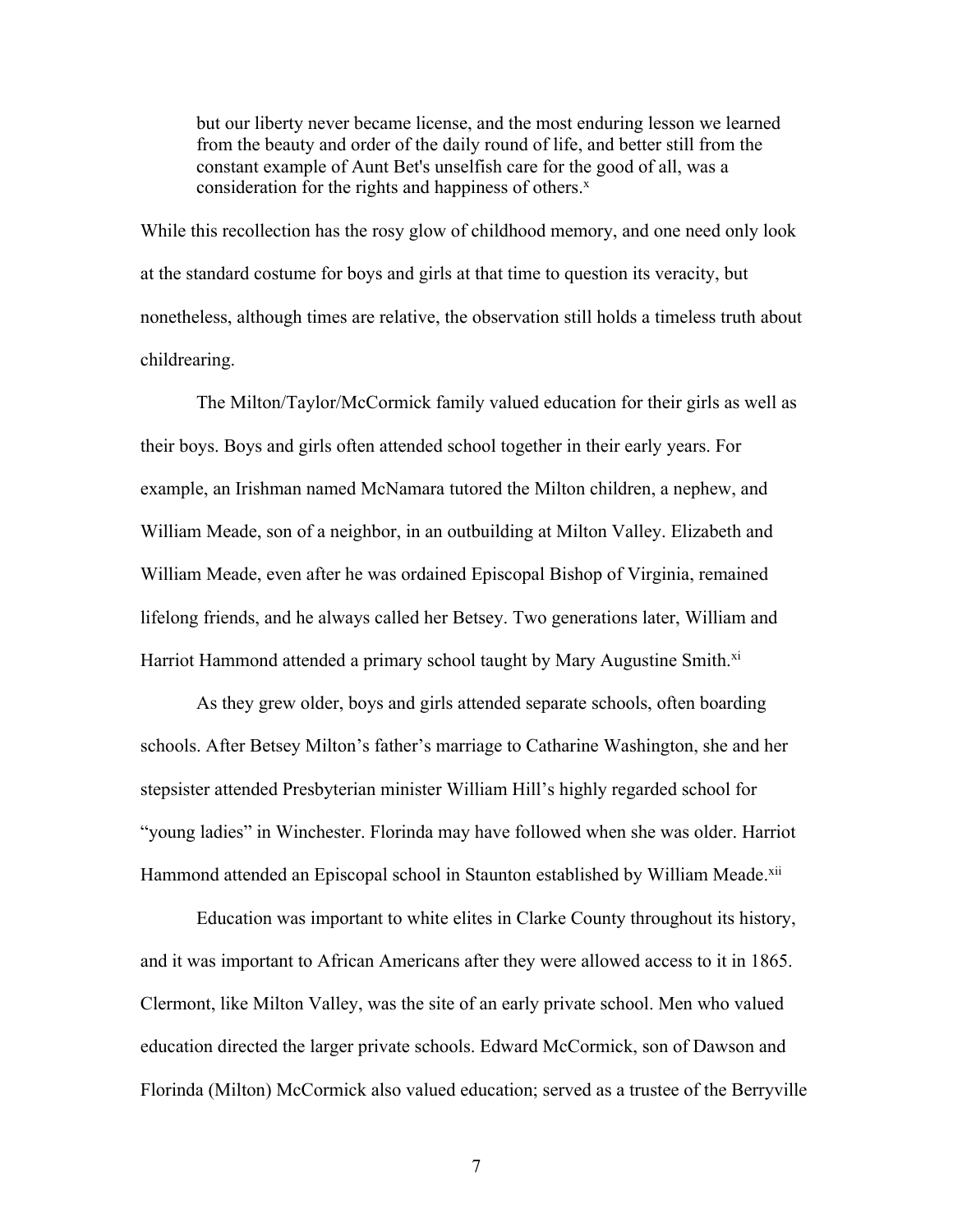Academy, at least when it was offered for sale in 1856. It remained open, however, until 1872.xiii

Florinda and Dawson McCormick's eldest child Edward inherited Clermont when his mother died in 1836, his father having predeceased her by two years. Edward, age 12, and William, age 10, remained at Clermont under the guardianship of paternal uncles Charles McCormick of nearby Coolspring and Cyrus McCormick. As stated previously, their sister Anne, age 5, went to live with Aunt Bet Taylor. Edward attended Princeton, as had William Meade. In 1847 he married Mary Elizabeth Stribling, and with her had three daughters, Florinda Taylor, Mary Stribling, and Ann Catherine. Little else is known about Mary E. Stribling, except that she died in 1853 after only six years of marriage. Three years later, in 1856, Edward McCormick married Ellen Lane Jett from Ellerslie in Rappahannock County. Ellen cared for her stepchildren as her own and together over the next twelve years she and Edward had an additional six children: Edward (1857), Elvira Jett (1858), Dawson (1860), Anne Herndon (1862), Albert Montgomery Dupuy (1866), and James  $(1868)$ .<sup>xiv</sup>

Six letters that Ellen McCormick wrote to her husband Edward between 1859 and 1861 illuminate her personality, their relationship, and family life. Ellen wrote them when she visited her parents at Ellerslie. She missed him during these absences, urged him to visit Ellerslie, and relished his correspondence. For example, in November 1860 she wrote of two letters he had sent, "I need not tell you how much pleasure they gave me for you know too well how dear you are to me and how great the trial to be separated from you." Little Eddie's illness concerned them greatly in 1859 and 1860, and Vidy (Elvira) burned her face when she fell against the fireplace fender, though she recovered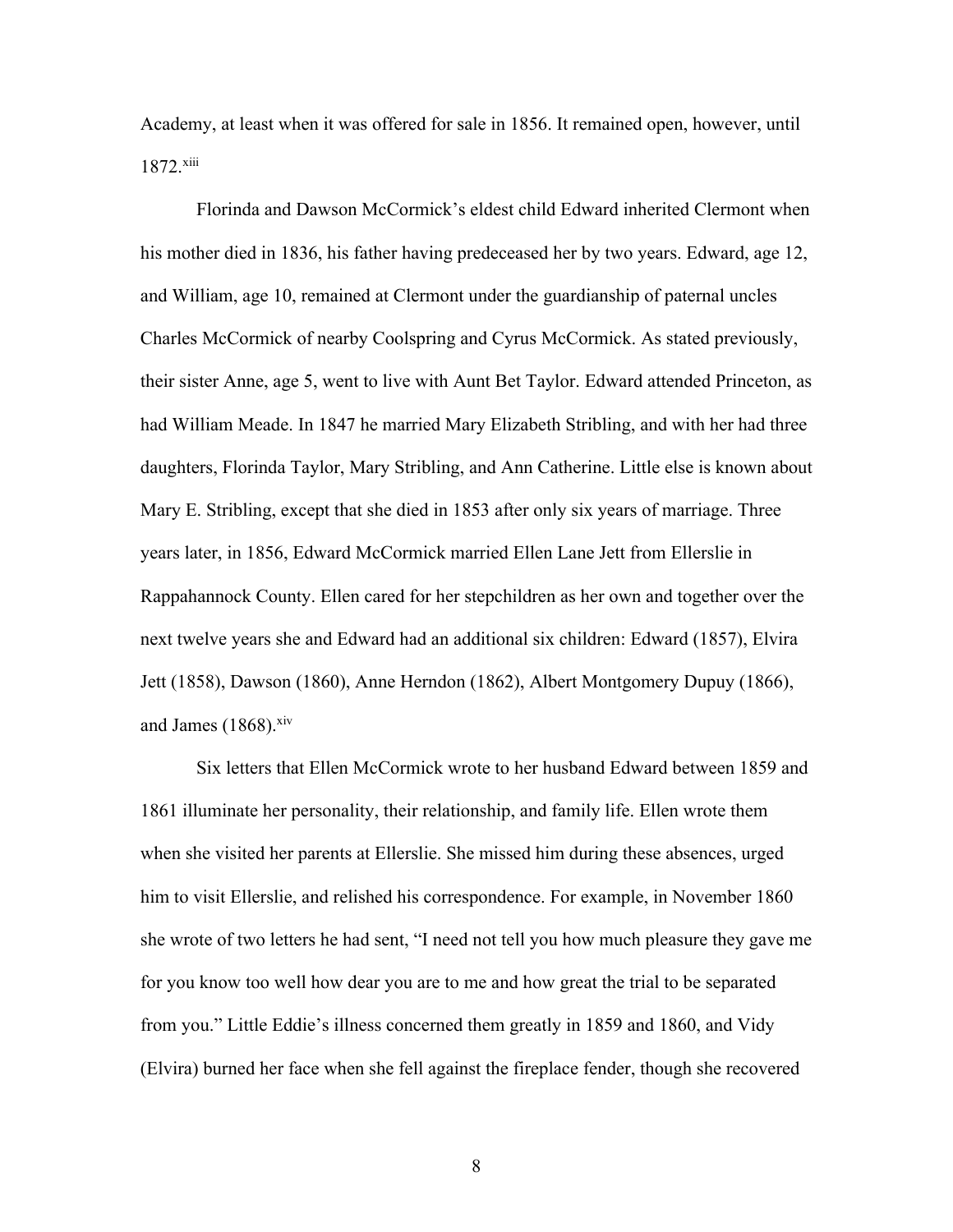fully. Ellen sent news of relatives and friends and asked Edward questions about his travel and conditions at home. Near the end of the letters or in postscripts she sent instructions for their enslaved servants. The letters indicate that Ellen was cheerful, social, affectionate and loving, not particularly religious, and concerned most with the welfare of her husband, their children, and her domestic duties. The busy household at Ellerslie, with its company and neighbors, seemed similar to those in the Milton/Taylor/McCormick family. Ellen, for her part, seemed to be fully accepted into her husband's family as well.<sup>xv</sup>

There is much yet to be learned about the black residents of Clermont, including their full names. Ellen McCormick wished Aunt Molly or Prig[?] to send clothing for the children, Helen to knit. Aunt Judy managed the poultry. Josephine [Williams] sewed and laundered. In one letter, Ellen warned, "Josephine had better finish your shirts if she has not yet finished them." Monticello's African American research historian Leni Sorensen, in interpretive programs there, has elaborated the level of knowledge and professionalism needed for domestic workers in elite families such as these.<sup>xvi</sup>

#### **Civil War Era**

The Civil War brought much hardship to the people of Clarke County and looms large in historical memory. Primary and secondary sources are rich. While no narratives generated by residents of Clermont survive, some area women wrote memoirs and diaries that bring the war to life in readers' imaginations. Harriot Hammond's *Memoir of Aunt Bet* illuminates life in Clarke County during parts of the war and includes mentions of Clermont.<sup>xvii</sup>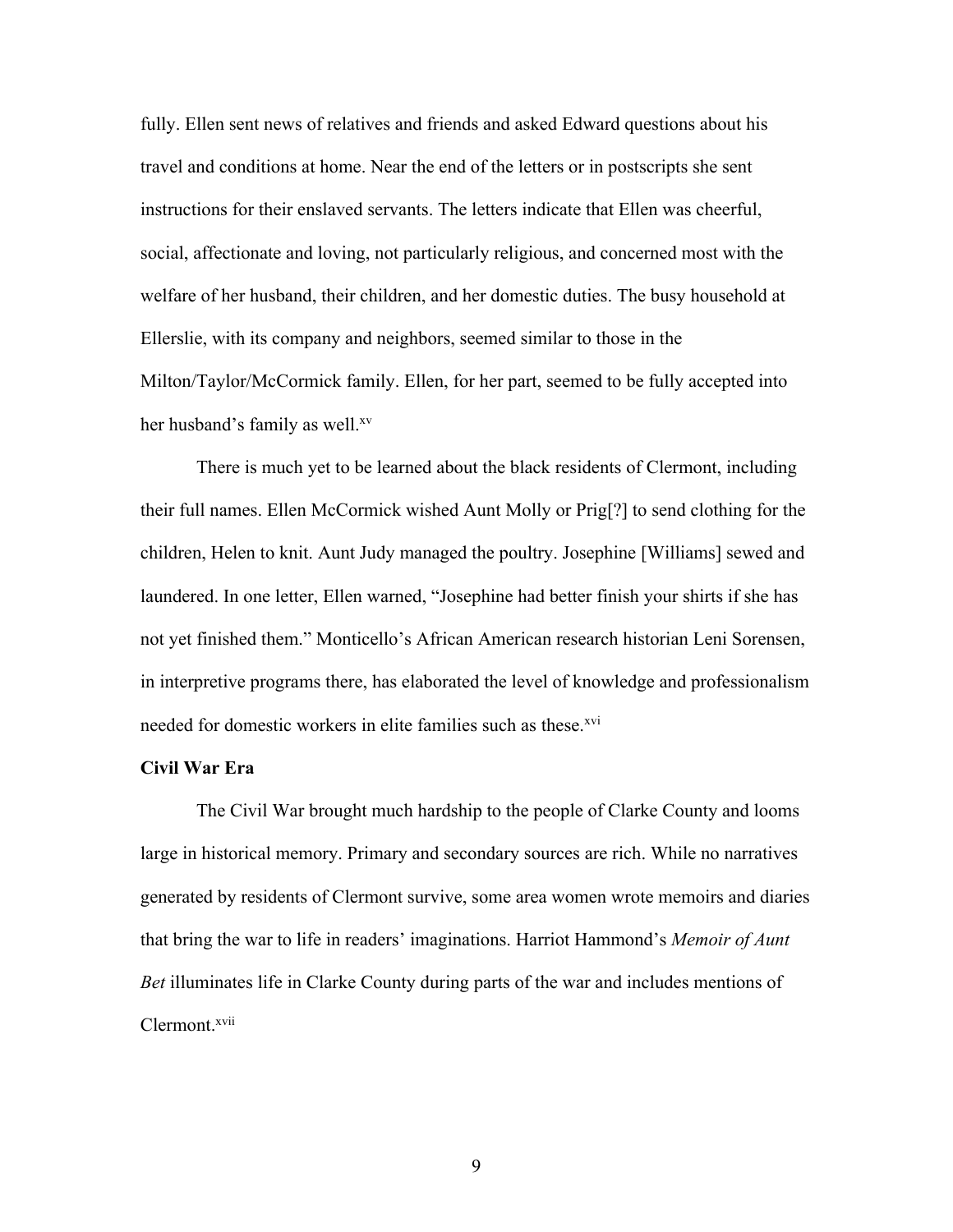Harriot Hammond (1838-1902), great-granddaughter of William and Harriot (Milton) Taylor described how desperately the women worked to support one another and their male relatives in the army. Harriot lived with Aunt Bet in Baltimore in 1861 when the war began, but stated that "we were one with our friends in Virginia." At the time, Anne Stribling of Staunton, her three children and their enslaved nurse, Amy, were with them on an extended visit. Annie, as she was called, was the daughter of Dawson and Florinda (Milton) McCormick, sister of Edward McCormick of Clermont, and the foster daughter of Aunt Bet (her mother's sister), was in poor health. The women kept in "constant communication with our friends in the Valley, and especially with our dear Willy," Harriot's brother William Hammond. He enlisted in the Clarke cavalry, 1<sup>st</sup> Virginia regiment, and was stationed at Harpers Ferry. Anne's husband John Waite Stribling enlisted as well and was stationed in Lynchburg. Anne, "dreading the possibility of being cut off from him" by military occupations, desperately wanted to return to Virginia. Harriot agreed to go with her, since she was too weak to travel alone. The women journeyed by train to Harpers Ferry, where the Clarke Cavalry manned the outpost and received the travelers as "the first 'refugees.'" There, to their delight, they saw Will, Harriot's uncle William Taylor, then in command of the company, and cousin Edward McCormick, there advising the army on forming a quartermaster department. Again, in her account, the land appears as a benevolent presence. After scaling Bolivar Heights, they looked back upon "both village and camp in twilight repose, the great mountains shadowing them as with a mantle of protection, while the wavelets of the Potomac lapped the banks with a music as sweet as a mother's lullaby."*xviii*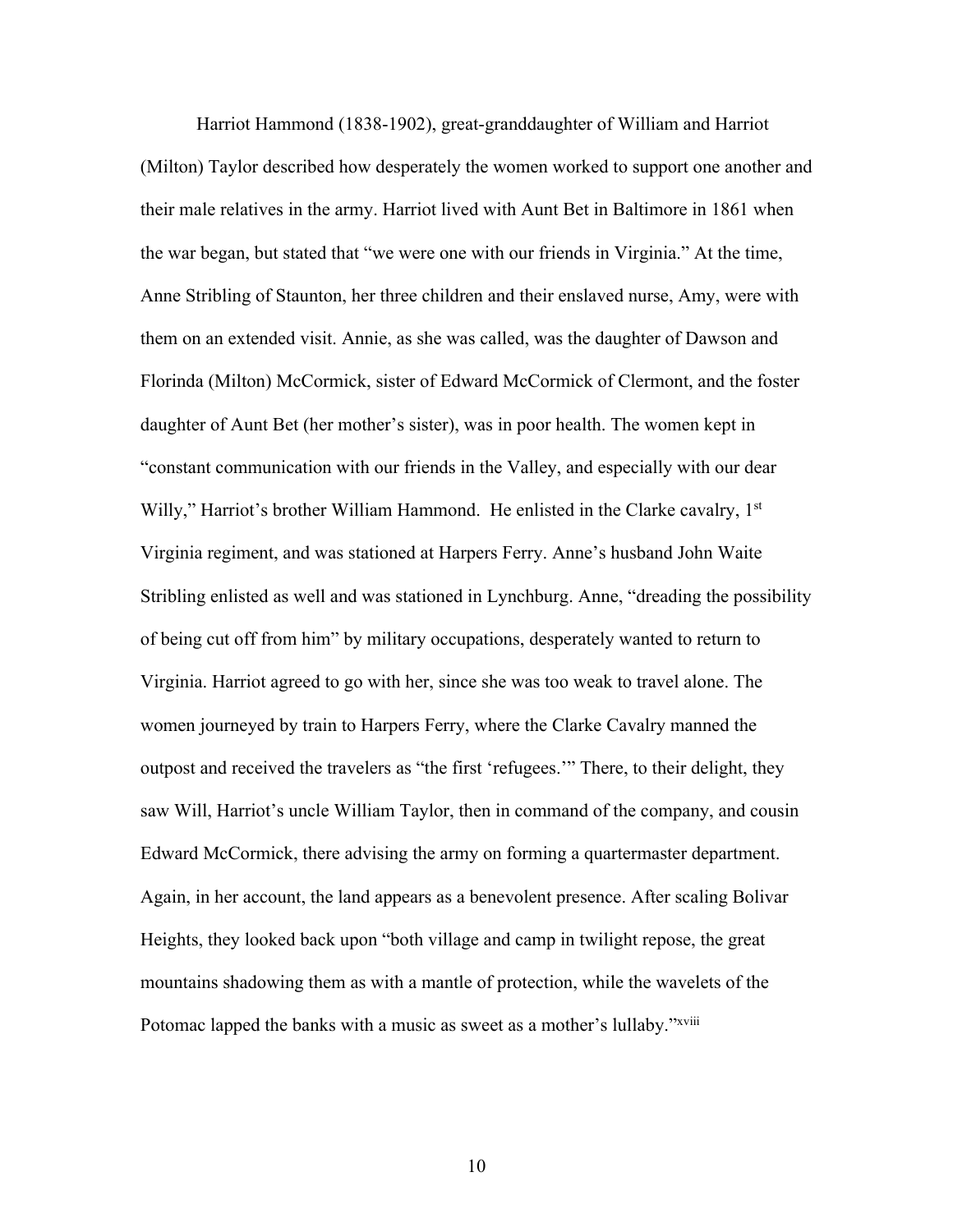The women spent the night with Aunt Ann Burnett at Burnley in Jefferson County. She escorted them the following day to Clermont, where Anne (McCormick) Stribling had been born in 1831, and which was still a "second home" to her. Aunt Bet and Harriot Hammond went on to visit Harriot's great-grandmother, Hannah (McCormick) Taylor at Springsberry. Hannah was Edward McCormick's aunt. J.E. Norris described her as "the embodiment of womanly virtues, beautiful in face and character, the consoler of her family in sorrow, and the sharer of their joys and pleasures. The children of the connection ever found in her that ready sympathy that calls them to give her the highest place in their affections, and so may well be remembered as the children's friend." This visit they did not stay long, however, and then returned by the same route. They checked on Anne at Clermont, stayed again with Aunt Ann Burnett at Burnley, boarded the train in Harpers Ferry, and returned to Baltimore.<sup>xix</sup>

The women supported their loved ones in the military with all the material and energy they could muster. Especially in the absence of an effective quartermaster system, they sent clothing, food, Bibles, and other supplies. They sent coats and winter underwear as the weather turned cold, sewed garments, and knitted socks. They prepared and sent food such as ham and ginger cakes that were shared and relished by the men. They withheld complaints about their circumstances, wrote frequent letters and tried to sound positive.<sup>xx</sup>

Refugees from eastern parts of the state stayed with friends or relatives in Clarke County during the war. Early in the war, Judith W. and John Peyton McGuire of Alexandria sent their two daughters to live with relatives in Clarke for their safety. John was a minister and principal of Episcopal High School in Alexandria. He was a member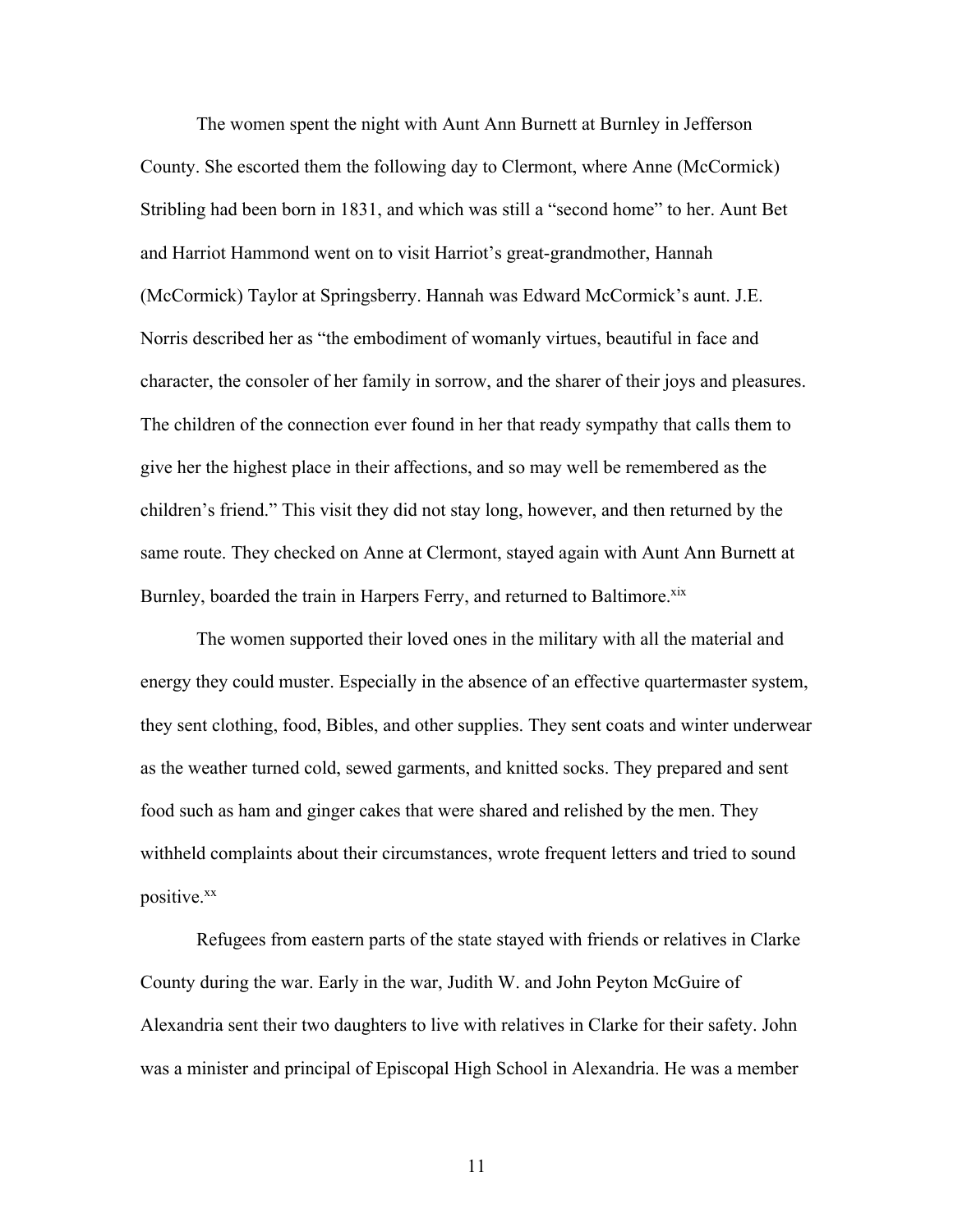of the venerable McGuire family in Winchester; Gertrude (McGuire) Taylor of Springsberry was his cousin, but which relatives the daughters stayed with is unknown. On August 26, 1861, Judith and John McGuire visited Dr. William David McGuire of Norwood, near Clermont. Judith kept a diary for the family that she published after the war. In her entry at Norwood, she reported that "the people of this neighbourhood [are] occupied as they are in the one I left. All hearts and hands seem open to our army. Four heavily laden wagons have left Berryville within a few days, for the hospitals below." Besides information, Judith McGuire told what it was like to be a woman refugee during the war. "Home and its surroundings must ever be our chief joy," she reflected, "and while shut out from it and its many objects of interest, there will be a feeling of desolation."xxi

The most prominent refugee in Clarke County, Mary Anna Randolph (Custis) Lee, wife of Confederate General Robert E. Lee, stayed at Meade family homes of Annfield (where she was born) and Meadea, and at Audley, a Washington family home across the road from Clermont. Judith McGuire wrote that Mary Custis Lee was moved by an image of her home, Arlington, that she saw in a stray issue of the northern publication *Harpers Weekly*, although they had heard that its majestic trees had been removed for fortifications. McGuire lamented how difficult it was for women to protect their homes with no support, and how difficult it was to lose them and the "ancestral trees" that graced their grounds. Some said that if they would sign the oath of allegiance, the federal government would provide for them, but she exclaimed, "Can a southern woman sell her birthright for a mess of pottage?", especially when their men were risking their lives in the cause. They felt that carrying on was their patriotic duty.<sup>xxii</sup>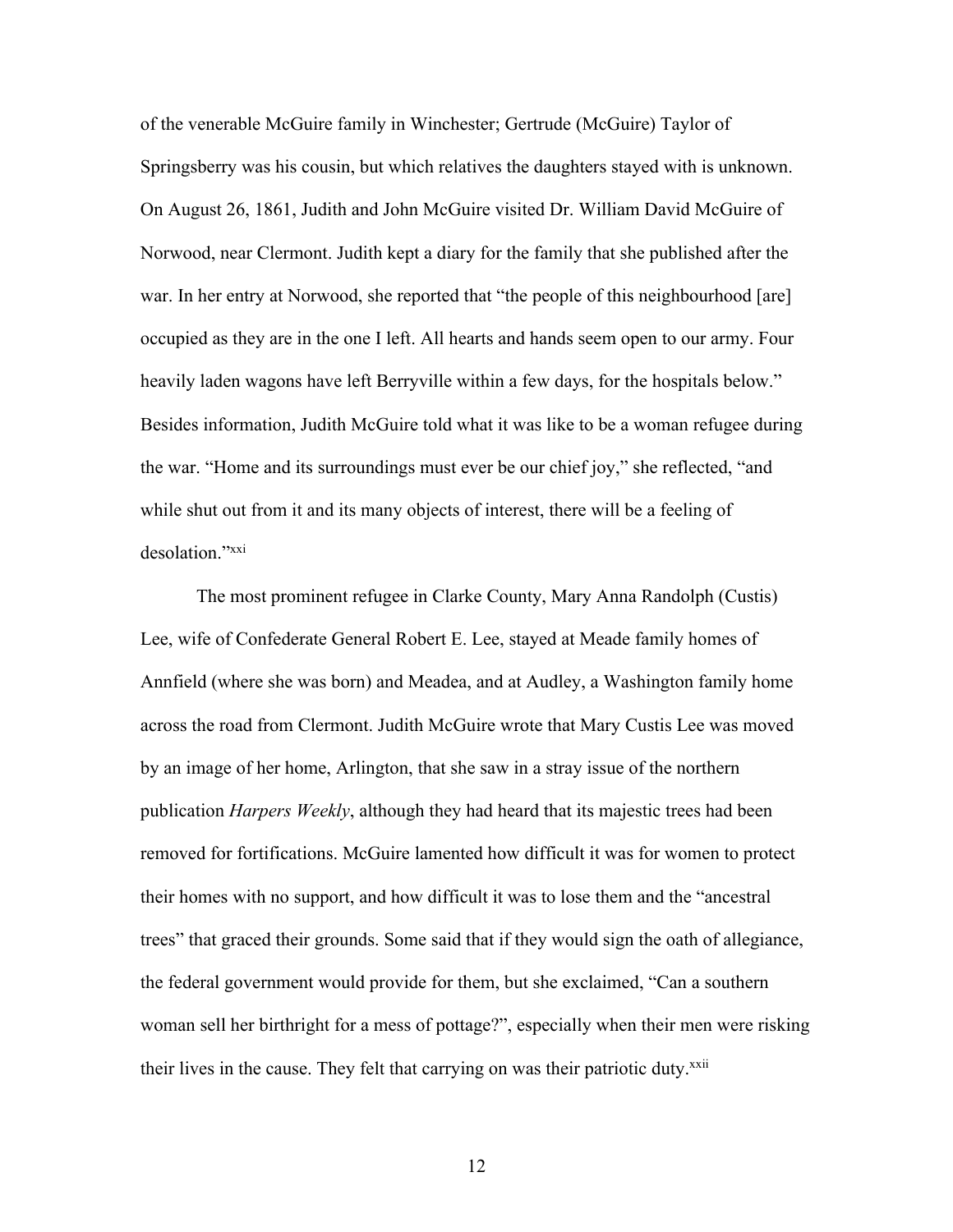Back in Baltimore, Harriot hoped to cheer Aunt Bet with the descriptions of the spirit and energy of the troops, but her only comfort was the "news of Cousin Annie's contentment and her improvement from the change to the mountains." She had no enthusiasm for war, and "the possible cutting short of lives dear to her and full of promise was too terrible to contemplate." She, like her good friend Bishop William Meade, but unlike most contemporaries, suspected the war would be long and terrible. Since most of her income came from property in Virginia, she put furniture, books, and other household valuables in storage and moved with Harriet and Flo to a boarding house. She placed her enslaved servants in homes of their choice, but whether by sale or agreement her niece did not reveal. Mildred Sullivan and her infant son George came from New York for an extended visit. They cut and sewed a uniform for William, sending piece by piece with travelers to him in Harpers Ferry. They also sent their father's greatcoat and their grandfather's sword, both of which proved useful.<sup>xxiii</sup>

The women decided that Aunt Bet would remain in Baltimore but that Harriot should return to Virginia to support their family in Virginia, especially her brothers Will and Tom in the army and her cousin Annie at Clermont. Upon her arrival there, Annie seemed better, but she declined over the summer. A visit to Springsberry in September did not help her, so she returned to Clermont, "her brother's home and her own birthplace,—where, watched and tended by most loving friends, she lingered with us until the late November, [1861]" and died, leaving three young children, Bushrod Taylor (known as Taylor), age ten; Alice, age six; and Edward (called Ned or Eddie), age two.<sup>xxiv</sup>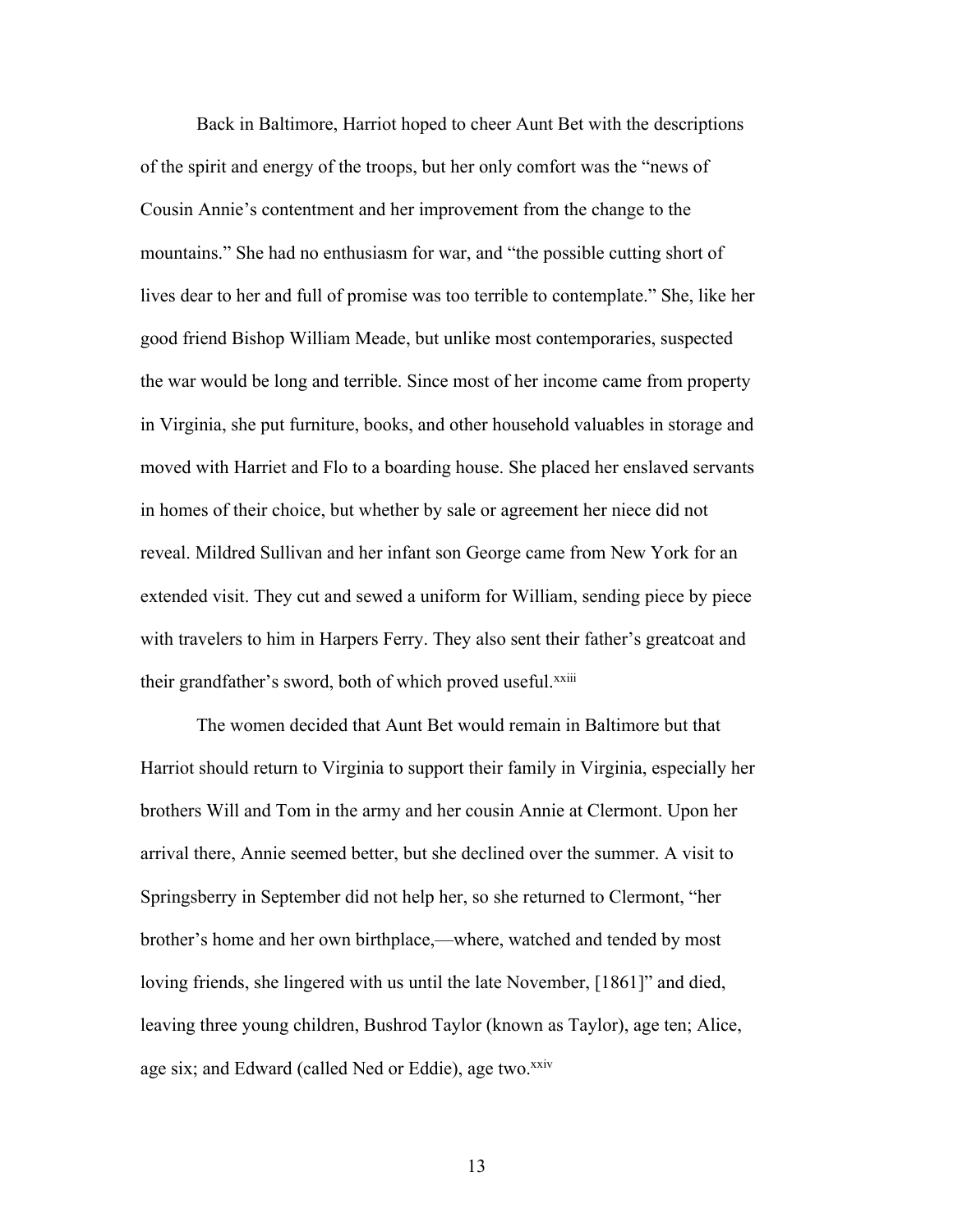With added difficulty in wartime, the family arranged for the children's care. Annie, with her husband's approval, had appointed Edward McCormick guardian and established an account for their care. Aunt Bet desperately wanted to be with them and tend to them as she had done their mother and so many other children of the family. But because Virginia was enemy territory, she was unable for months to obtain passage there on any "sanctioned mode of travel," and the family considered "running the blockade" too risky. The children's father, John Waite Stribling, was in the Army near Lynchburg. He decided that Taylor would go with the McCormicks to Amherst County and attend a good school there. Alice and Ned would live with John's sister in Staunton. He hoped that there they would be far enough behind Confederate lines that he would be able to visit them often.<sup>xxv</sup>

The guardian arrangement reveals gender roles in the family and community. The men normally handled business arrangements and fiduciary accounts and the women looked to them for decision-making. The women provided nurturing and care for the family and others in the community. There certainly was overlap, however, as men also nurtured and Ellen at times handled disbursements and records in the guardian account for the Stribling children. She also helped Aunt Bet raise Ned Stribling, and Alice Stribling lived with Ellen at Clermont after the war. Aunt Bet and Ellen became very close, but it is not clear whether their relationship deepened during or after the war. The Milton/Taylor/McCormick family certainly accepted her among them, even though she was not originally from the Lower Valley.<sup>xxvi</sup>

Many lower Shenandoah families with Confederate sympathies left their homes when federal troops drove Stonewall Jackson's troops from Winchester after the Battle of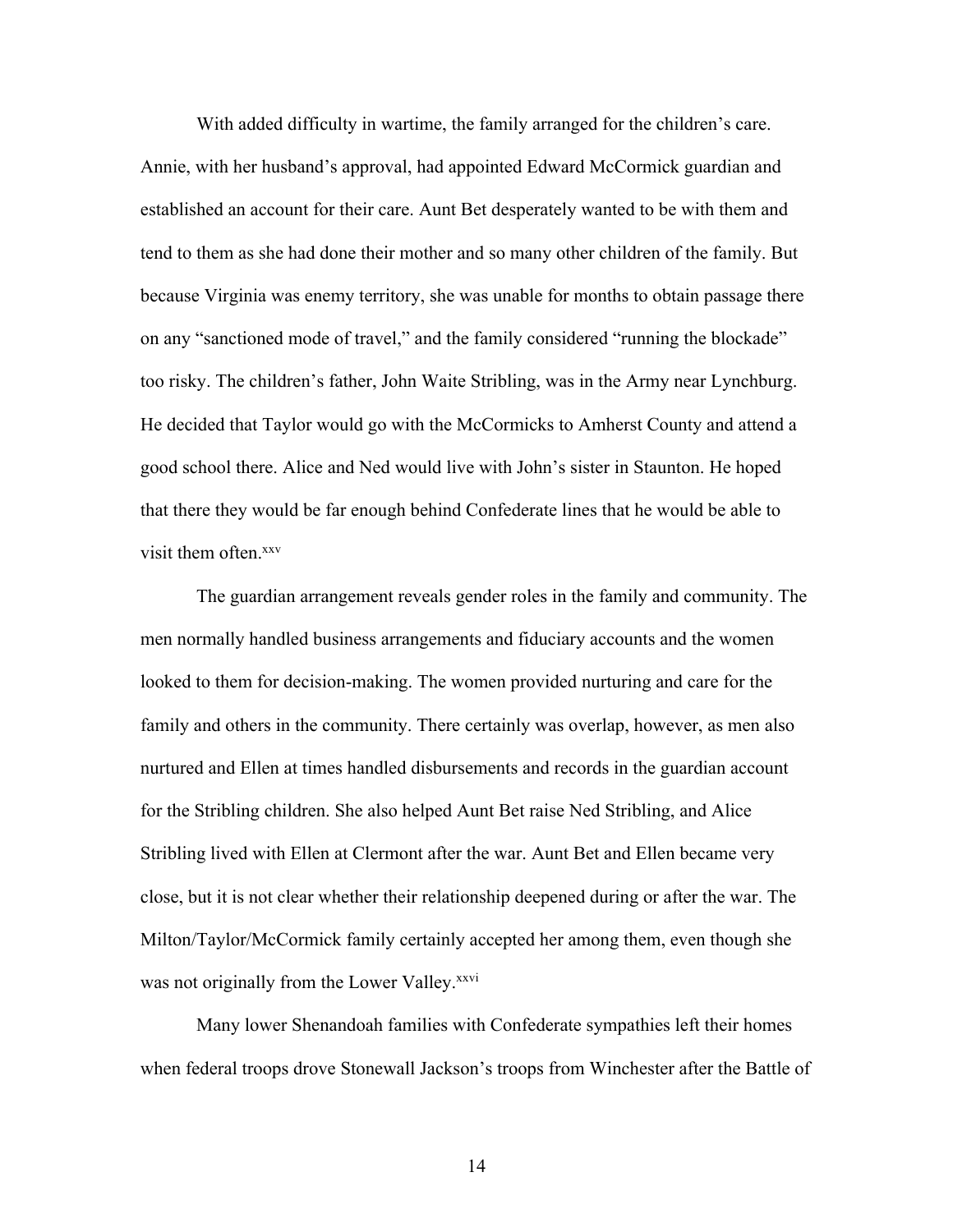Kernstown in March 1862. The McCormicks left Clermont around that time as well. The household then included wife Ellen, a few months pregnant; fourteen-year-old Florinda Taylor McCormick, the only child who survived from Edward's first marriage to Mary E. Stribling; five-year-old Edward Jr.; three year-old Elvira; and toddler Dawson. Edward McCormick's nephew and ward, Taylor Stribling, also went with the family with plans to enroll him in school in Amherst. The family experienced another loss when Ellen's firstborn child, Edward Jr., died in mid-September. Ellen, probably accompanied by little Elvira and Dawson and an enslaved nursemaid, went to Ellerslie, her parents' home in Rappahannock County for comfort and assistance. It had already been touched by the war, as Union Major General Pope and his troops had occupied Ellerslie before the 2<sup>nd</sup> Battle of Bull Run (Second Manassas to Confederates), which took place August 28-30. Safe enough, Anne Herndon McCormick, was born on October 29, 1862. (Anne's son Edward McCormick Williams (1903-1980) became the father of Elizabeth Rust Williams).<sup>xxvii</sup>

Existing sources do not indicate where Ellen McCormick lived during the rest of the Civil War. She could have lived in Amherst with her husband, stayed at Ellerslie, or returned to Clermont, or a combination of the three. With men off to war, many women headed households for the first time, including some near Clermont, such as Springsberry. Ellen's childbearing pattern indicates that she and her husband may have lived apart during most of the war. There are one or two year spaces between children except for the four years between Anne Herndon's birth in 1862 at Ellerslie and Albert Montgomery Dupuy's birth in 1866. At Clermont, she would have had much support from nearby relatives. Her presence at Clermont would have helped to maintain and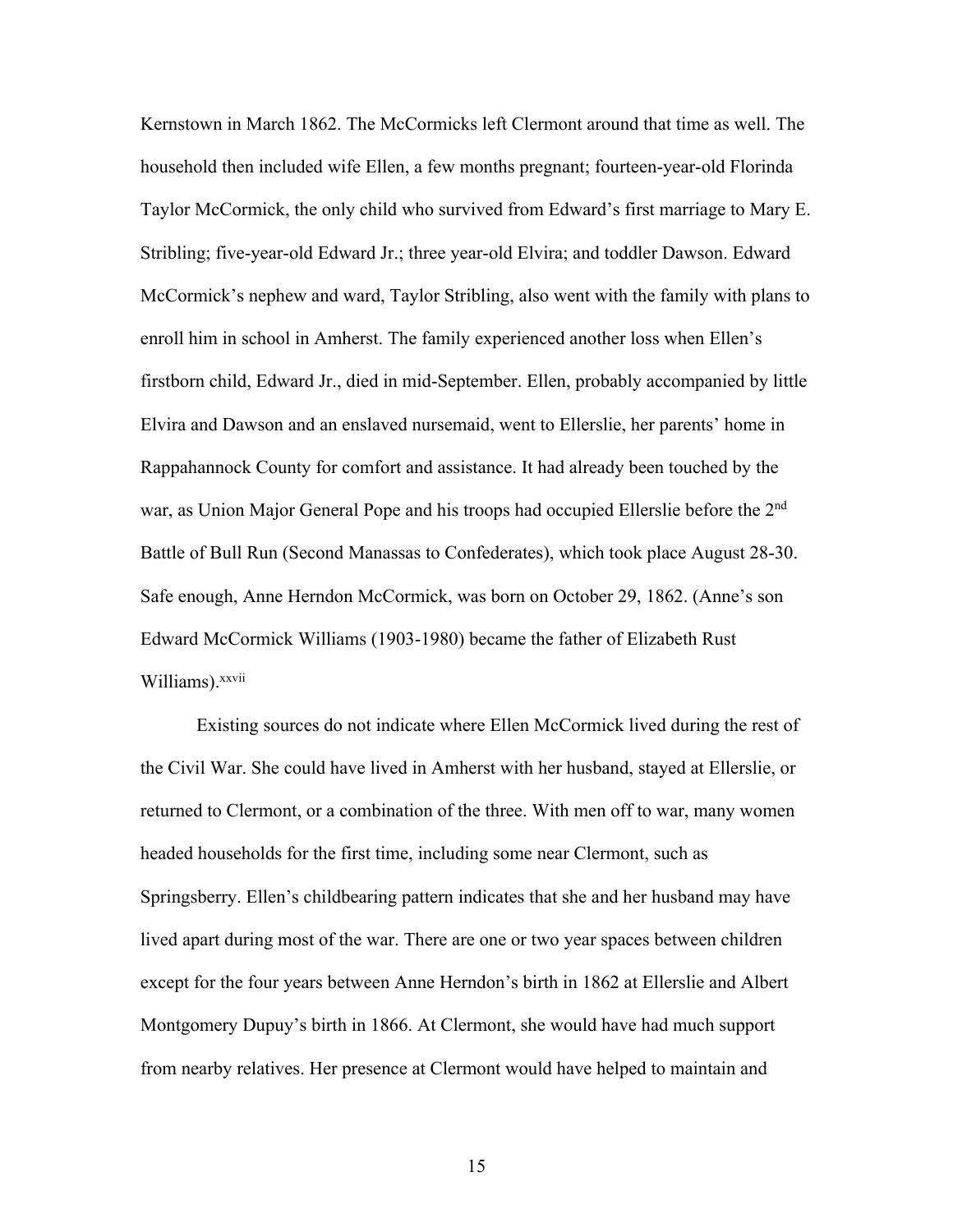protect their property. It also would have helped prepare her for managing the estate during her widowhood after the war.

In Baltimore, Aunt Bet did not give up her efforts to reunite with the Stribling children. Finally, in early 1862, she and Florinda Hammond obtained passports and passage to Fortress Monroe in Hampton Roads. From there they traveled to Richmond and Staunton. The Virginia Hotel in Staunton became her temporary home. There she visited with Florinda's brothers Will and Tom Hammond on leave from the Army, and daily with little Ned and Alice Stribling. In April, Harriot Hammond joined her. Together the women made uniforms for Will and Tom. After the First Battle of Winchester on May 25th and General Banks's retreat, Aunt Bet decided they would return to the lower Shenandoah Valley. Many other refugees did as well, and stayed even when Stonewall Jackson left Winchester and Banks reoccupied the town on June 4th.<sup>xxviii</sup>

Meanwhile, Aunt Bet, Flo, Harriot, and three-and-a-half year old Ned Stribling rode in a stagecoach to Winchester with four soldiers. Alice must have stayed with her aunt in Staunton. Harriot described Ned as "the gayest, brightest, most rollicking fellow traveller that a war-worn party ever fell in with." He delighted his fellow travelers. In Winchester they stayed with two unmarried female cousins named Holliday. Harriot's description of Springsberry provided a vivid vignette of women in wartime.

"On leaving our affectionate hostesses in Winchester we drove immediately to Springsberry, joining the large family gathered under dear Grandmama's hospitable roof; for, like Aspen Hill, Springsberry always had room for "one more." This family, with Grandmama its head, consisted of Aunt Gertrude and her four children, Aunt Eliza Tucker and her two boys, and various cousins, friends, refugees; sick, wounded, and tired soldiers, who were fed, rested, nursed, and then helped onward out of danger of capture; and lastly a large force of servants, many of whom were old and infirm, many of them children, — all to be taken care of, trusted, and helped by that trust to be faithful. "Uncle Will" [Taylor], from the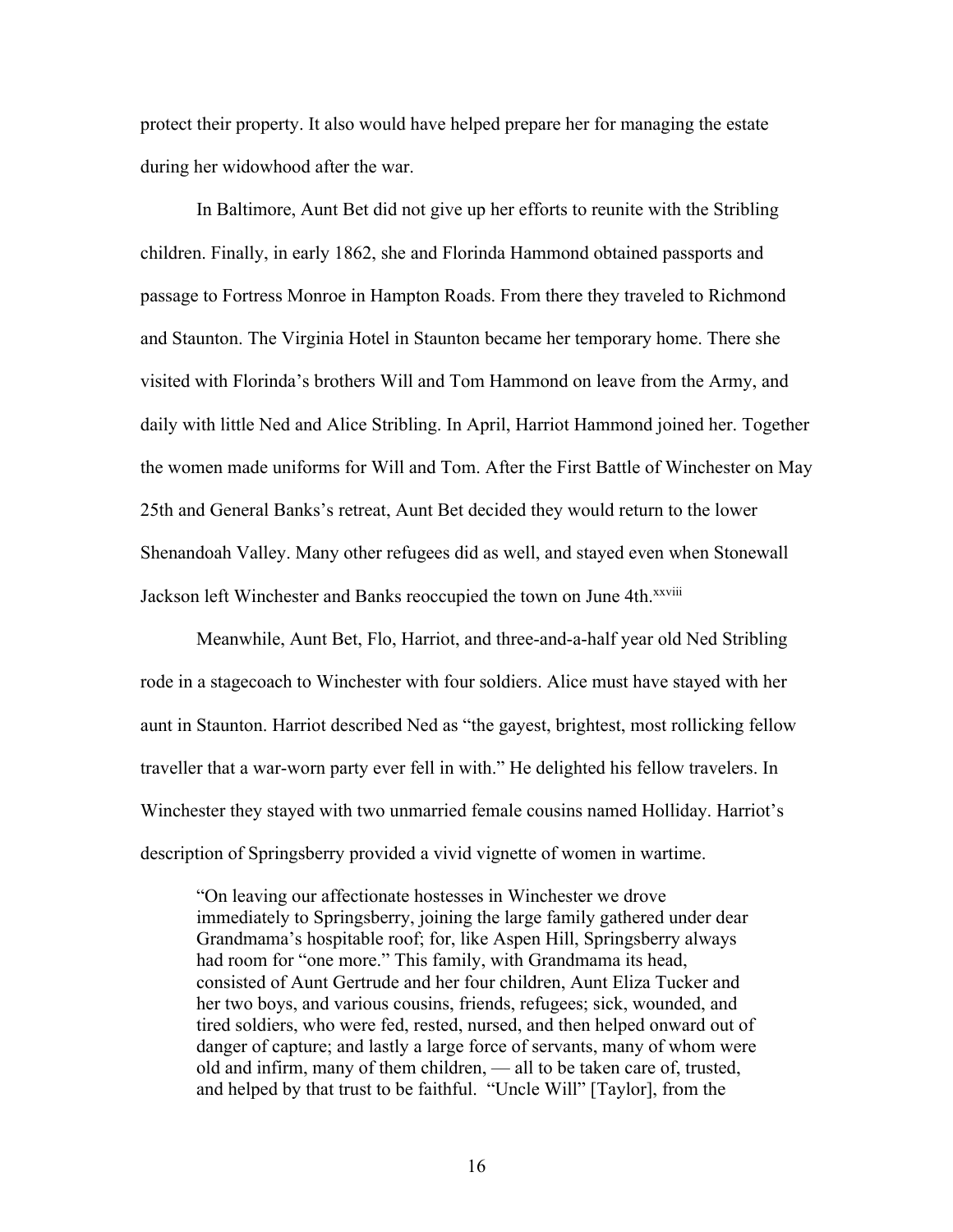first day of Virginia's secession, had been away in the army; he was now with Lee, tantalizingly near his home, and yet unable to visit it excepting for a short call."xxix

Harriot Hammond recounted military actions in the area and a church service she attended with General Robert E. Lee. She also described how "George Young, the most competent and faithful of servants, at the head of the others carried out the farming operations on the large and productive Springsberry estate." Will visited for twelve hours to receive care for a flesh wound, and had a long talk with Aunt Bet. Even when federal troops returned to the area, Harriot reported that most families chose to remain in their homes this time. Aunt Bet, Harriot, and Flo stayed at Springsberry over the summer as did little Ned. Aunt Bet, age 62 and no longer in good health, decided that she and Flo would go to live with Mary Mildred Sullivan and her husband in New York City in the fall. She asked John Stribling if Ned could go with them. The boy's father consented, as his duties kept him away from Staunton, and he knew the boy would be well cared for in the Sullivan household and with Aunt Bet. They must have also negotiated this arrangement with Edward and Ellen McCormick, who also helped raise the Stribling children and who managed their guardian account. In New York, Ned and the Sullivan's son George, six months Ned's junior, became very close.<sup>xxx</sup>

Just as Aunt Bet feared on the eve of war, the lives of relatives were likely cut short by the conflict. John Waite Stribling died of "camp fever" in Orange County on February 17, 1864. William Hammond died on July 4, 1864 from a wound sustained in cavalry action four days earlier in Dinwiddie County.<sup>xxxi</sup>

In the last year of the war, life became increasingly desperate for people living in the Shenandoah Valley of Virginia. A series of military actions in the Valley seemed like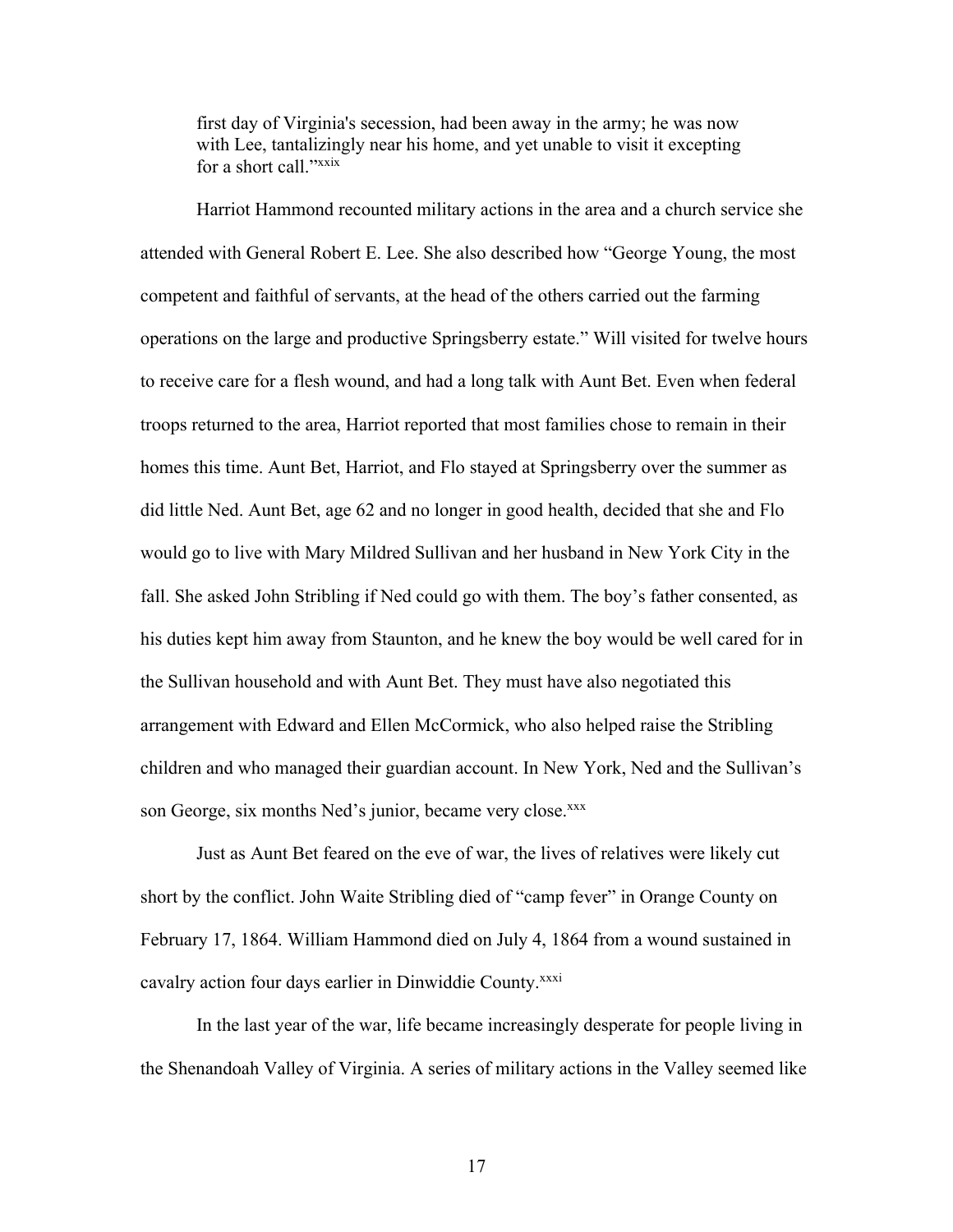mutual retaliation. Confederate troops, some from VMI, prevented Sigel from destroying the railroad center at Lynchburg; Union Major General Hunter reacted by burning VMI; Jubal Early led an attack and burning of Chambersburg, Pennsylvania, then Grant appointed Major General Sheridan to command all Union forces in the Valley, which then became known as the Army of the Shenandoah. General Grant had ordered his Army to destroy the agricultural potential of Valley farms to supply and sustain the Confederate troops. Major General Philip Sheridan carried it out; his troops burned barns, mills, and crops, and commandeered livestock. Such "scorched earth" tactics would be used later that year in the War in General Sherman's March to the Sea in the lower South.<sup>xxxii</sup>

Mary Mildred Sullivan felt so concerned for her extended family that she chose to leave her comfortable home in New York City and travel there to help. They packed "clothing and other necessities" for themselves and to give others in Virginia. Mary Mildred and her four-year-old son, George, and a maid rode the train to Shepherdstown. Once there, in order to blend in and travel more safely, they dressed in plain clothes, packed their goods into sacks, and loaded them onto a wagon. A negro man shared the driving with Mary Mildred Sullivan. As on previous trips they went first to her aunt Ann Newton (Hammond) Burnett at Burnley. From there they drove to Clarke County, dismayed that "want and desolation replaced the green field." At each stop they brought "cheer and comfort" and left some goods to ease the inhabitants' lives.<sup>xxxiii</sup>

The party stopped last at Springsberry, like many, a household of women. While there they experienced a more severe trial of wartime and Union occupation. Breakfast one morning was interrupted, first, when eleven-year-old Marshall McCormick rode his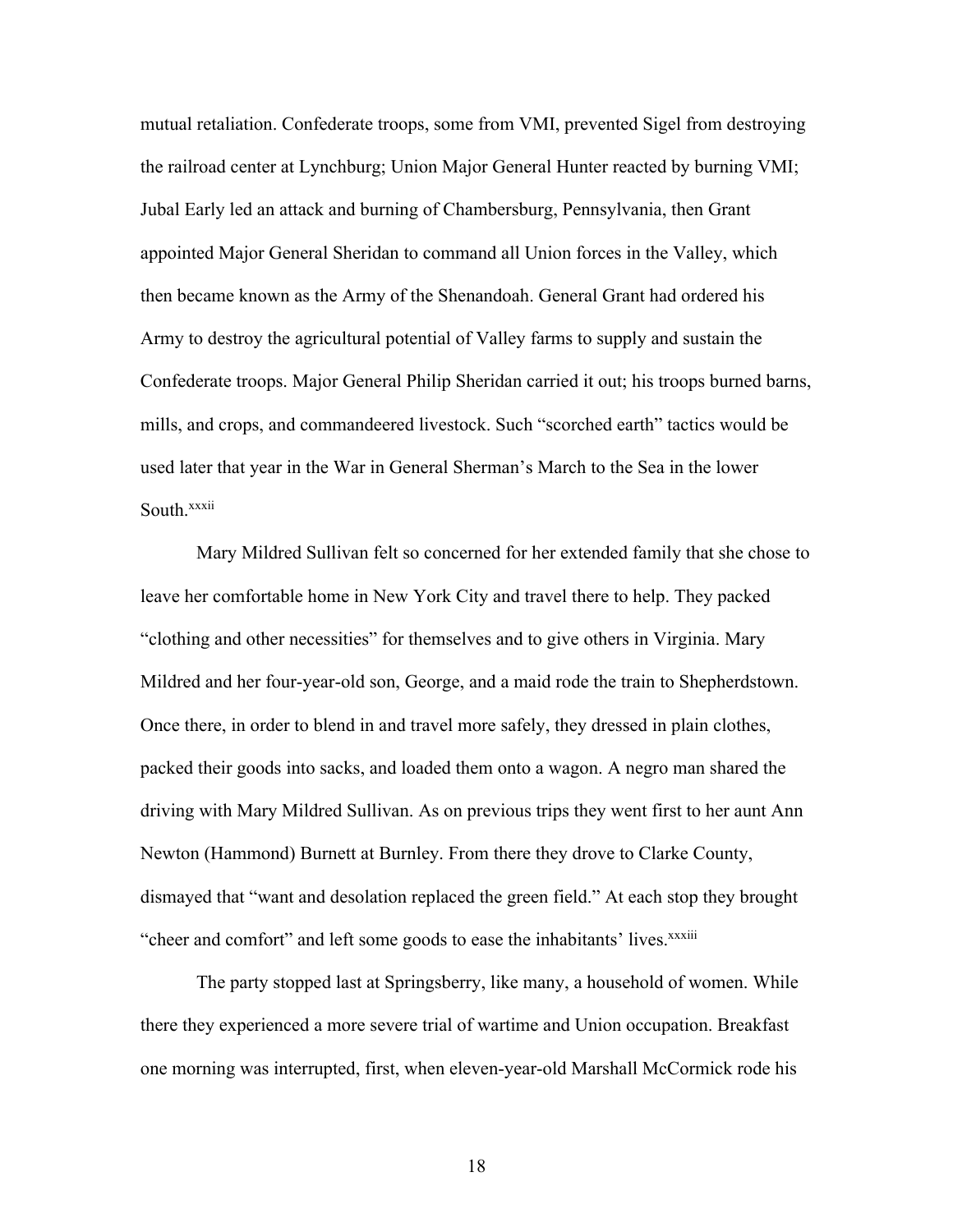brother's horse over on an errand. He lived across the road from Clermont at Hawthorne; his father, Province McCormick, was Edward McCormick's first cousin. When Marshall arrived, he prudently hid the animal in some large shrubs near the house before going inside. Shortly, a cry from a maid upstairs alerted the family to Union soldiers surrounding the house, guns drawn. Other troops went after the last of the family's cows. The women scurried to hide the silverware and other such valuables. From a side door, Marshall burst from the house and jumped upon the horse, spurring it on and over a fence, followed by shots from the soldiers. "Grandma" Taylor ran out onto the front porch, crying, "Don't shoot! It's only a boy!" When, in the confusion, someone yelled, "Mosby!", the officer regrouped his men and they left unencumbered by livestock. Following orders, one soldier torched the wheat stack on his way past. As the family watched it burn, Mary Mildred Sullivan grabbed a pitchfork, climbed the wheat stack, and pitched away the flaming wheat. According to one relative, the family kept the scorched pitchfork in the home as a memento of her heroism and their triumph over adversity.

Military behaviors on both sides often violated usual ethics of engagement. Sheridan reported on August  $17<sup>th</sup>$  that "Mosby has annoyed me and captured a few wagons. We hung one and Shot six of his men yesterday." He treated them as bushwackers instead of enemy combatants. The following day, Mosby killed one soldier, wounded another, and captured two pickets for the 5<sup>th</sup> Michigan Cavalry along the Shenandoah River. Major George Armstrong Custer, commander of this unit, retaliated by ordering them to burn the home of Province McCormick, who served at that time as Clarke County's Commonwealth's Attorney. Although the inhabitants left the house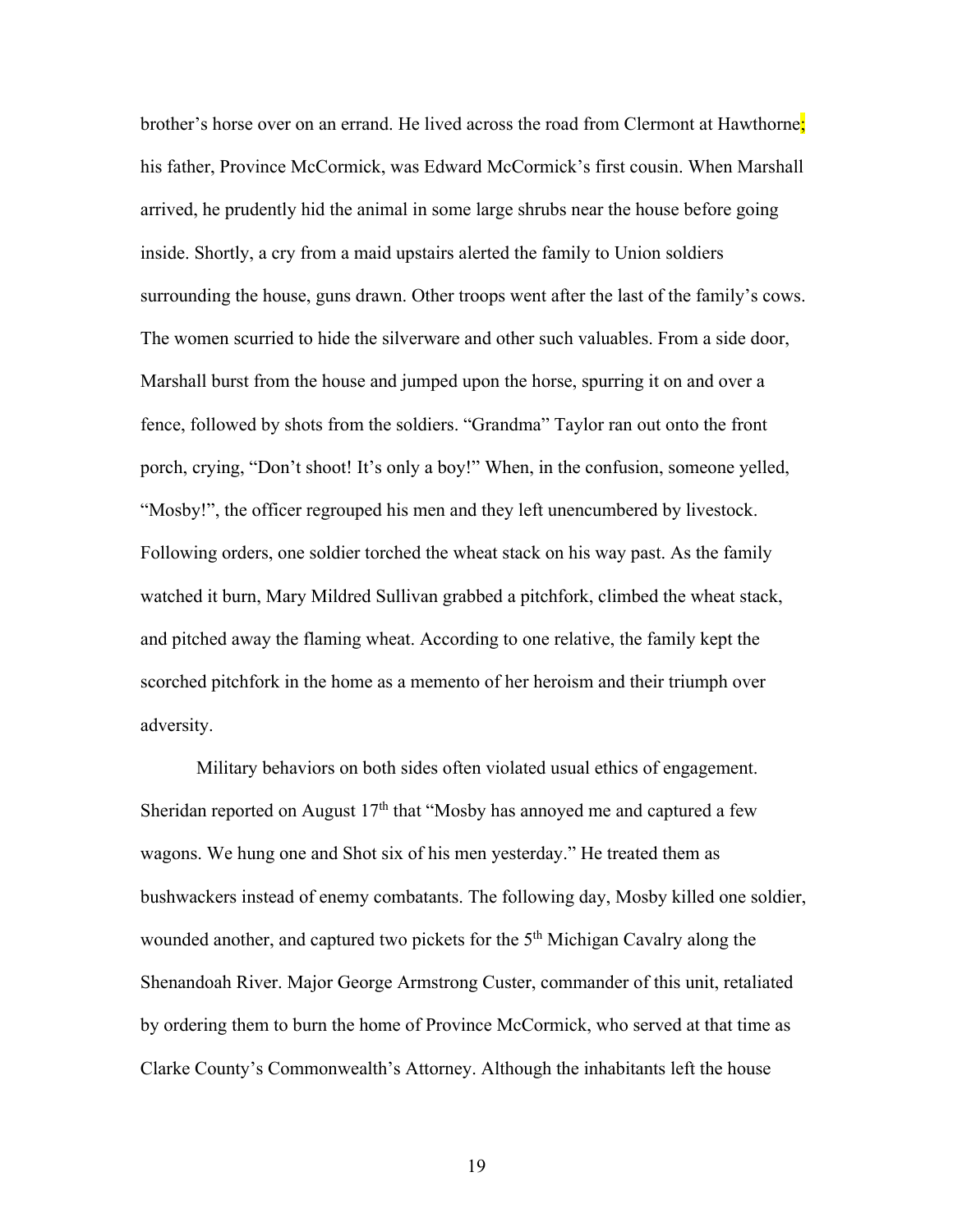before it was torched they were not allowed to take any belongings. The Cavalry unit also burned William Sowers's and Benjamin Morgan's homes nearby. The cycle of violence escalated further when a contingent of Mosby's men led by Captain J.G.L. William Chapman overtook and surprised the 5<sup>th</sup> Michigan Cavalry on Morgan's Lane (now Parshall Road) that borders Clermont. In what could be called a massacre, Chapman's unit killed thirty Union soldiers and took no prisoners. From a northern window at nearby Springsberry, as adults there scurried to gather precious belongings, Mary Mildred Sullivan's four-year-old son George Sullivan and his young friend Milton Tucker watched the Williams estate burning less than a mile away. He remembered it vividly in his later life. No doubt many of the civilians and surviving soldiers in the Berryville area on these mid-August days had gruesome scenes scorched into their minds.<sup>xxxiv</sup>

Some women from Winchester and the surrounding area kept diaries of their Civil War experiences; these resources can supplement those relating more directly to Clermont. Mary Greenhow Lee, sister-in-law of Confederate spy Rose O'Neal Greenhow, and Cornelia Peake McDonald documented the war in Winchester. In neighboring Loudoun County, Catherine Barbara Broun of Sunnyside near Middleburg, Elizabeth Osbourne (Grayson) Lewis Carter and Catherine "Kate" Whiting (Powell) Carter of Oatlands also kept diaries. These two have not been published. Oatlands was like Springsberry, with the men away and mistress Kate Carter managing affairs and taking in relatives.<sup>xxxv</sup>

Drew Gilpin Faust, a Pulitzer Prize-winning historian, has written extensively about women's experiences in and after the American Civil War. The absence of white men among elite slaveholding households brought about structural changes in society.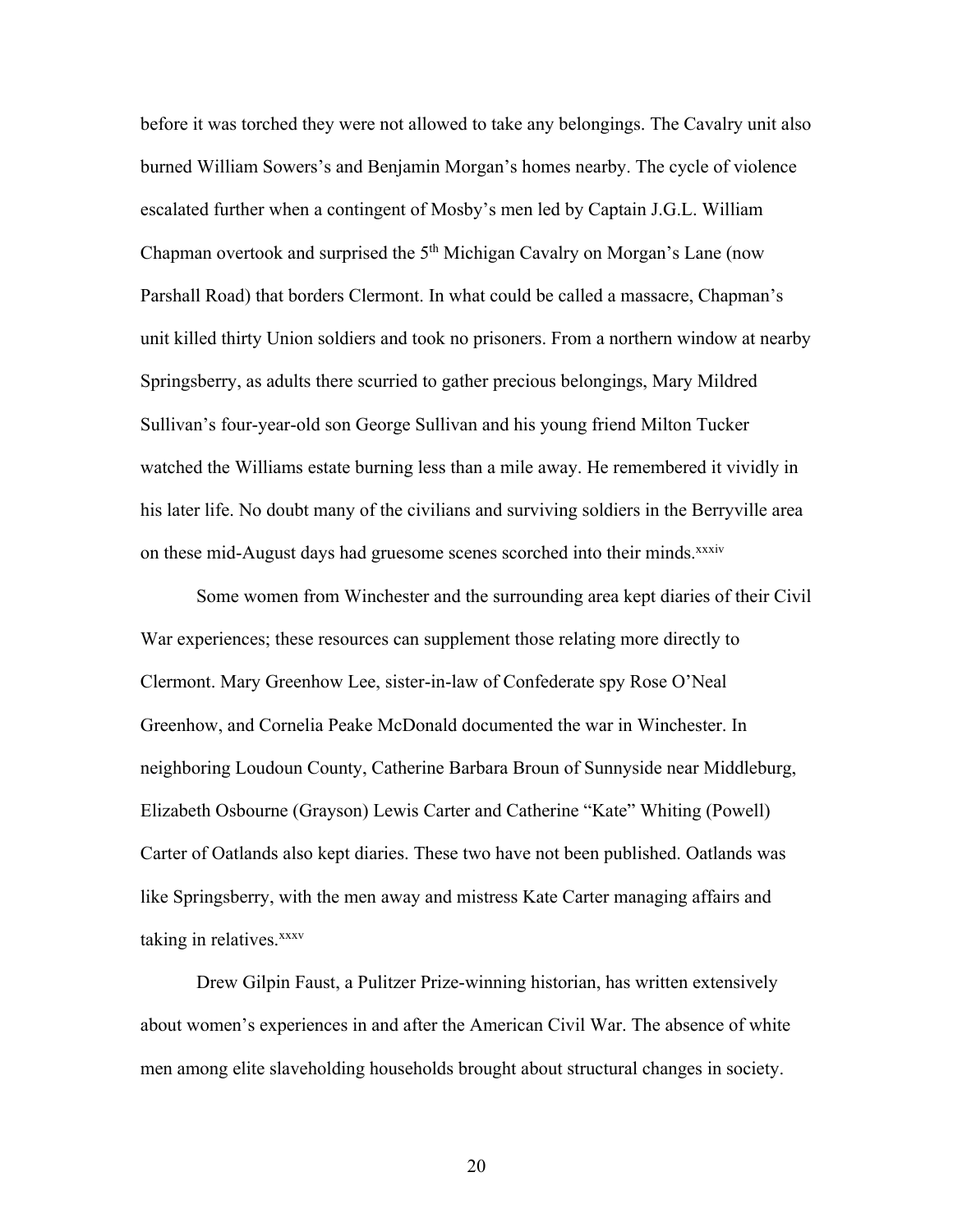Women moved about, changing households, and even elite women were often required to accomplish tasks, from plowing to financial management, that only men once performed. The war brought about tremendous hardship, suffering and death, and women developed skills and ways of coping that made it impossible to go back to the way things were before. Yet, many cultural conventions regarding race and gender changed little.<sup>xxxvi</sup>

Drew Gilpin Faust is herself a daughter of one of Clarke County's elite families, raised with the region's conventional expectations about gender and race that trace back through the times of Clermont and Springsberry. In her introduction to *Mothers of Invention*, she wrote how she was trained to use the word ladies instead of women, and explained, "I lived in a world where social arrangements were taken for granted and assumed to be timeless. A child's obligation was to learn these usages, not to question them. The complexities of racial deportment were of a piece with learning manners and etiquette more generally." For example, she learned to address "black adults with just a first name, whites as 'Mr.' or 'Mrs.'" As for gender, her mother warned her, "It's a man's world, sweetie, and the sooner you learn that the better off you'll be." She resisted such conventions from an early age, became a pioneering scholar, and, in 2007, was selected to become the first female president of Harvard University. That Drew Gilpin Faust was steeped in the history and culture of the region undoubtedly helped her to understand the war and its lingering aftereffects better than most. In *This Republic of Suffering: Death and the American Civil War*, for which she was awarded the Pulitzer Prize, she analyzed the behavior of, and displayed empathy for, those dealing with the casualties and consequences of the war, even long after it ended.xxxvii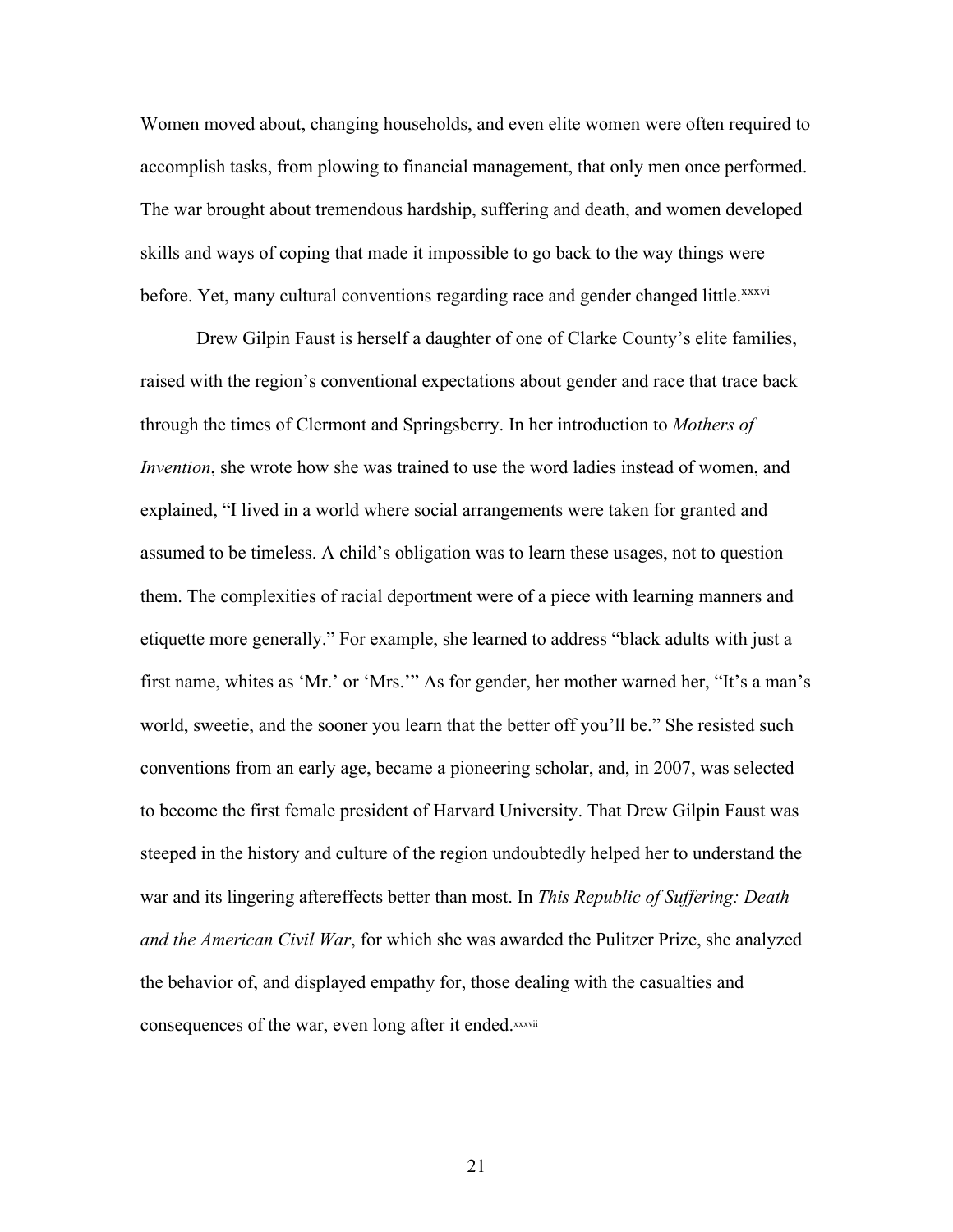Clermont today can utilize these tremendous resources by and about women in the region during the Civil War to facilitate further study and understanding of race, gender, social change, and cultural evolution.

#### **Post Civil War Era**

In 1865, Mary Mildred Sullivan, keenly aware of the suffering in the former Confederate States, organized the New York Ladies Southern Relief Society and raised money among her wealthy associates in New York City to assist women and children in the South. The organization collected \$20,000 and effectively rendered aid to places such as Winchester during that desperate winter of 1865-66. She and her husband also opened their home to young men from elite, but now struggling, families who flocked to the city in hopes of finding work. Mary Mildred learned how useful she could be in helping people in need and how gratifying it could be.

From there, she began serving the less fortunate in her community and in the mountain South. In 1866, noticing her philanthropic accomplishments, officials of the Nursery and Child's Hospital in the city invited her to serve on its board. She was elected secretary and, in 1880, when the director was ailing, managed the hospital, and managed it well. Her biographer, in an acknowledgement of prevailing gender norms, noted that "the possession of a skill so unusual as a feminine characteristic, did in no way overshadow Mrs. Sullivan's spiritual and loving nature." She resigned due to her age in 1909. Five years earlier, however, Martha Sawyer Gielow approached her about forming a branch of the Southern Industrial Educational Association in New York City, "to aid the uplift of the Anglo-Saxon race of our Southern Appalachian Mountains." With Mary Mildred Sullivan elected president, the organization built schools throughout the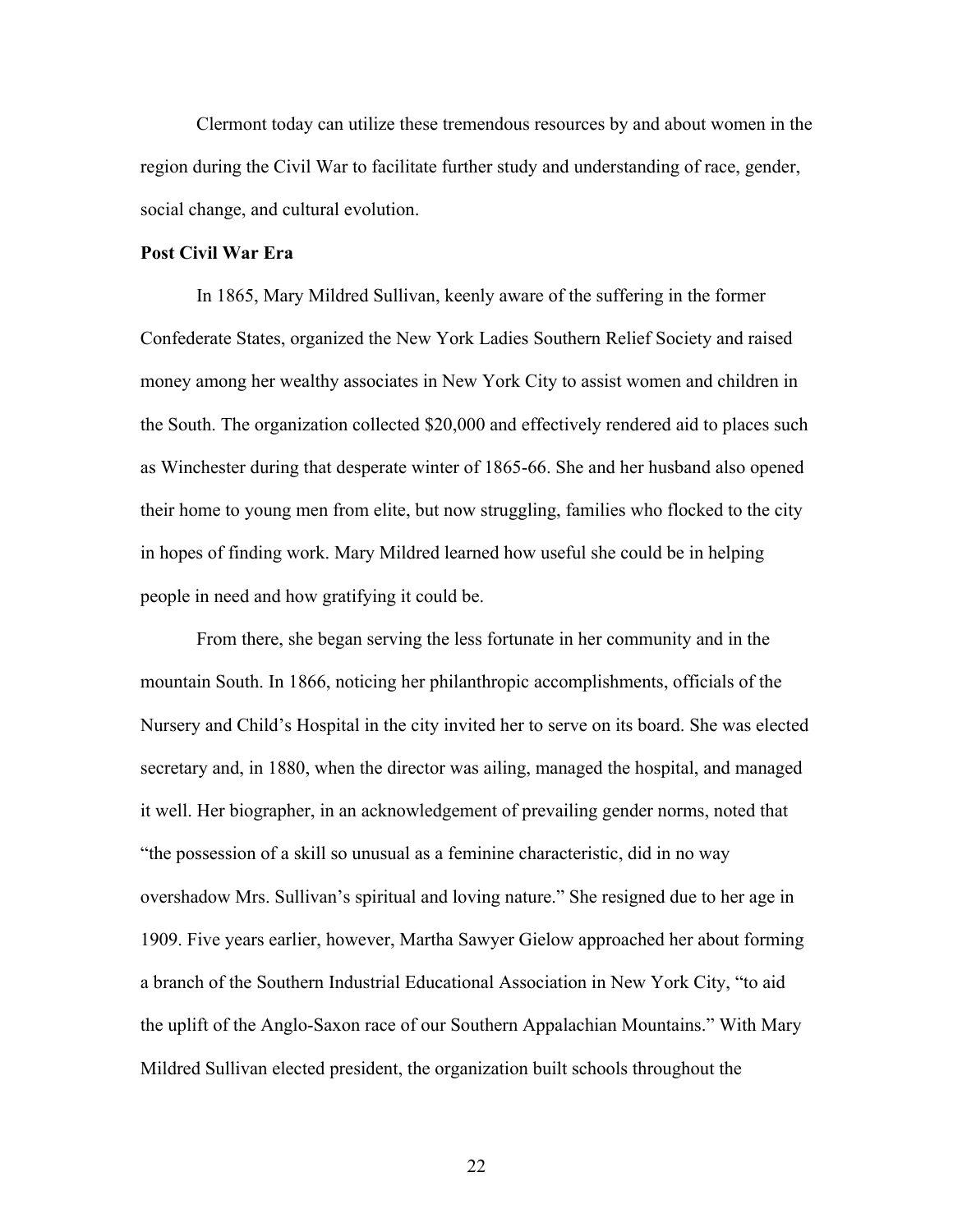Southern Highlands. Southerners in New York formed a second chapter of the United Daughters of the Confederacy, and elected her to serve as its first president.<sup>xxxviii</sup>

While Sullivan accomplishments were awe-inspiring and generally laudable, it should be noted that she seems not to have been interested in assisting the Freed people of the Lower Shenandoah Valley. Although a woman of great compassion and generosity, her charity apparently stopped at the color line. She was likely influenced by the prevailing sentiment of her peers at that time. For example, Winchester resident Mary Greenhow Lee wrote in 1865, "Political reconstruction might be unavoidable now, but social reconstruction we hold in our hands & might prevent." Most of the aid for Freed people came from churches in the North—many of them African American—and Quaker Meetings.<sup>xxxix</sup>

Edward and Ellen McCormick and their family lived at Clermont after the war, resumed farming and, like others in the region, worked to restore their fields, fences, homes, and lives. When Edward died in 1870, Ellen chose to remain at Clermont, despite inheriting a debt of \$22,000 along with his assets. The times were still tough, and she sold other property, such as the Amherst County farm and parcels of land in Clarke County, along with livestock and farm equipment, to be able to pay taxes and maintain Clermont.<sup>xl</sup>

By this time, a number of African Americans had saved money toward buying land. They sought autonomy and land ownership helped provide it. Already, in 1865, elite black people of Clarke County established Blackburn Town in Berryville. Five years later, many more potential buyers looked for suitable land and favorable terms. They preferred to establish settlements where families could enjoy community and support one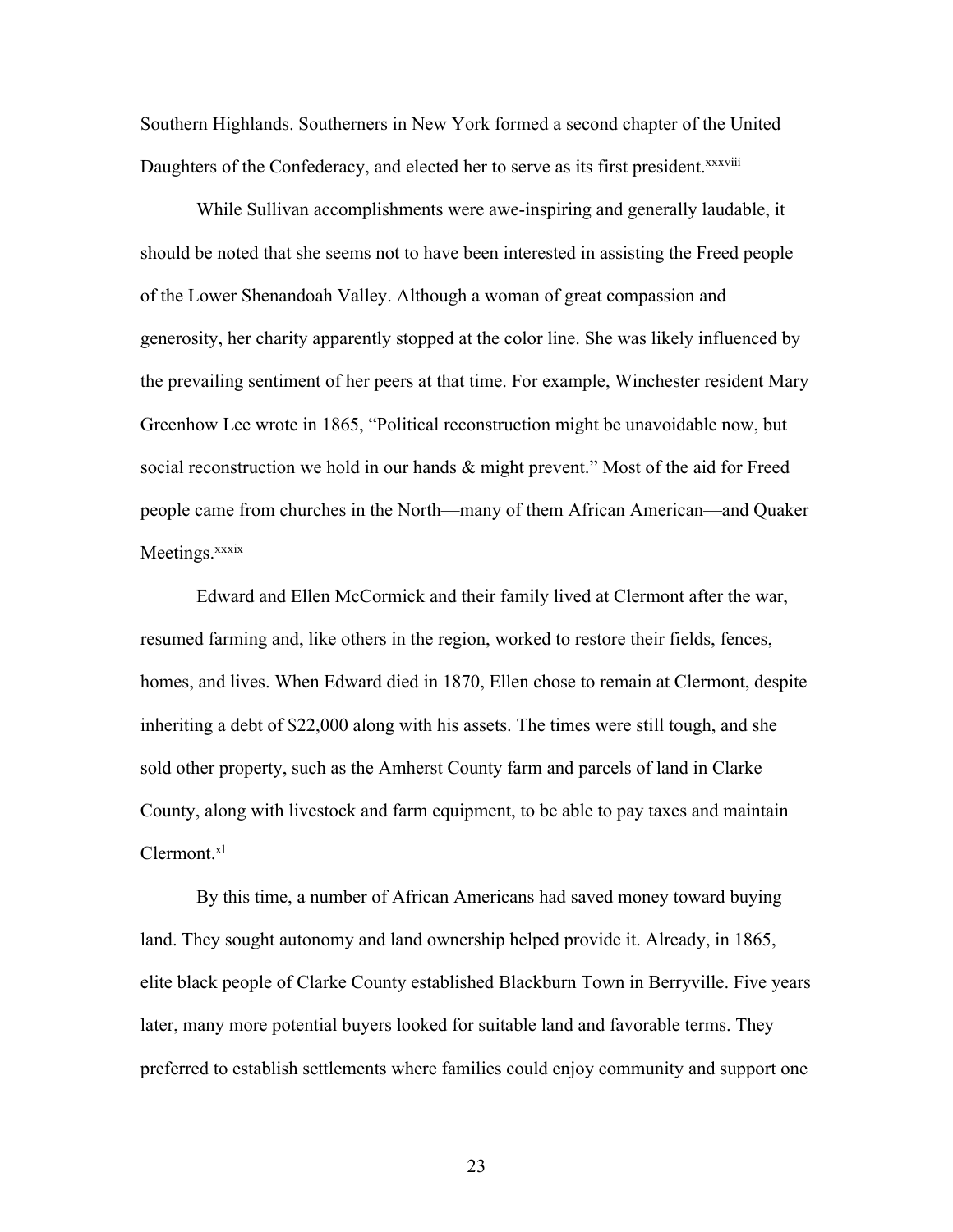another. While white people preferred to build their homes within sight of busy roads, after centuries of slavery and surveillance, black people often preferred communities and home sites that were screened from prying eyes. Albert Elsea purchased Ellen McCormick's 21-acre parcel south of Milton Valley, then subdivided seven acres and sold lots to African Americans who established the Pigeon Hill community. Her 31-acre parcel on the south side of Berryville had no buyers until a group of twenty-four African Americans offered to buy it from her directly if she would subdivide it into one-acre lots and hold the mortgages. The deed, dated September 30, 1870 lays out all the terms for the timber rights, a 16-foot road down the center, and mortgages payable in four annual installments with an interest rate of six percent.<sup>xli</sup>

Because of her relationship with Ellen McCormick and the fact that she purchased the first two lots, Josephine Williams probably represented the group in their proposition to Ellen McCormick, her former owner. Perhaps she served as a go-between in negotiating the terms. Elizabeth Rust Williams wrote that "once the slaves were emancipated, [Edward McCormick], wanted them to own their own homes." While there is no documentary support for this oral tradition in the Williams family, many Princeton graduates at that time, such as William Meade and his cousin William Henry Fitzhugh, harbored moderate antislavery sentiments and supported the American Colonization Society. It is well-documented, however, that Freed people wanted to become landowners and worked and saved in order to do so. Ellen McCormick's views are unknown, but the loan arrangement suggests mutual trust between the buyers and the seller in a time when mutual trust did not come easy. For the community to bear her name, Josephine Williams must have been a remarkable woman with leadership qualities.<sup>xlii</sup>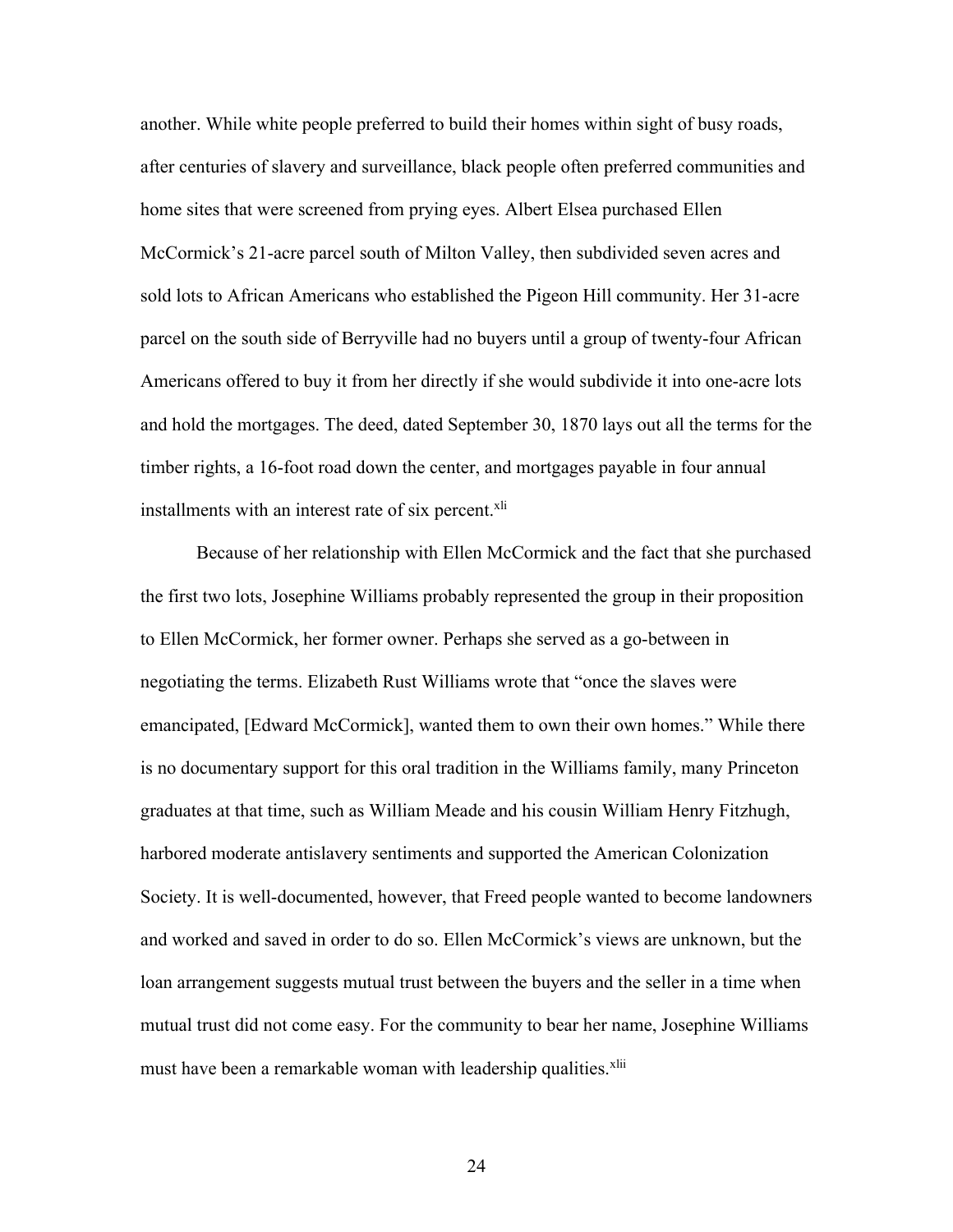Ellen McCormick managed Clermont for the next twenty years, until her death, but left little material to reveal what that experience was like. Other sources, however, such as Harriot Hammond's memoir, reveals much about family life and race relations in Virginia at that time. Aunt Bet chose to make her home in Clarke County after the war because of her business interests in Virginia, the many relationships she had there, and its central location to more distant kin. Her nieces Harriot and Flo were young women by then and still lived with her, and Ned Stribling was school age. They hired a cook who was a "worthy descendant" of the renowned enslaved chef at Milton Valley, and a waitress related to the Hammond children's mammy. In this arrangement they felt "a mingling of the respect and affection that marked the old order" and in some way preserved the status quo. The cook is later identified as Lucinda, and may have been Lucinda Alexander, who appears as married with children and keeping house in Berryville in 1880. The waitress was likely May Lovett, who appears in the Hammond/Taylor household in 1870, age eleven. Research into these and other African Americans mentioned in the memoir might well reveal genealogical connections to the enslaved people and post-emancipation domestic and farm workers at Clermont.<sup>xliii</sup>

William and Gertrude Taylor of Springsberry asked Harriot Hammond to start a school for their daughter Annie Moss Taylor. Harriot agreed and taught other students as well. Most were day pupils, but Annie Taylor and Rose McCormick, Edward McCormick's cousin, lived with them during the week. $x$ liv

During these difficult times after the war, Harriot "often marveled at [Aunt Bet's] skill in overcoming the difficulties,—presenting always a comfortable and wholesome table, attractively spread and served, in a place where there was no market to order from,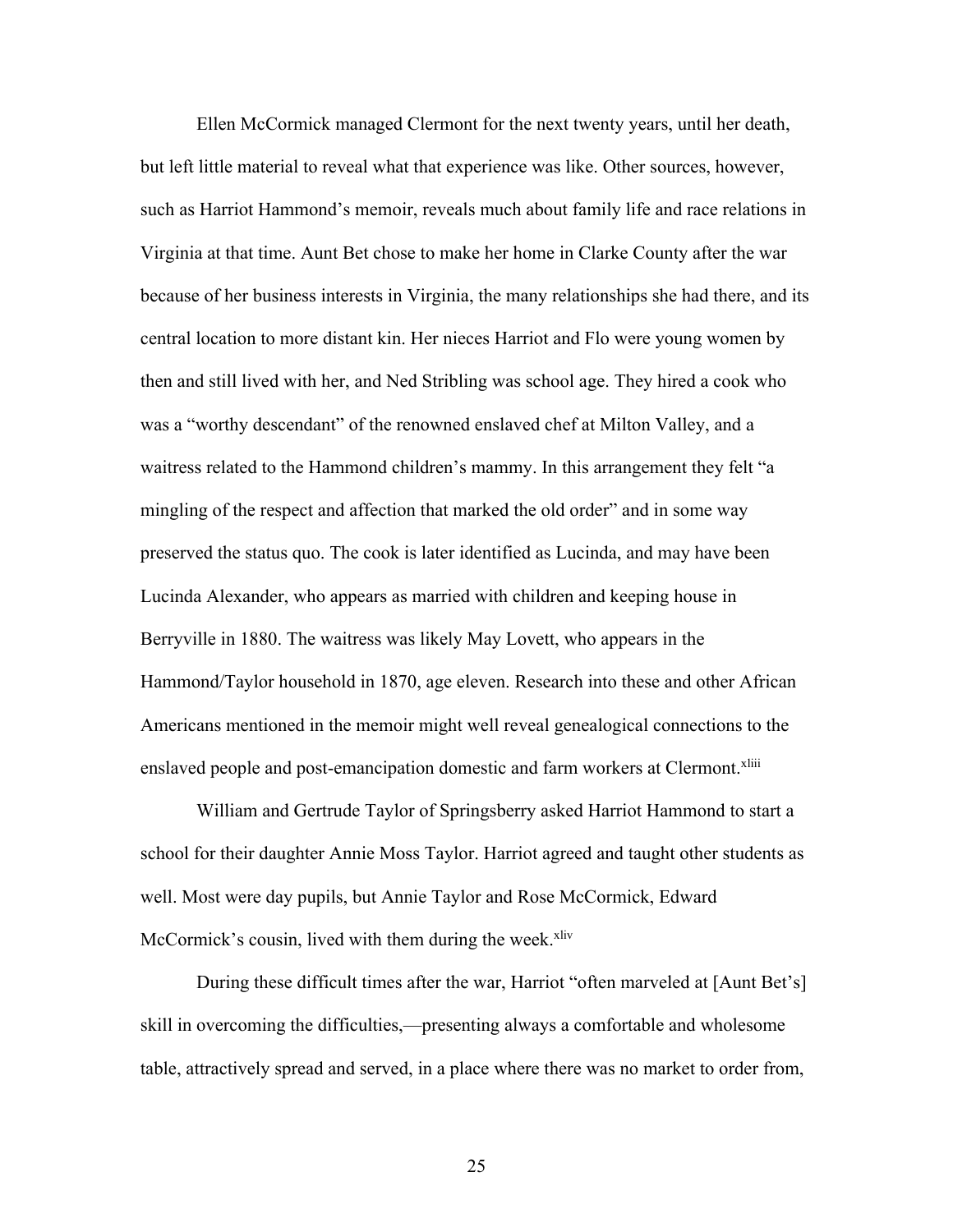and with but a small income for the outlay." She and her cook, Lucinda, conspired in these efforts and took satisfaction in the results. Without the help of additional servants, Aunt Bet cared for little Ned herself, sewed his clothes and, perhaps as result, she was closer to him than her previous charges. His older siblings, Taylor and Alice Stribling, spent their summer vacations with them and probably also at Clermont. The school grew and, in 1868, Harriot Hammond, with the help of relatives, purchased the "Thompson House" in Berryville. Aunt Bet and her gardeners Tom Page and George Field planted trees, shrubs, produce and flowers. The following spring, and most summers to follow, Mary Mildred Sullivan and her son George visited from New York.<sup>xlv</sup>

The household of Aunt Bet Taylor experienced one significant transformation engendered by expanding notions of freedom and equality. Aunt Bet employed a young man named Walton Lovett and a young woman named Lizzie, both "children of old family servants" who Harriot Hammond thought deserved "honourable mention." Walton was a butler who responded to Aunt Bet's training. She realized "that while he was shining her silver or polishing her floors many of his own age and colour were in school or in college at Harper's Ferry fitting themselves for their new status in life." She felt that he deserved an education as well, and each morning tutored him in "reading, spelling, writing, and arithmetic, and Harriot noted that one rarely came across the implements of Walton's trade without finding a slate or book lying with them. She recalled that "His progress was so rapid that he soon became a shining light on the coloured Baptist debating society." Although some of Aunt Bet Taylor's peers, such as Ann R. Page of Annfield, educated their slaves decades before, this is the first documented instance in which a Milton/Taylor/McCormick family member did so. Additionally, Walton became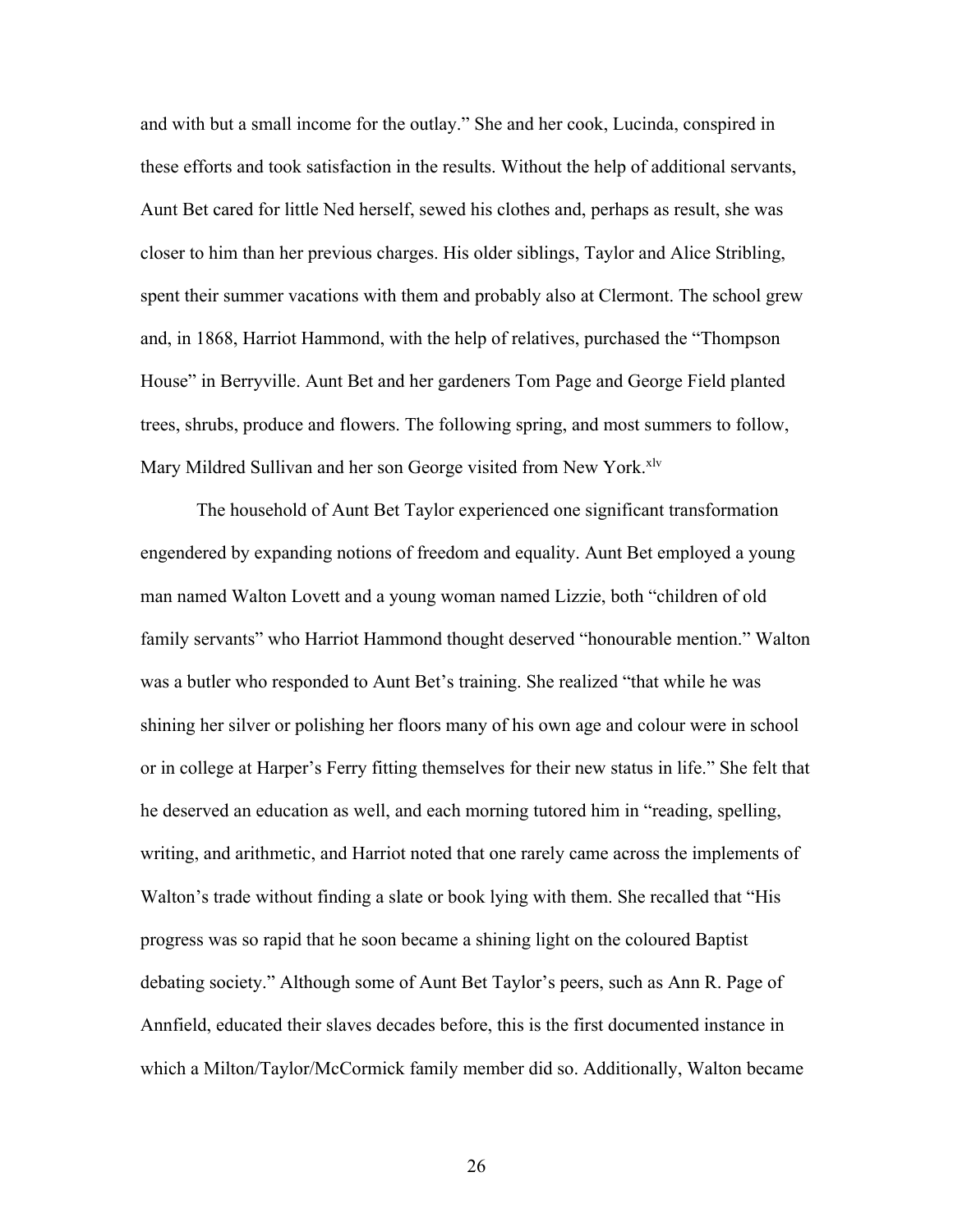close friends with Ned and George, who were then ten years old. They valued his company and counsel, and particularly looked to him for advice on style and behavior in relationships. Although not many interrelationships such as this were documented, this one between the young men was remarkably equal for its time.<sup>xlvi</sup>

"As for Lizzie," Harriot recalled, "no plummet-line could be found long enough to sound the depths of her amiability and kindness. To see her make up a bed, puff out a pillow and then gently place it beneath an aching head, was to give a needed lesson to the graduating class an any training-school for nurses." Her gift provides an example of how black people did a better job of extending care and compassion regardless of race and class than did white elites. Gender differences stand out in high relief in the example of these two young people, and it does not appear that Lizzie was offered an education. Lizzie may have been Lizzie Lovett, the daughter of William S. and Sarah Lovett of Winchester, born in 1852. Lizzie Lovett died in 1875 and was buried behind the African Methodist Episcopal Church in Berryville.<sup>xlvii</sup>

Except for these two individuals, however, Aunt Bet had trouble adapting to the new social arrangements and finding help to manage the household. Harriet explained that "she knew not how to be simply an employer and no longer an interested and responsible caretaker and friend. The want of proper ambition in and training for the younger colored people filled her with pity; and yet she was not able to help them, for they would not be helped her way." Their ambitions were not for the old ways of slavery, and "her way" was likely more meddling and condescending than people of color would tolerate at that time.<sup>xlviii</sup>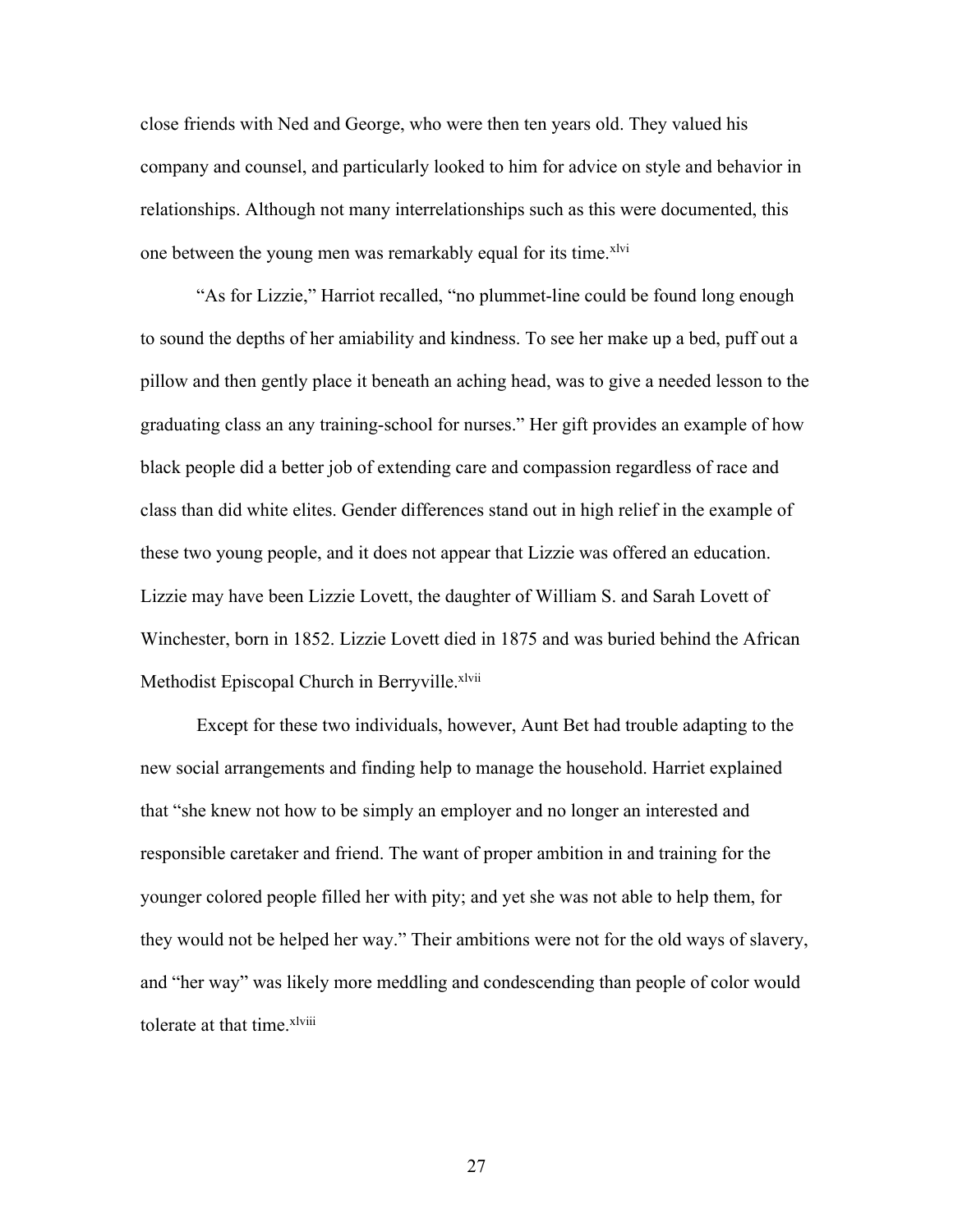Another relationship across the color line was maintained but subtly shifted. Aunt Bet become more frail, and in 1872 the growing boys left her household. George Sullivan was well enough to return to New York, and Edward McCormick decided that Ned Stribling should attend a boarding school. Harriot Hammond went to New York to head a school, and Aunt Bet went north with her to stay with relatives there. She first spent an extended visit with Flo, who had married John B. Tilson and moved to New Jersey. There, their "dear nurse, 'Mammy,' now quite an old woman," was employed to care for Flo's baby Frank. Aunt Bet and Mammy had long talks in the nursery that "made the link with the past a very close one, [and] helped to...brighten the many changes in circumstances." Their advanced ages, the changing times, and the many common ties may have helped their relationship be more egalitarian than it had been in the past. It is likely that the woman identified only as Mammy died before 1870, as she does not appear in the household.<sup>xlix</sup>

Each summer, Aunt Bet would return to Berryville and Clermont, where she could spend time with Ned and other loved ones. Harriot wrote:

"She loved the dear mistress, her niece, Mrs. Edward McCormick. She enjoyed the young life around her made by the happy group of great-nephews and nieces. The old homestead of itself was dear to her from many tender associations with her young sister Florinda. Now, seated alone of her generation on the vine-draped porch where they had so often sat side by side in the old days, she never tired of the companionship of the "everlasting hills." There they stood, bounding the fair picture of rich meadow and woodland stretched out before her, as they had stood from her earliest childhood; and now they seemed unchanging friends in her  $\text{age}$ ."

This passage highlights the intimate and enduring connections with Ellen McCormick,

Clermont, and the landscape itself.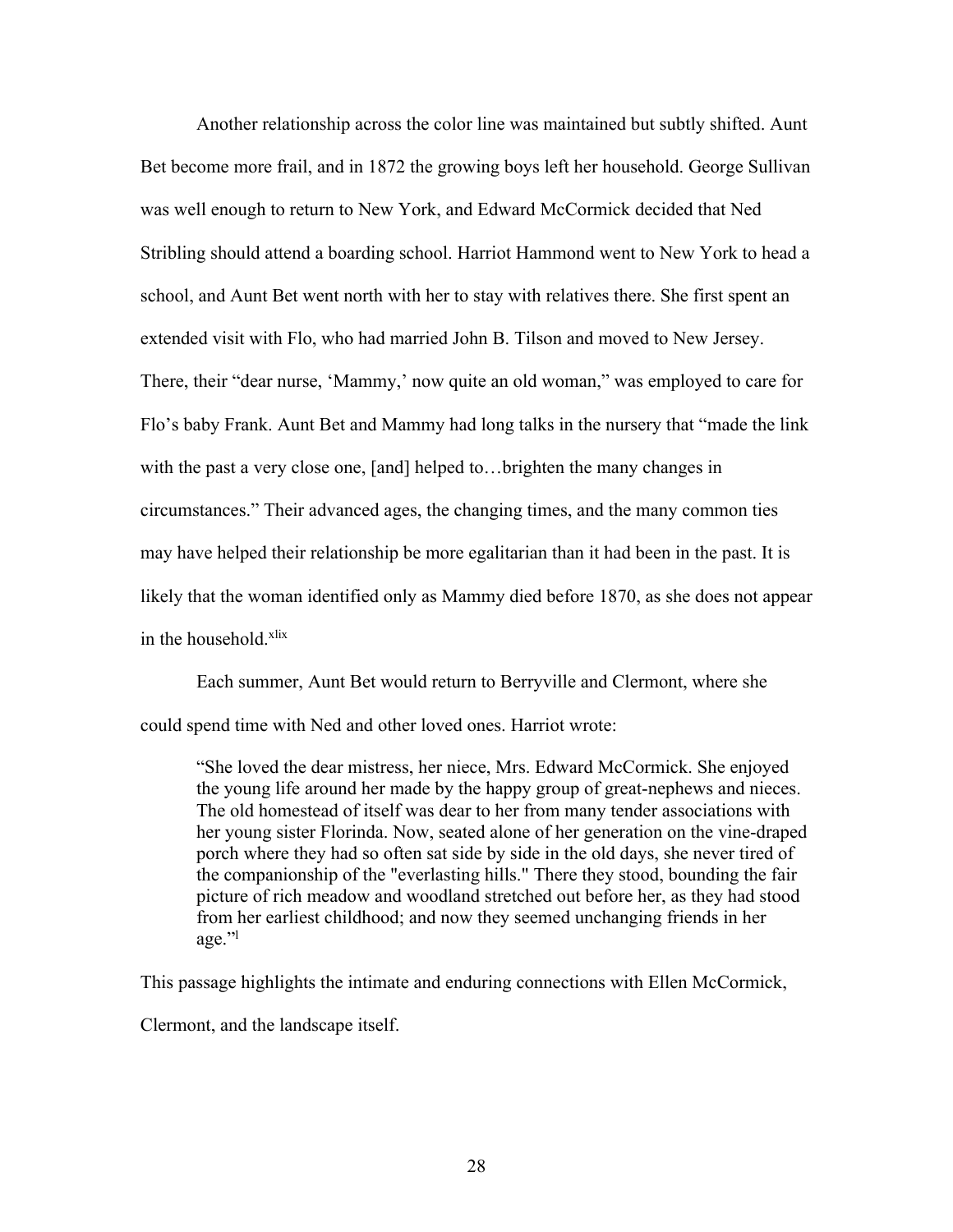As Aunt Bet Taylor entered her eighties, however, the visits became more difficult for her and, hence, shorter. During her last visit, in 1882, Ned Stribling told her of his engagement to Lydia Kownslar, a local girl, when it was yet a secret. She was delighted, but felt too frail to stay for the January wedding. Two days after their marriage, the newlyweds traveled to New York so that the family there, "and especially his dear Grandmama [as he called Aunt Bet], might learn to know and love" his bride. The bonds remained strong between members of this far-flung family. Few of them grew as old and infirm as did Aunt Bet, but those who did were taken in by other relatives, visited and cared for. Aunt Bet was surrounded by family when she died in 1893. Mildred and George Sullivan traveled with her remains to Winchester, and with many other relatives and friends in attendance, saw her buried alongside the body of her husband, Bushrod Taylor.<sup>li</sup>

Ellen Lane (Jett) McCormick continued farming at Clermont until her death in 1908. Her experience as a woman farming in "a man's world" must be left up to the imagination, but some Pulitzer Prize-winning female writers from Virginia have done just that in a rich and illuminating way. Willa Cather, born and raised for the first nine years of her life in Frederick County, Virginia, near Winchester, moved with her family to Nebraska. That place provided the setting for *O Pioneers!* (1913), but the novel feels relevant to the Valley as well. In it, Cather wrote about a daughter of a pioneering family with more aptitude for farming than her brothers. As a single woman, she took over the farm herself, expanded it, and made it very successful. In a similar vein, Ellen Glasgow from Richmond (whose maternal uncle, Joseph Reid Anderson, was the engineer in the paving of the Valley Road and hence a business associate of Bushrod Taylor's) wrote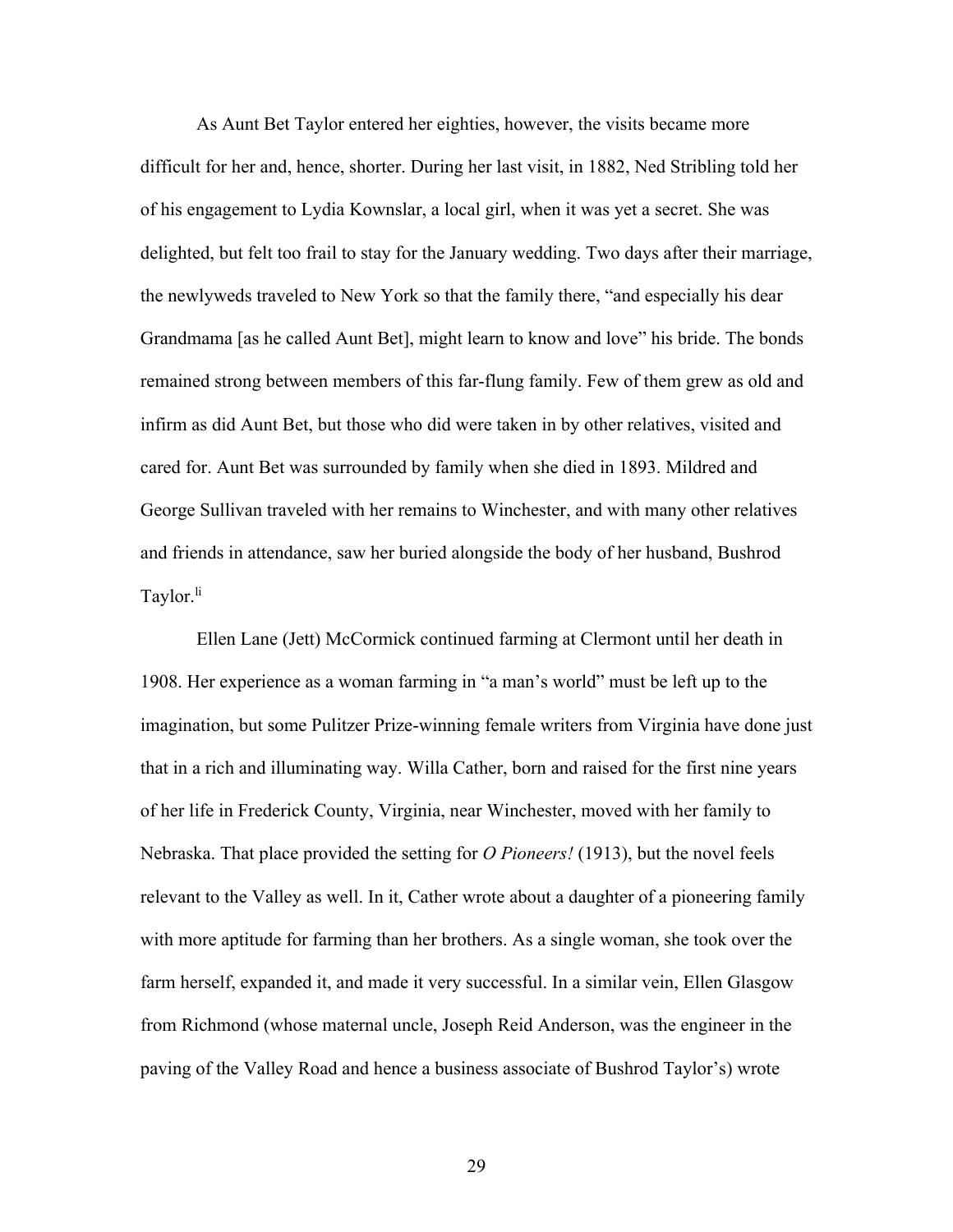about a successful single and innovative single woman farmer in *Barren Ground* (1925). Both deal with the challenges the women farmers faced, the exhilaration they experienced in their successes, and their deep connection to the land. In both novels, the land itself is a main character, and like a lover, but with greater power, richness, and depth than that of mortal men. In an important sense, the women were wedded to the land and nurtured those around them in their families and communities. Both novels, too, suggest a feminine way of relating to and appreciating the land, with the recognition that masculine and feminine qualities are part of each of us. Cather and Glasgow depict and challenge gender conventions—as well as those of race and ethnicity—and deeply engage readers in perpetually meaningful questions of life.

Another non-fiction work compliments these novels and the life of Ellen McCormick beautifully. Mary Gold owned and operated Ellwood, and was another of those amazing aunts such as Elizabeth Stribling Wright Taylor. Her niece edited and published her letters from a time when farm income seriously declined and the Great Depression seized the nation. The book is called *Holding On: A Woman and Farm: Shenandoah Valley, 1920's-1930's, Letters of Mary Gold*. The letters are very engaging and illuminating, and could be effectively used for educational programs or reading groups in conjunction with the novels and the life of Ellen McCormick.lii

# **The Twentieth Century**

Rose Mortimer Ellzey MacDonald embodied, lived, and breathed history, geography, and biology, but she also looked to the future and expanded possibilities for women as she lived her way into it. Her grandfather Francis McCormick was Dawson McCormick's brother, Presiding Justice of the Clarke County Court from 1856-1860. Her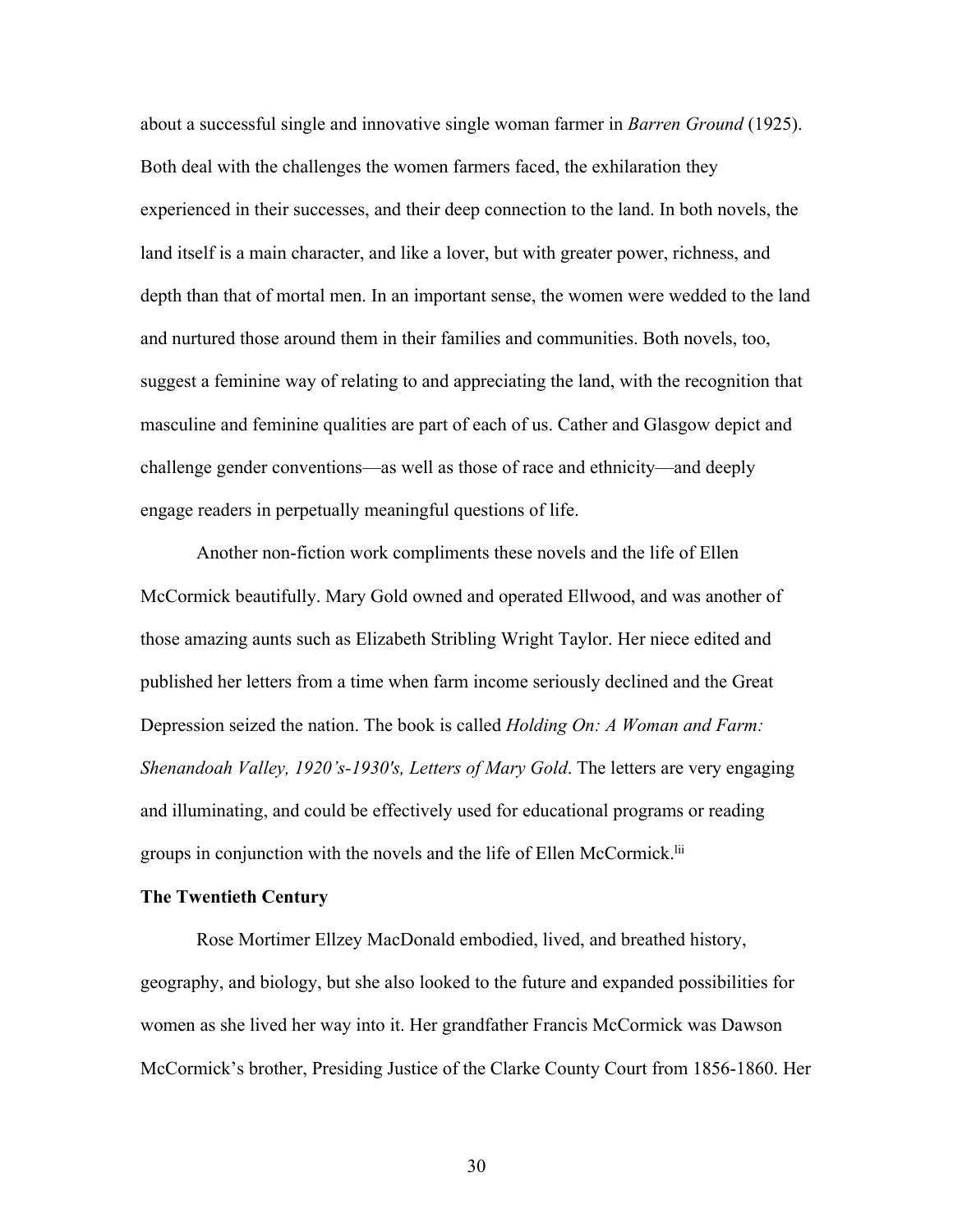father Marshall MacDonald served the Confederacy as a Colonel of Engineers, and after the war joined the faculty at Virginia Military Institute, married Mary Ellzey (or Eliza) McCormick, and welcomed Rose in 1871. As U.S. Commissioner of Fisheries in Grover Cleveland's administration, he traveled the world, took Rose with him, and taught her what he knew. She published a comprehensive bibliography of publications on fish. With an education from Norwood Institute, Shepherd College, and the College of William and Mary, she chose a career in education, teaching, then supervising Clarke County's rural schools. Seeing the need during the Great Depression, she developed a free hot lunch program. She was appointed judge in Clarke County's Juvenile and Domestic Relations Court without a background in law, and Virginia State Board of Education in 1930, and was reappointed until her death in 1953. She had many other interests as well, including antique collecting, which she turned into a business. At age 75, she married Washington, D.C., resident J. Lewis Skogg.<sup>liii</sup>

Another significant aspect of her career as an educator is that Rose MacDonald wrote history books for young people. She first wrote *Then and Now in Dixie: A History of Virginia for Boys and Girls* (1933). Despite the title, it avoids Lost Cause mythologizing and instead focuses on geography and the predominant crops in different regions of the state as well as cotton and rice further South. Narrated as a story, two children travel to different places, watch crop production and harvesting, and learn about the history of that region and their own ancestors. McDonald avoided the topics of slavery and race, although at times slaves are mentioned and African Americans are shown in photographs performing the often-complicated tasks she describes in the text. An active member of the State Board of Education's textbook committee, she heavily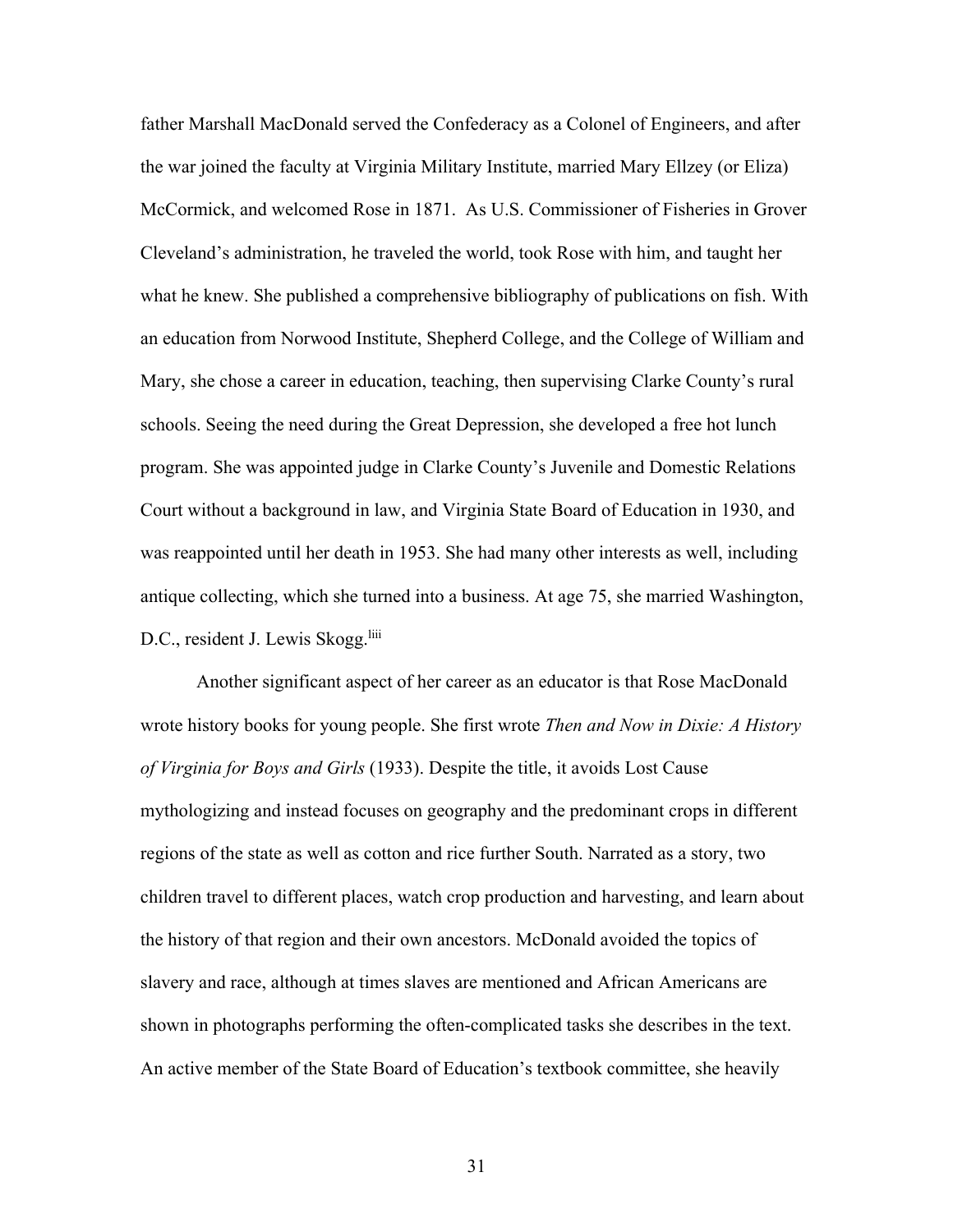revised the old standard *History of Virginia for Boys and Girls* by John Walter Wayland in 1943 and 1950. Library of Virginia staff mentioned her in an exhibition on women's history in Virginia. She followed in the footsteps of Mary Tucker Magill, who first published "*Mary Tucker Magill's History of Virginia*" in 1871. According to the exhibit text, these women, like other writers of the time, "reinforced the traditional themes of Virginia history that celebrated heroic white men conquering and civilizing a wilderness, winning independence, and fighting valiantly in the Civil War."<sup>liv</sup>

She also researched and wrote two biographies: *Nelly Custis: Daughter of Mount Vernon* (1937), and *Mrs. Robert E. Lee* (1939). She also wrote *Clarke County, A Daughter of Frederick: A History of Early Families and Homes* (1943). Her book on Mrs. Robert E. Lee, whom she and her parents knew personally, is laudatory, but she interviewed people who knew Mary Custis Lee and amply supports her contention that she was a cheerful person of character who bore the severe trials of war well, rather than as the complaining invalid that other writers have emphasized. In both books, Rose MacDonald showed intelligence and originality. MacDonald championed teaching local history in the schools and was a member of the Clarke County Historical Association.<sup>Iv</sup>

Meanwhile, at Clermont, upon the death of Ellen Lane (Jett) McCormick, her son Albert Montgomery Dupuy McCormick bought the other heirs' interest and inhabited the property. In 1932, the time of his death, six heirs assumed control of the property. For much of this time, the house lacked modern conveniences and no McCormicks lived at the property. Members of the extended family took vacations there, however, that had the character of pilgrimages. Edith Beardall, granddaughter of A.M.D. McCormick, wrote:

During Grandma McCormick's lifetime, all the little Williamses and McCormicks spent their summers there together as I understand it, and Nancy Williams Peyton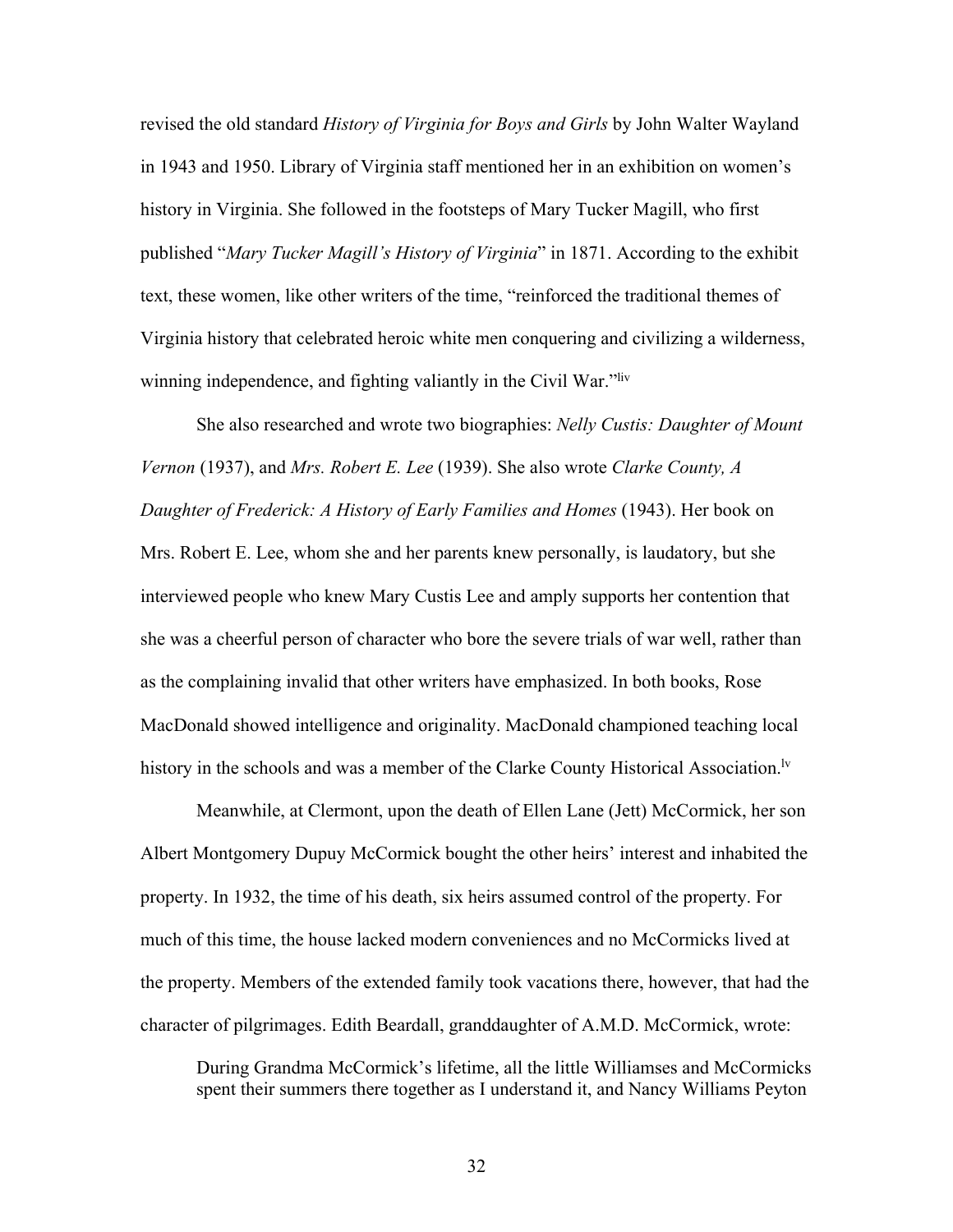and my mother, Edith McCormick Beardall as very small girls shared a trundle bed in "the Big Room." ... My grandfather, A.M.D. McCormick...was able to spend summers at Clermont. As a child I have recollections of my grandparents rising very early—about 5 a.m.—and going out to the large vegetable garden beyond the lilac bushes and the grape arbor to gather all the vegetables or berries that would be needed during the day. About ten o'clock in the morning the children sat on the "back steps" leading down to the then-dining room and drank milk fresh from the cows and ate bread and butter and brown sugar. My grandmother churned the butter herself in the always cool cellar under the back porch right by the great rock that was the foundation of that part of the house.<sup>Ivi</sup>

In 1946, Edith's parents, John R. and Edith Jett (McCormick) Beardall, renovated Clermont, added two bathrooms, and adjoined the kitchen with the dining room. She added, "During the ten years my parents lived there, 1947-1958, all branches of the family came to visit when possible, and our visits—my husband's and mine—were so regular that all our children were able to know and love 'Clermont', and for that I am deeply grateful."<sup>lvii</sup>

When the Beardalls lived at Clermont, they employed an African American cook named Geneva Brown. She was only fourteen years old, in the seventh grade, when she accepted the position, but she loved to cook and appreciated the opportunity to earn some money. She had lived with her family in Warren County and learned to cook while helping her mother; while there they primarily ate foods they grew themselves. Then the family moved to Clarke County near Berryville where they lived on the Smallwood Farm. Geneva Brown worked at Clermont for three years, preparing breakfast and dinner for John and Edith Beardall and their grown son, Geoffrey, who lived with them. Some fresh produce came from the garden, but most provisions Edith Beardall purchased at the grocery store in town. While employed at Clermont, Jackson lived during the week in the detached apartment that once served as slave quarters, although she was unaware of its prior use at the time. On weekends she returned to her own family.<sup>Iviii</sup>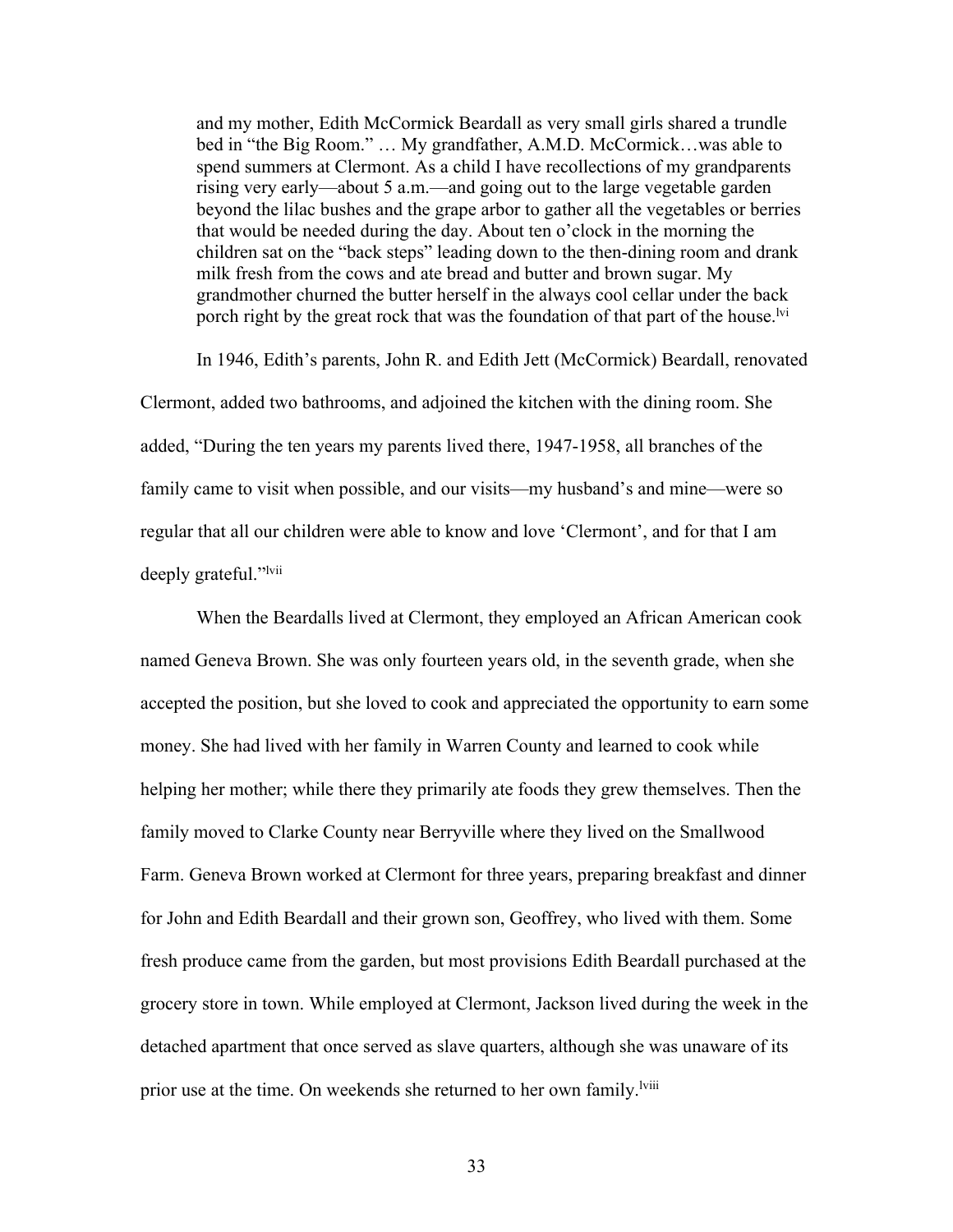Geneva Brown married Palmer Jackson around 1949 and moved with him to Josephine Street in Berryville. The couple had five children, and they finished raising two of Geneva's brothers and a sister after their mother died on September 25, 1959. Jackson also raised one of her grandsons.<sup>lix</sup>

In her home on Josephine Street, Geneva Jackson continued to cook and serve her community, and still does today. She caters special events prepares baked goods such as cakes, pies, and rolls for Berryville's Farmer's Market on Saturday mornings. Her ham biscuits are particularly popular—each week she prepares 30-40 plates of five large ham biscuits per plate and sells them all. Judges at county fairs and Virginia State Fair have awarded her over 500 ribbons for her baked goods and preserves. Jackson, herself, serves as a county fair judge in Loudoun, Jefferson, Shenandoah, and Prince William counties in Virginia and Jefferson County in West Virginia. She is a living link to Clermont's past, an embodiment of the state's culinary traditions, and she sometimes caters for special meetings and participates in special events at Clermont.<sup>1x</sup>

Jackson is also a volunteer extraordinaire. She has served Blue Ridge Hospice, where she particularly liked working with people with HIV-AIDS; Helping with Housing, which helps senior citizens stay in their homes; Laura's Center in Winchester, which assists rape victims; is on the boards of FISH, which provides transportation and other aid to low income people, and Downtown Berryville. She has been a Team Captain for the American Cancer Society's Relay for Life and an usher and "many other things" at Zion Baptist Church. In 1994 the community honored her with Citizen of the Year. Geneva Jackson embodies the spirit of love and care, especially for people in need, regardless of gender, race, or sexual orientation.<sup>1xi</sup>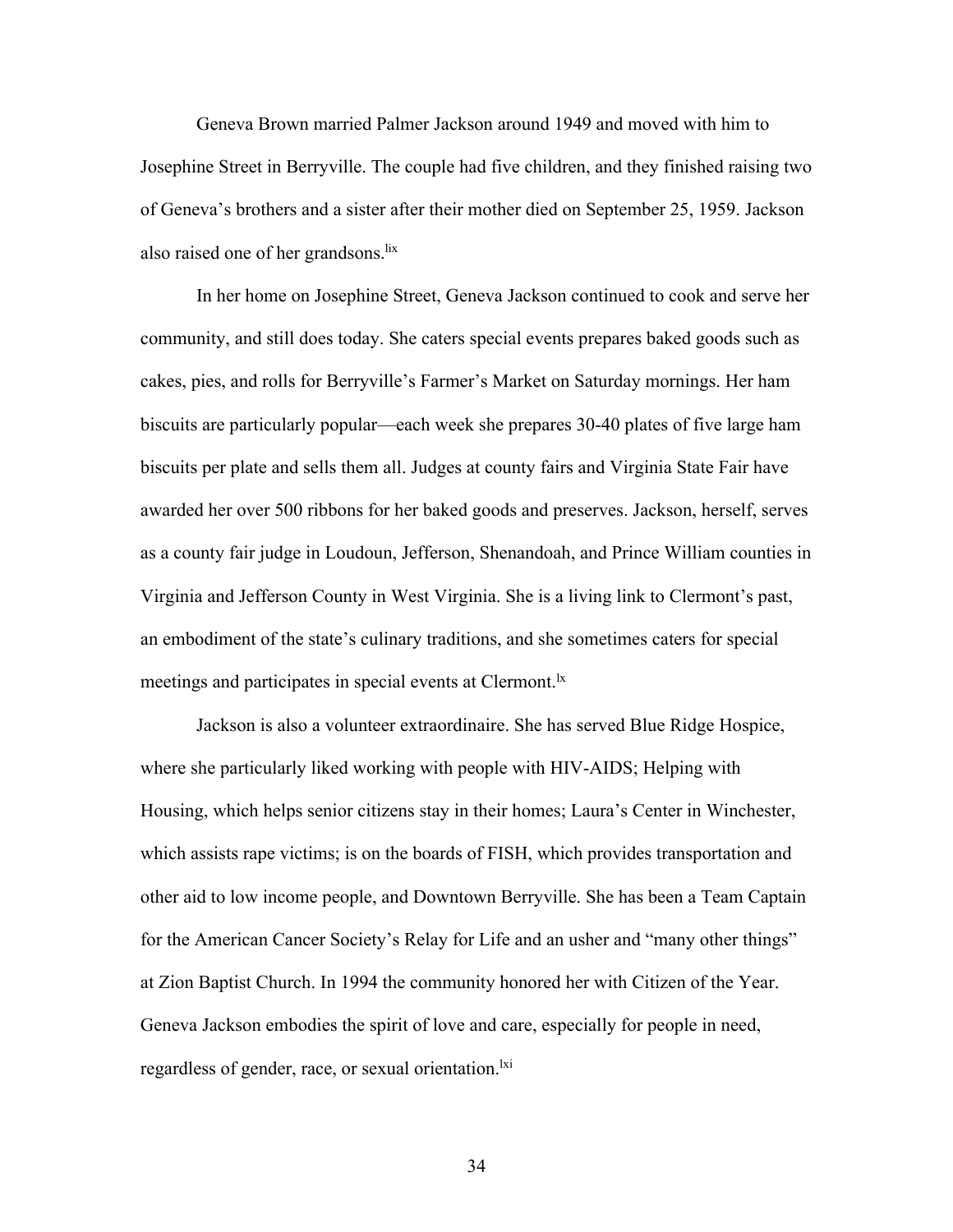In another connection to Clermont, Elizabeth Rust Williams served Geneva Jackson and her husband as their attorney, and Jackson was pleased with her service.<sup>[kii</sup>]

## **Elizabeth Rust Williams**

From the time Elizabeth Rust Williams entered the world in 1945 she imbibed Virginia history. Her father Edward McCormick Williams grew up at Airlie, adjacent to Clermont, and knew his grandmother, Ellen Lane (Jett) McCormick from his birth in 1903 until her death in 1908. Rose Mortimer Ellzey MacDonald, born in 1871, provided another living link to the past. She taught Elizabeth to read before she even attended school and shared stories of local family history. Rose died in 1953 when Elizabeth was eight years old.<sup>lxiii</sup>

Elizabeth Rust Williams followed the family pattern in some ways, but the times were very different. A young adult during the civil rights movement, the introduction of birth control pills, the sexual revolution, and the women's movement of the 1960s and 1970s, she lived during times that were as turbulent as those of her great-grandmother Ellen McCormick. This social unrest seemed particularly threatening to old elite families that had once held slaves. Elizabeth recalls one cousin who, feeling alarmed for her own safety, "threw away everything she could get her hands on that related to the slaves we once owned." Elizabeth did not share this anxiety, but neither did she take up the civil rights cause.<sup>lxiv</sup>

Elizabeth Williams embraced the freedom afforded women in her era and, perhaps curious about the changing times, studied journalism at George Washington University. Upon graduating in 1968—a particularly tempestuous year, with the TET Offensive in Vietnam, student protests around the world, and the assassination of Robert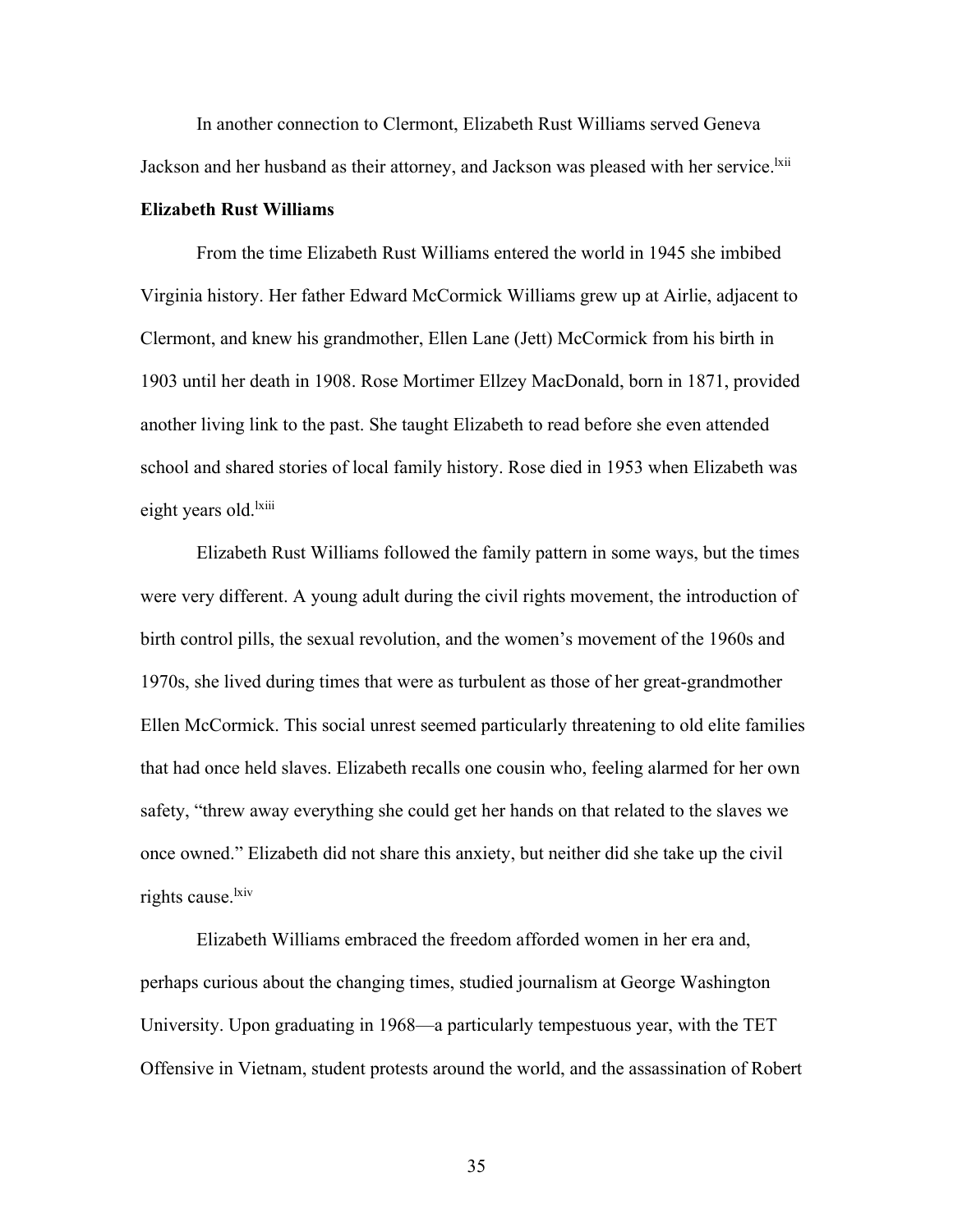Kennedy—she became a reporter and freelance journalist for the Washington Post and the Philadelphia Daily News. She wrote a series of articles on the phenomenon of swinging couples, for which she attended gatherings, interviewed participants, and quoted authorities such as academic authors on the topic. The series was popular enough that she wrote a follow-up article for the newspaper's Philadelphia Magazine. She revealed that she attended the gatherings undercover with a male reporter posing as her husband. The readers' biggest question, however, was How far did she go? Just as she was about to reveal this information, however, the column ended with "continued on page 17," but there was no page 17. From journalism, Williams then segued into public relations, serving the City of Philadelphia as a consultant during the Bicentennial.  $\frac{1}{x}$ 

 Elizabeth Rust Williams married Toby Talbot of Middleburg in 1979, but for her the marriage was untenable. The personal difficulties she had regarding relationships and alcohol were due in part to the changing times in which she lived and weakening of the family and kinship network that had supported young people in previous generations.

Not successful in following the life script of most of her female ancestors in marriage and children, however, she quickly and resourcefully diverted course to another role familiar to her family but only newly open to women. She entered law school at American University and graduated a doctor of jurisprudence (J.D.) in 1981. She and younger colleague Mary Ellen Kerr became the first female attorneys in Clarke County. When she was appointed a substitute General District Court and Juvenile Domestic Relations Judge in 1986, she became Clarke County Circuit Court's first female judge. She served the county with such distinction that her peers selected her as Outstanding Woman Attorney of Virginia in 1986, for Exceptional Pro Bono Service in 1993, and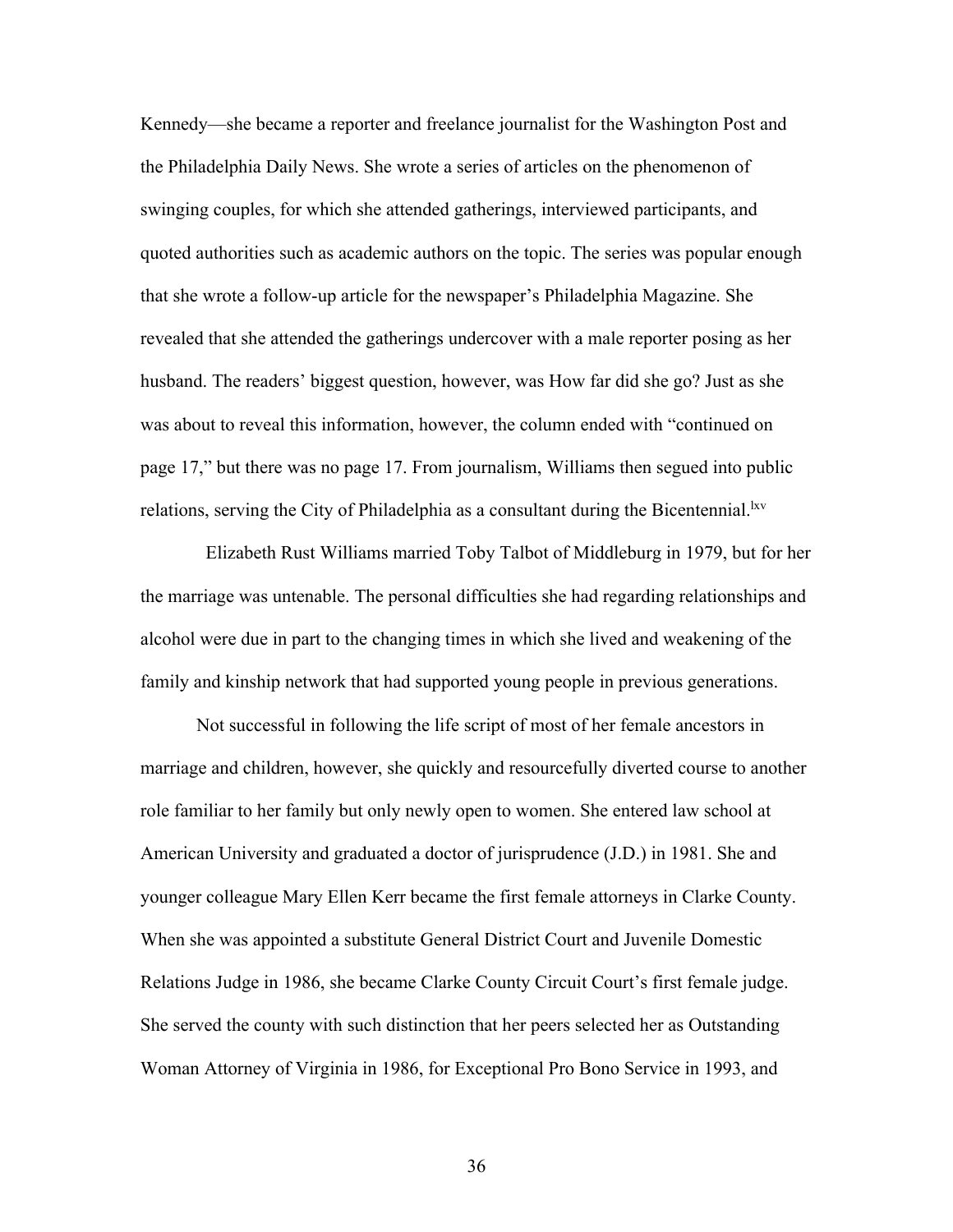President of the Clarke County Bar Association from 1983-1988. Elizabeth's cousin and first teacher Rose Mortimer Ellzey MacDonald would likely have been particularly proud of, and honored by, her career.

At least as dear to Elizabeth Williams as her work in law was the ownership and management of Clermont. She employed a farm manager, but participated in decisions such as stock sales and purchases. She researched and wrote about the history of the farm, even though she found writing history "pure agony." She valued the past so much that it sometimes prevented her from moving forward. For example, she held on to aging breeding cattle because they had belonged to her father, resulting in an "old herd." She wanted to preserve Clermont for posterity, and used her legal expertise to draft her will with an interesting arrangement that would ensure its continued preservation. She willed the property to the Virginia Department of Historic Resources and made provision for the Clermont Charitable Trust to administer it with the stipulations that it be kept in agriculture and used for the public good. In an important sense, we the public, and especially the people of Clarke County, are her heirs.

The women's history of Clermont suggests many possible ways that Clermont can serve the public good. It can continue to nurture and educate the people of Clarke County and beyond today, especially our young people, physically, mentally, and spiritually. The farm allows visitors to connect with the land, landscape, and the abundant life in the soil, on the ground, and in the air. A community garden, not one that allows people to plant and tend private plots, but a true community-shared garden would foster connections to the land, to neighbors, and encourage good nutrition. Chickens delight people of all ages and would particularly draw families with young children to visit and toss them bread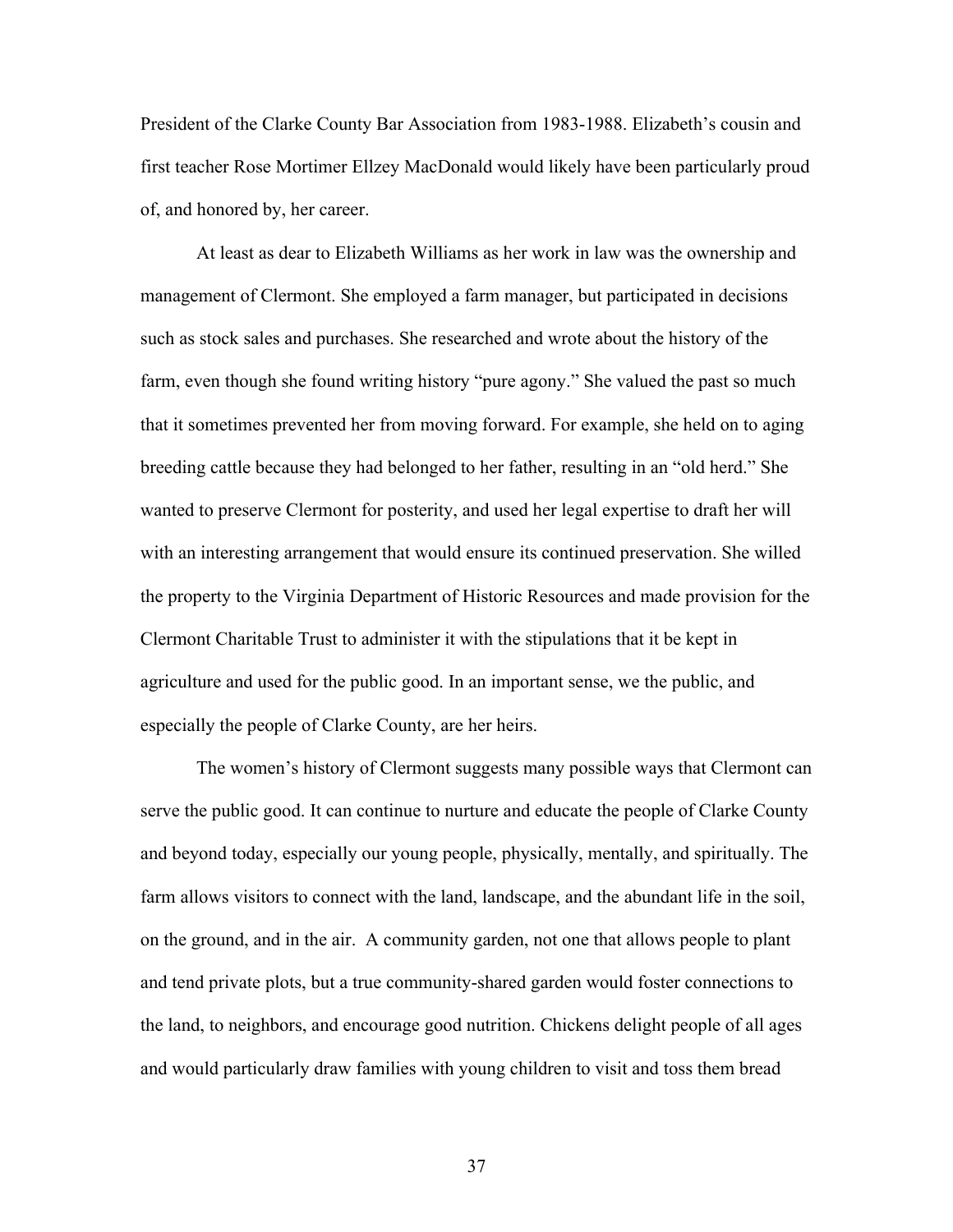crumbs. Programs on culinary history that bring together local farmers, restaurateurs, and chefs would promote appreciation for the past and present. Geneva Jackson could provide expertise and is a living link with the past. Foodways is a topic, as well, that easily bridges the racial divide; doing so should be an aim in programming generally. Clermont could be a place that supports questioning such as What is our relationship to place? How much do we shape place and how much does place shape us? How does it shape our identity? What does it mean to be the descendant of slaveholders, of slaves, of immigrants? As a site of conscience, the slave quarters at Clermont has great potential for a place of retreat and reflection. Fellowships could foster research and writing.

Programming for children and youth should be a particularly high priority. Day camps and field trips with themes such as history, archaeology, farming, and biology would be very valuable to the community. Jennifer Busbee Lee, who grew up in Clarke and now teaches preschool in Berryville, explained that "growing up in a rural area has a lot to offer, but [children] don't all get that experience. People assume that if you are from Clarke County you know about farms,"—and nature, for that matter—but it is less and less the case. Her mother, Barbara Lee, a member of the Clarke County Board of Education, reported that school officials have expressed an interest in having farm animals easily accessible to students at the school. Clermont is perfectly positioned to provide opportunities for those experiences and knowledge to go along with it. Children should be encouraged to discover the responsibility and joy in raising things.<sup>lxvi</sup>

Some of this programming is already underway at Clermont. Archivist Mary Thomasin-Morris is herself a remarkable repository of knowledge about the history of the region, and provides valuable assistance to curious researchers. An annual festival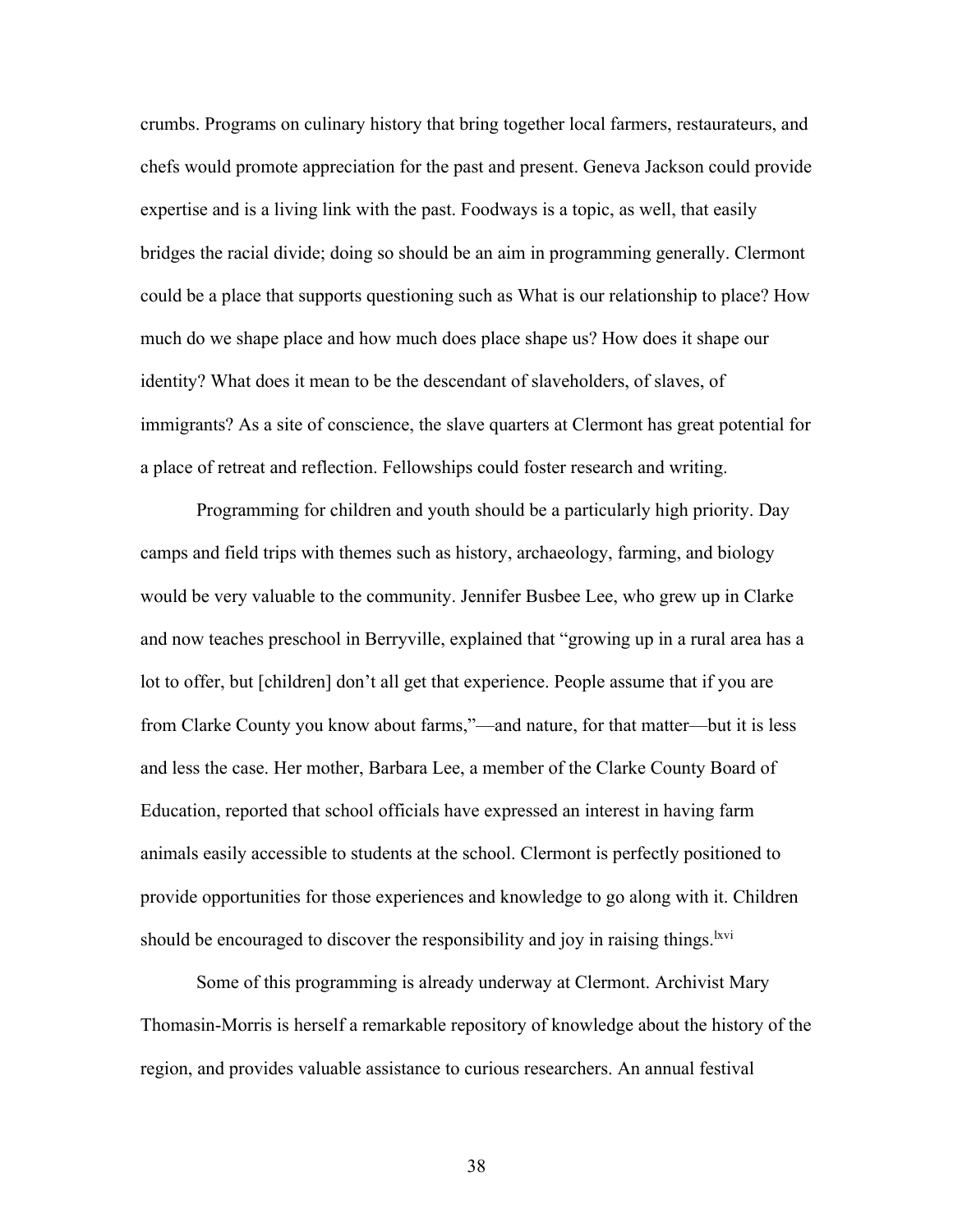attracts hundreds of people to Clermont to celebrate local agriculture, history and culture. Scout troops and 4-H members have visited and farm manager Sam Monroe works with Future Farmers of America. Last year, he hoped to find a young man in the club to work with him at Clermont part-time. Instead, he found two young women, Colleen Bowers and Stephanie Herring, who were very eager to work and learn. He taught them how to repair fences, make hay, tend the cattle, and tag the ears of newborn calves. When, suddenly, Monroe had a heart attack and bypass surgery, the two young women managed the farm. They communicated with Monroe or his wife daily by cellular phone and did what needed to be done. Colleen Bowers no longer works at Clermont, but Stephanie Herring still does. She says that the experience has changed her. Always a hard worker, she now better understands its importance and value. Once anxious to grow up and leave Clarke County, she now realizes what a special place it is and what a strong sense of community it has. She is a new woman of Clermont and a harbinger of others to come.<sup>lxvii</sup>

Willa Cather could have been writing as well about Virginia in this passage from *O Pioneers!*: "Fortunate country, that is one day to receive hearts like Alexandra's [here, Ellen's or Elizabeth's] into its bosom, to give them out again in the yellow wheat, in the rustling corn, in the shining eyes of youth!" Clermont can share its remarkable resources, as well as the love and energy and shortcomings and successes of those who once lived there, to foster strong bodies, bright minds, caring souls, and a vibrant community today.

<sup>i</sup> Harriot Milton Hammond, *A Story of a Long Life: A Memoir of Elizabeth S. W. Taylor, "Aunt Bet"* (New York: The Marion Press, 1900); Anne Middleton Holmes, *Mary Mildred Sullivan: (Mrs. Algernon Sydney Sullivan): A Biography* (Concord, New Hampshire: Rumford Press, 1934).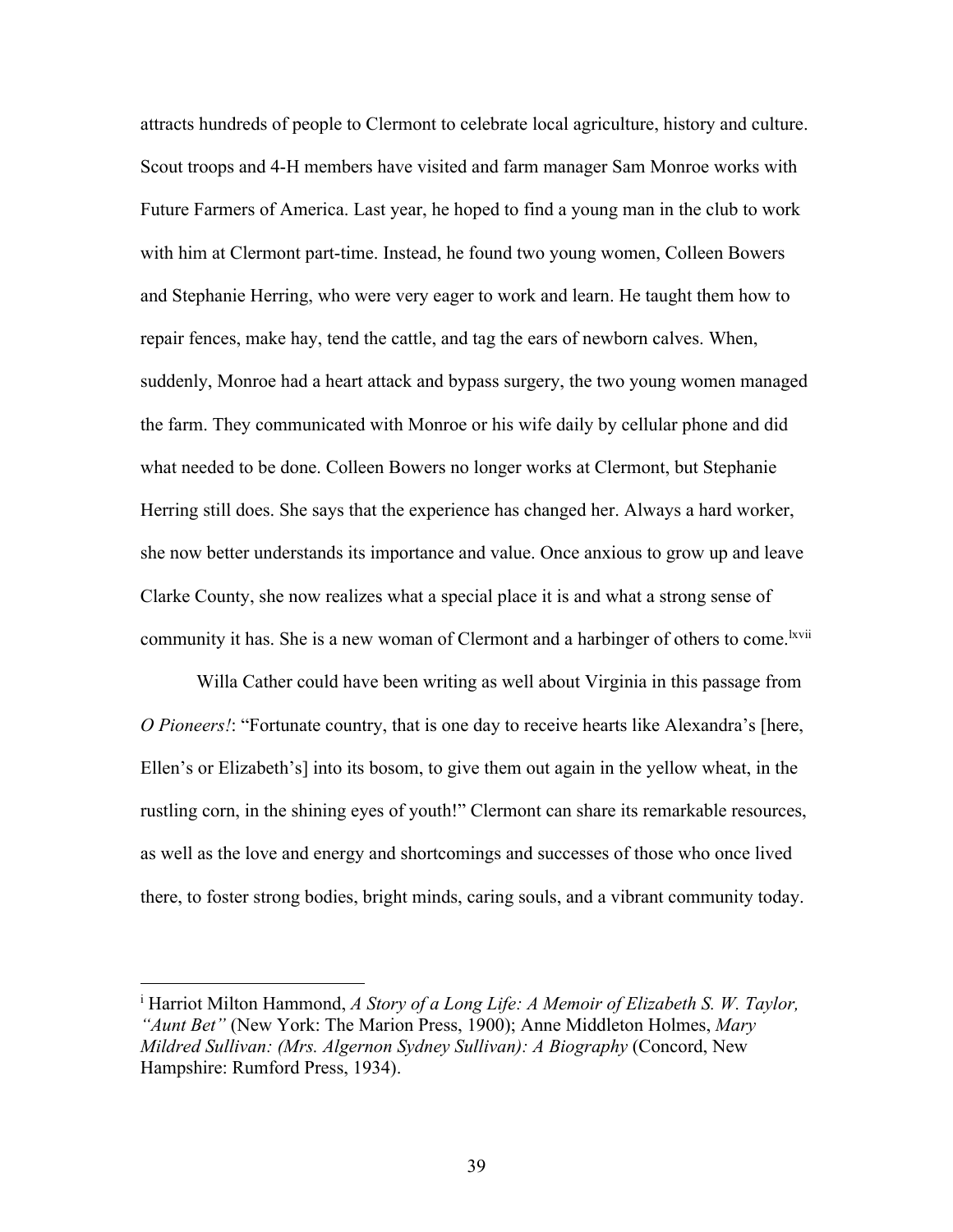ii Nancy F. Cott and Drew Gilpin Faust. "Recent Directions in Gender and Women's History," in *Organization of American Historians Magazine of History* 19, No. 2 (March 2005): 4-5. Issue devoted to Gender History.

iii Steven Hahn, *A Nation Under Our Feet: Black Political Struggles in the Rural South From Slavery to the Great Migration* (Cambridge, Mass.: Belknap, 2003), 135-36. iv J. E. Norris, ed. *History of the Lower Shenandoah Valley Counties of Frederick,* 

*Berkeley, Jefferson and Clarke* (Chicago: A. Warner & Co., 1890), 629-30.

<sup>v</sup> Hammond, 1-8.

 $v$ <sup>i</sup> Ibid., 27-32.

<sup>vii</sup> For a useful genealogical chart, see "The Family of Thomas McCormick and Ann Frost," http://www.trakwest.com/zmcc302\_3b.htm

viii Hammond, passim; for Ware family genealogy including images Bible records with transcriptions, see Ware Family Genealogy.

http://www.bigballoonmusic.com/Ware/JamesWare2-Chapter6.htm

ix Hammond, 177.

<sup>x</sup> Ibid., 79.

 $x$ <sup>i</sup> Ibid., 6, 71. William Meade or Bishop Meade is mentioned on 2,6, 51-52, 98-99, 102.  $xii$  Ibid., 16, 102.

xiii George Henry Pope, "Education in Clarke County to 1946," in "Education in Clarke County, Virginia," *Clarke County Historical Association Proceedings* 25 (2003): 1-100; see p. 23.

xiv In her manuscript, "Clermont: The McCormick Family Farm, 1750, at Berryville, Virginia: A History of the People and the Place" (Unpublished manuscript in possession of the Clermont Charitable Trust, 2004), Elizabeth Rust Williams incorrectly states Florinda McCormick's death date as 1847. Ellerslie, near Little Washington, is marked by a historical highway marker. The house has not survived, but the Rappahannock Historical Society has a photograph, and boxwoods from the site were relocated to the National Cathedral grounds. *Rappahannock News,* Sept. 2, 2010.

xv Ellen Lane (Jett) McCormick to Edward McCormick, July 16 and July 20, 1859; November 15 and 25, 1860; February 13 and 16, 1861. Clermont Charitable Trust, Berryville, Va.

xvi Ellen Lane (Jett) McCormick to Edward McCormick, November 25, 1860 and February 16, 1861; Dave McNair, "Back of the House: Monticello's Kitchen Works, *The Hook*, May 25, 2010, http://www.readthehook.com/67542/back-house-monticelloskitchen-works.

xvii See, for example, Mary Greenhow Lee Diary, Handley Regional Library; Cornelia Peake McDonald, *Diary with Reminiscences of the War and Refugee Life in the Shenandoah Valley, 1860-1865* (1873; Nashville: Cullom & Ghertner, 1934, c1935); Garland Quarles, *Occupied Winchester, 1861-1865* (Winchester, Va.: Winchester-Frederick County Historical Society, 1991.

xviii Hammond, 113-115.

xix Ibid., 115; and J. E. Norris, ed. *History of the Lower Shenandoah Valley Counties of Frederick, Berkeley, Jefferson and Clarke* (Chicago: A. Warner & Co., 1890), 630.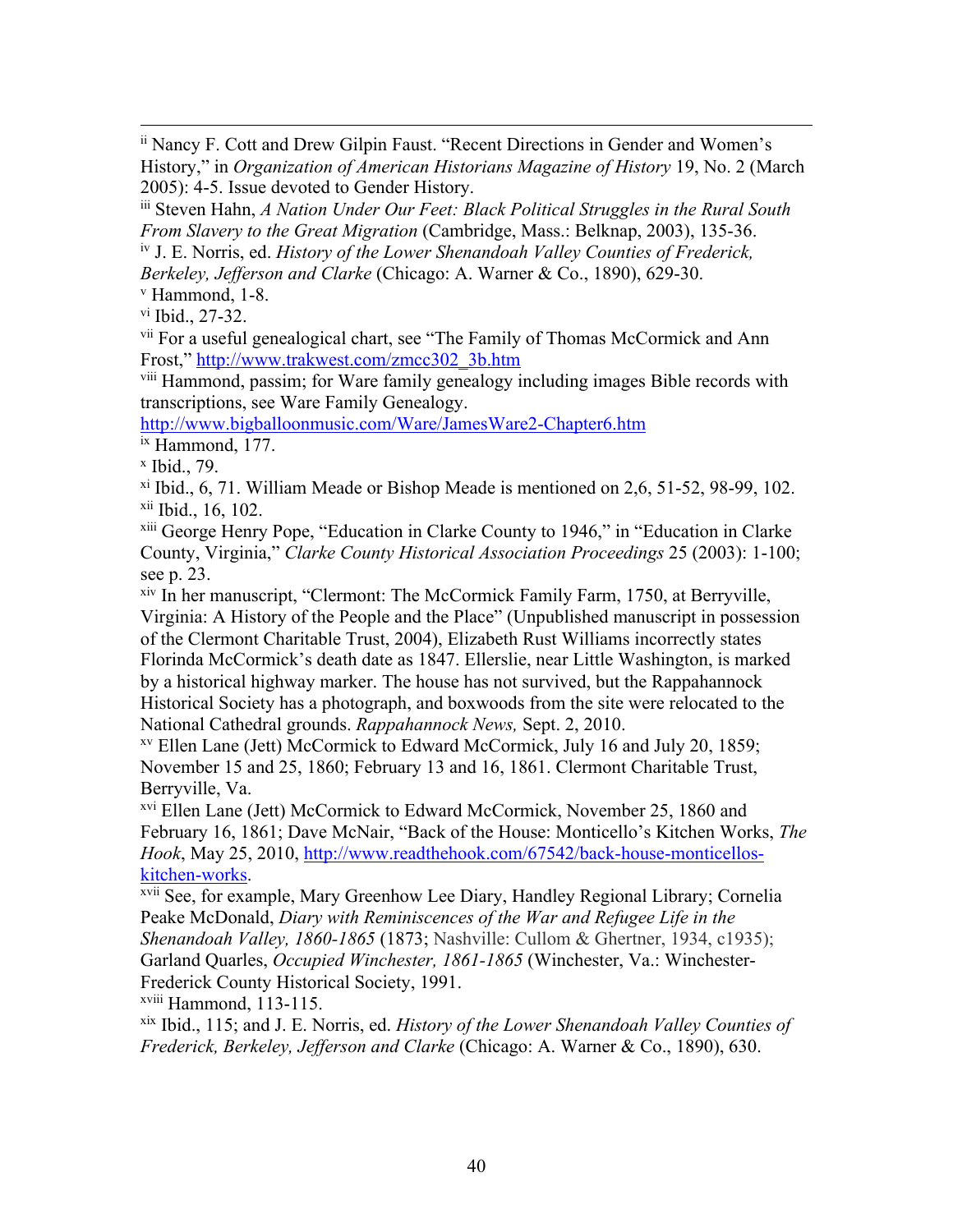xxi McGuire, *Diary*, 9, 50-51, 66.

xxii Ibid., 66-67.

xxiii Hammond, 116, 118.

xxiv Ibid., 121-22.

xxv Ibid., 121-23.

xxvi Ibid., 170-71.

xxvii "Ellerslie," Virginia Department of Historic Resources Historical Highway Marker, 1997; Hammond, *Memoir*, 122-23.

xxviii Hammond, 122.

 $x$ <sup>xxix</sup> Ibid., 130.

xxx Ibid., 133, 136-39. Stribling Guardian Account, Clermont Charitable Trust.

xxxi Hammond, 140, 142.

xxxii Military tactics to destroy food grown by civilians was banned in 1977 in the Geneva Conventions, Article 54 of Protocol I.

xxxiii Holmes, 61-64.

xxxiv Thomas D. Gold, *History of Clarke County, Virginia* (1914, 1968; reprinted by Clearfield Co., 2009), 124-25; section reprinted as "Col. Morgan's Lane, Aug. 19, 1864: Mosby's Attack on Custer's House Burner's [sic]: No Prisoners," in *Proceedings of the Clarke County Historical Association* XV (1963-1964): 46; John F. Wukovits, "John Mosby and George Custer Clash in the Shenandoah Valley," *HistoryNet.com http://www.civilwar.org/battlefields/thirdwinchester/third-winchester-history-*

*articles/john-mosby-and-george-custer.html*; and Holmes, 64-69. xxxv Sheila R. Phipps, *Genteel Rebel: The Life of Mary Greenhow Lee* (Baton Rouge: Louisiana State University Press, 2004); McDonald, *Diary*; Catherine Barbara Broun Diary, 1855-89, 1862-69, and 1885, Albert and Shirley Small Special Collections Library, University of Virginia; Oatlands, "Photo Gallery: A Pictorial History of Oatlands." http://www.oatlands.org/photog/list.asp?ID=2

xxxvi Drew Gilpin Faust, *Mothers of Invention: Women of the Slaveholding South in the American Civil War* (Chapel Hill: University of North Carolina Press, 1994) 33-34.

xxxvii Faust, *Mothers of Invention*, xi; Sara Rimer, "A 'Rebellious Daughter' to Lead Harvard, *New York Times*, February 12, 2007; and Drew Gilpin Faust, *This Republic of Suffering: Death and the American Civil War* (New York: Alfred A. Knopf, 2008). http://www.nytimes.com/2007/02/12/education/12harvard.html?fta=y

xxxviii Holmes, *Mary Mildred Sullivan*, 73-87, 94, 98-99; and Kathleen Curtis Wilson, *Uplifting the South: Mary Mildred Sullivan's Legacy for Appalachia* (Johnson City, Tenn.: Overmountain Press, 2005). This book includes a folded insert with very helpful family trees of the Milton, Taylor, Hammond, and Sullivan families, and an appendix with transcriptions of Civil War letters.

xxxix Mary Greenhow Lee Diary, September 13, 1865, Handley Regional Library; quoted in Drew Gilpin Faust, *Mothers of Invention*, 248. According to the United States Census for 1870, the Sullivans employed Irish servants in their New York home.

xx Hammond, *Memoir*, 118; McGuire, *Diary*, 118; Will Hammond to Harriot Hammond, August 3, 1861, Algernon Sydney Sullivan Collection, Stewart Bell, Jr. Archives Room, Handley Regional Library, Winchester.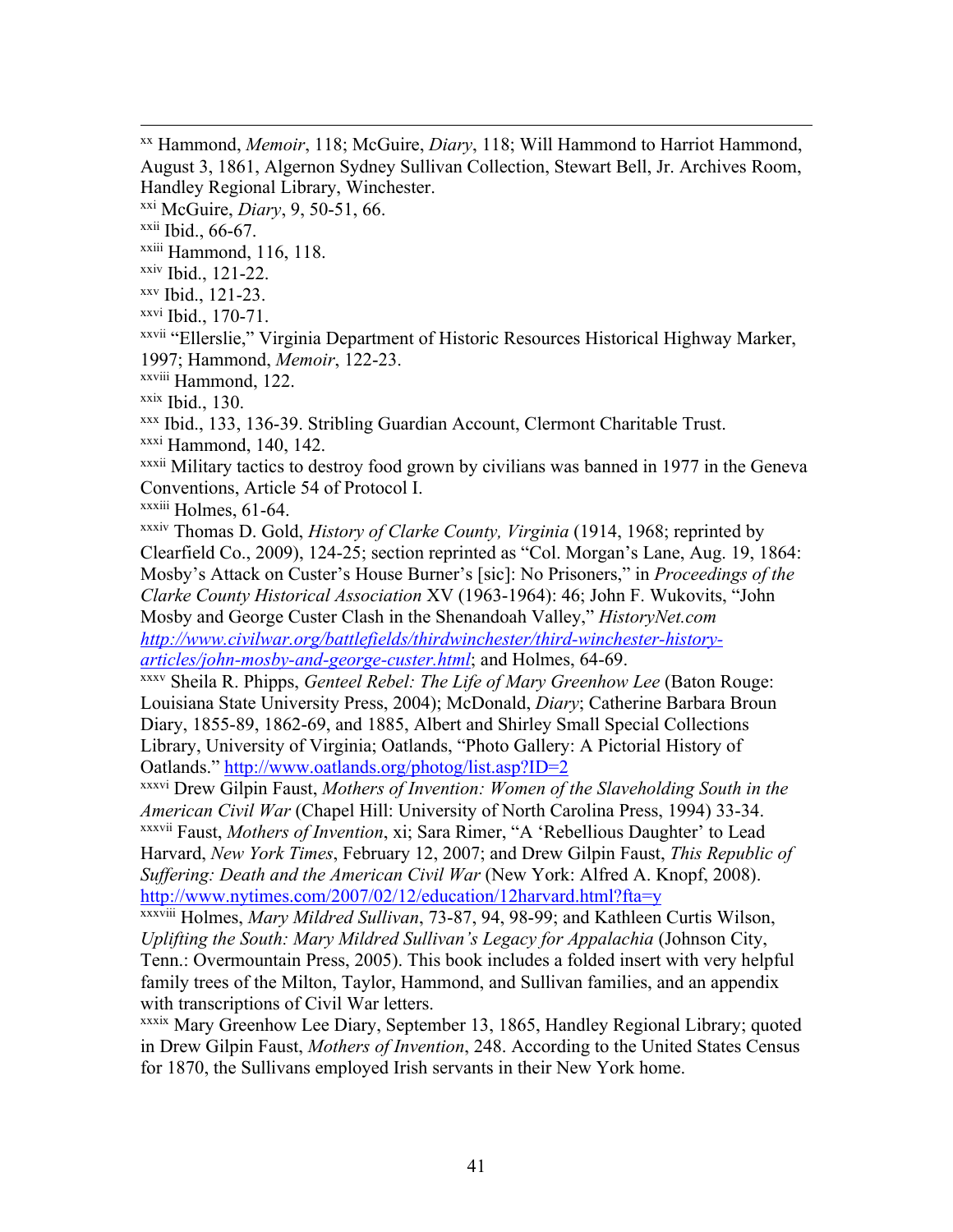xl Kyle Ainsworth, "Restoration, Resistance, and Reconstruction: Liberty at Last in Clarke County, Virginia, 1865-1879" (M.A. Thesis, University of Southern Mississippi, 2010), 116; and Ellen Lane McCormick to Herbert Hudson, Amherst County Deed Book JJ (1894): 297.

 $x<sup>li</sup>$  Ainsworth, 109-110, 114, 116-117. There is a map of black settlements on p. 113. Matthew B. Reeves, "Reinterpreting Manassas: The Nineteenth-Century African American Community at Manassas National Battlefield Park," *Historical Archaeology* 37, no. 3 (2003): 133-34.

xlii Williams, "Clermont," 5; Hahn, 141-42, 245, 365, 457-458.

xliii Hammond, 144; United States Census, 1870 and 1880.

xliv Hammond, 144.

xlv Ibid., 148, 154.

 $x<sup>lvi</sup>$  Walton's surname is not given in the memoir, but he (at age 18) appears in the Harriet [sic] Hammond and Elizabeth Taylor household in the United States Census for 1870, as did May Lovett, age 11. In 1900 he is listed as a 48-year-old widowed servant in the household of Marin and Margaret Maloney of Spring Lake, Monmouth, New Jersey. He must have had light skin; in 1870 he is identified as mulatto and in 1900 as white. xlvii Hammond, 157; United States Census, 1870; Mary Morris, "Black History-Lovett & McCleary," Genealogy.com Forum, June 28, 2005.

 $x$ <sup>1viii</sup> Ibid., 161-62.

xlix Ibid., 164. Household servants listed in the 1880 United States Census are Rachael King, mulatto, age 32, born in Maryland, and Frances Lee, black, age 21, born in Virginia.

 $1$  Ibid., 170-171.

li Ibid., 171-73.

lii Mary Gold, *Holding On: A Woman and Farm: Shenandoah Valley, 1920's-1930's: Letters of Mary Gold,* edited by Mary N. Woodrich (Chagrin Falls, Ohio: Treehouse Press, 1985).

liii Robert Stieg, "Rose Mortimer Ellzey MacDonald Skoggs (1871-1953)," Clermont Charitable Trust.

liv Library of Virginia, "Shaping Public Opinion: Writing Virginia's History," in "Working Out Her Destiny: Women's History in Virginia, 1600-

2004,",http://www.lva.virginia.gov/exhibits/destiny/public\_opinion/writing.htm (accessed July 29, 2011).

 $\frac{1}{10}$  Stieg, "Rose Mortimer Ellzey MacDonald Skoggs (1871-1953)."

<sup>lvi</sup> Edith Beardall Hardcastle to Elizabeth Rust Williams, September 29, 1998, Clermont Charitable Trust.

lvii Ibid.

lviii Interview with Geneva Jackson by Deborah Lee, June 8, 2011.

lix Telephone interview with Geneva Jackson by Deborah Lee, October 7, 2011.

 $\frac{1}{x}$  Jackson interviews, June 8 and October 7, 2011.

 $\frac{1}{x}$  List of volunteer activities made during follow-up interview with Geneva Jackson by Deborah Lee, June 21, 2001; *Clarke County Courier*, December 28, 1994.

<sup>1xii</sup> Jackson interview, June 21, 2001.